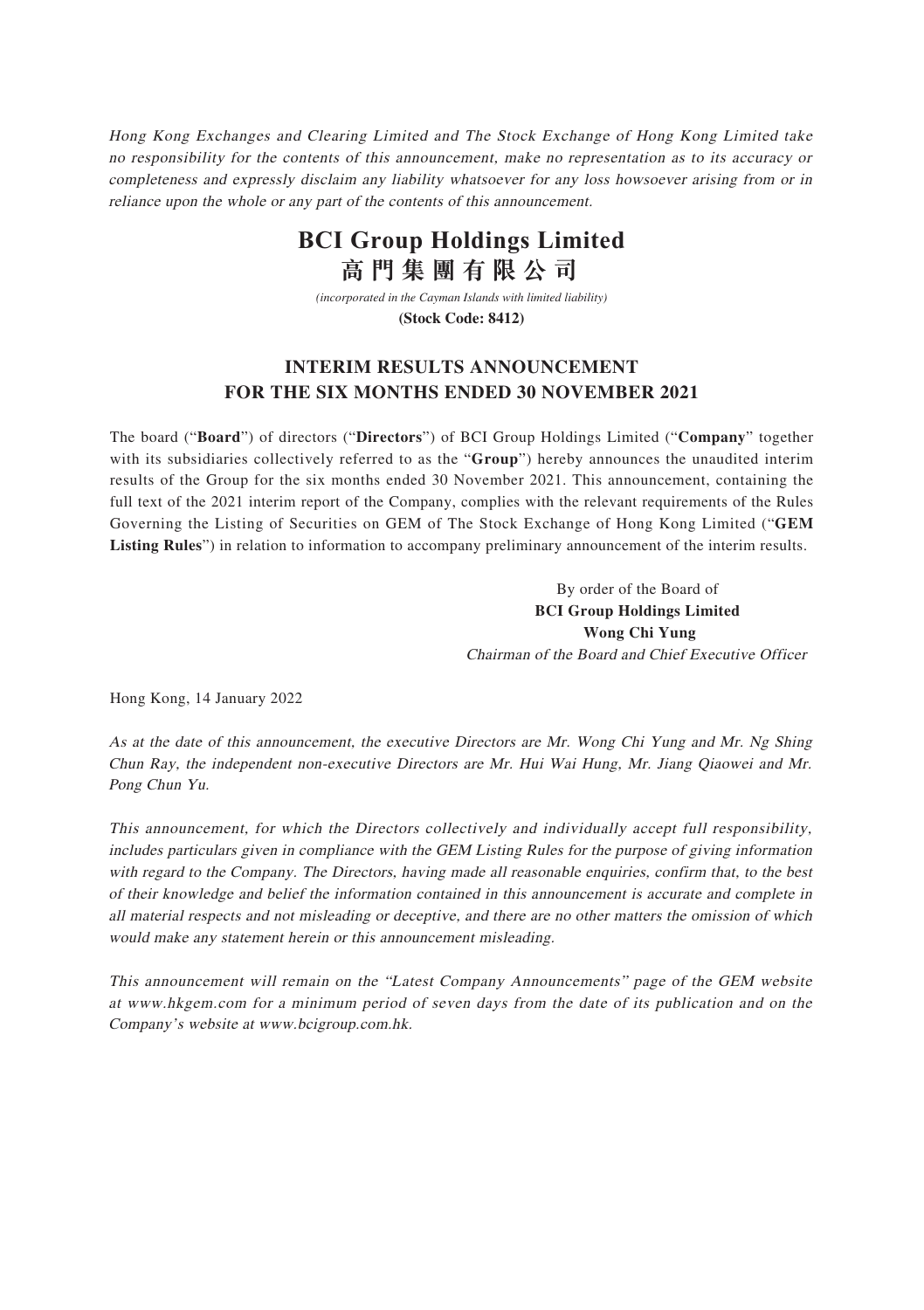#### **CHARACTERISTICS OF GEM OF THE STOCK EXCHANGE OF HONG KONG LIMITED ("STOCK EXCHANGE")**

**GEM has been positioned as a market designed to accommodate small and mid-sized companies to which a higher investment risk may be attached than other companies listed on the Stock Exchange. Prospective investors should be aware of the potential risks of 慮後方作出投資決定。 investing in such companies and should make the decision to invest only after due and careful consideration.**

**Given that the companies listed on GEM are generally small and mid-sized companies, there is a risk that securities traded on GEM may be more susceptible to high market volatility than securities traded on the Main Board of the Stock Exchange and no assurance is given that there will be a liquid market in the securities traded on GEM.**

Hong Kong Exchanges and Clearing Limited and the Stock Exchange take no responsibility for the contents of this report, make no representation as to its accuracy or completeness and expressly disclaim any liability whatsoever for any loss howsoever arising from or in reliance upon the whole or any part of the contents of this report.

### **香港聯合交易所有限公司 (「聯 交 所」)GEM的特色**

**GEM的定位乃為相較其他在聯交 所上市的公司帶有更高投資風險 的中小型公司提供上市的市場。有 意投資者應了解投資於該等公司 的潛在風險,並應經過審慎周詳考**

**由 於GEM上市公司一般為中小型 公司,在GEM買賣的證券可能會較 在聯交所主板買賣的證券承受更 大的市場波動風險,同時亦無法保 證 在GEM買賣的證券會有高流通 量的市場。**

香港交易及結算所有限公司及聯 交所對本報告的內容概不負責,對 其準確性或完整性亦不發表任何 聲明,並明確表示概不就因本報告 全部或任何部分內容而產生或因 依賴該等內容而引致的任何損失 承擔任何責任。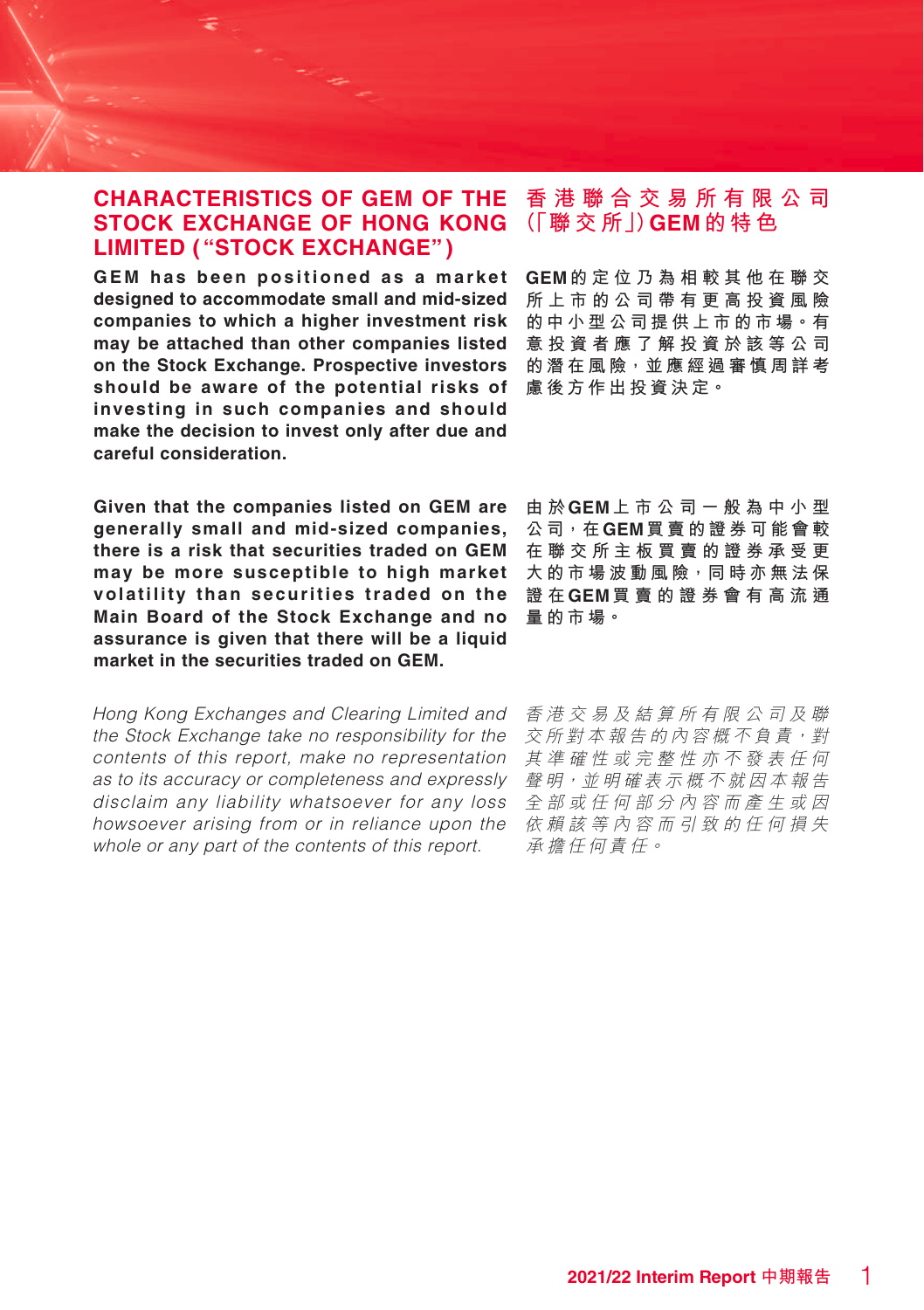This report, for which the directors ("**Directors**") of BCI Group Holdings Limited ("**Company**" together with its subsidiaries collectively referred to as the "**Group**") collectively and individually accept full responsibility, includes particulars given in compliance with the Rules Governing the Listing of Securities on GEM of the Stock Exchange ("**GEM Listing Rules**") for the purpose of giving information with regard to the Company. The Directors, having made all reasonable enquiries, confirm that, to the best of their knowledge and belief the information contained in this report is accurate and complete in all material respects and not misleading or deceptive, and there are no other matters the omission of which would make any statement herein or this report misleading.

The board of Directors ("**Board**") is pleased to announce the unaudited condensed consolidated financial statements of the Group for the six months ended 30 November 2021, together with the unaudited comparative figures for the corresponding period in 2020 as set out below. Unless otherwise specified, terms used herein shall have the same meanings as those defined in the Company's prospectus dated 24 March 2017 ("**Prospectus**").

本報告的資料乃根據聯交所GEM 證 券 上 市 規 則(「**GEM上市規則**」)而 刊載,旨在提供有關高門集團有限 公 司(「**本公司**」,連 同 其 附 屬 公 司, 統 稱「**本集團**」)的 資 料。本 公 司 董 事(「**董 事**」)願 就 本 報 告 共 同 及 個 別 承擔全部責任。董事在作出一切合 理查詢後確認,就彼等所深知及確 信,本報告所載資料於所有重大方 面均屬準確完整,並無誤導或欺詐 成份,且並無遺漏任何其他事宜致 使本報告內任何陳述或本報告產 生誤導。

董 事 會(「**董事會**」)欣 然 公 布 本集團 截 至2021年11月30日止六個月的 未經審核簡明綜合財務報表,連同 2020年同期的未經審核比較數字 載 列 如 下。除 另 有 指 明 者 外, 本 報 告所用詞彙與本公司日期為2017 年3月24日的招股章程(「**招股章程**」) 所界定者具有相同涵義。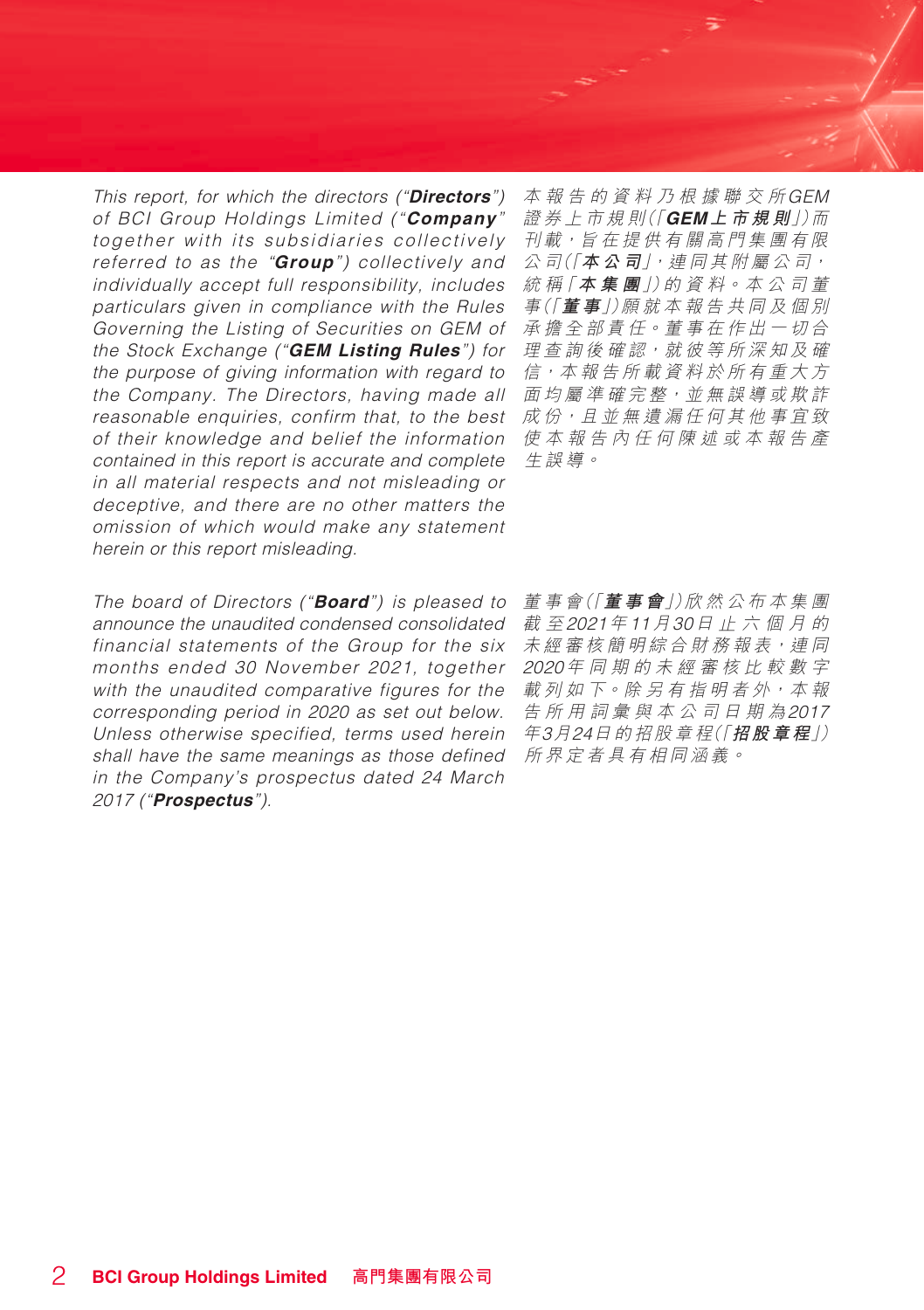# **Contents 目錄**

| Financial Highlights                                               | $\overline{4}$ |
|--------------------------------------------------------------------|----------------|
| Corporate Information                                              | 5              |
| Unaudited Condensed Consolidated Statement of Comprehensive Income | $\overline{7}$ |
| Unaudited Condensed Consolidated Statement of Financial Position   | 8              |
| Unaudited Condensed Consolidated Statement of Changes in Equity    | 10             |
| Unaudited Condensed Consolidated Cash Flow Statement               | 11             |
| Notes to the Unaudited Condensed Consolidated Financial Statements | 12             |
| Management Discussion and Analysis                                 | 33             |
| Disclosure of Additional Information                               | 54             |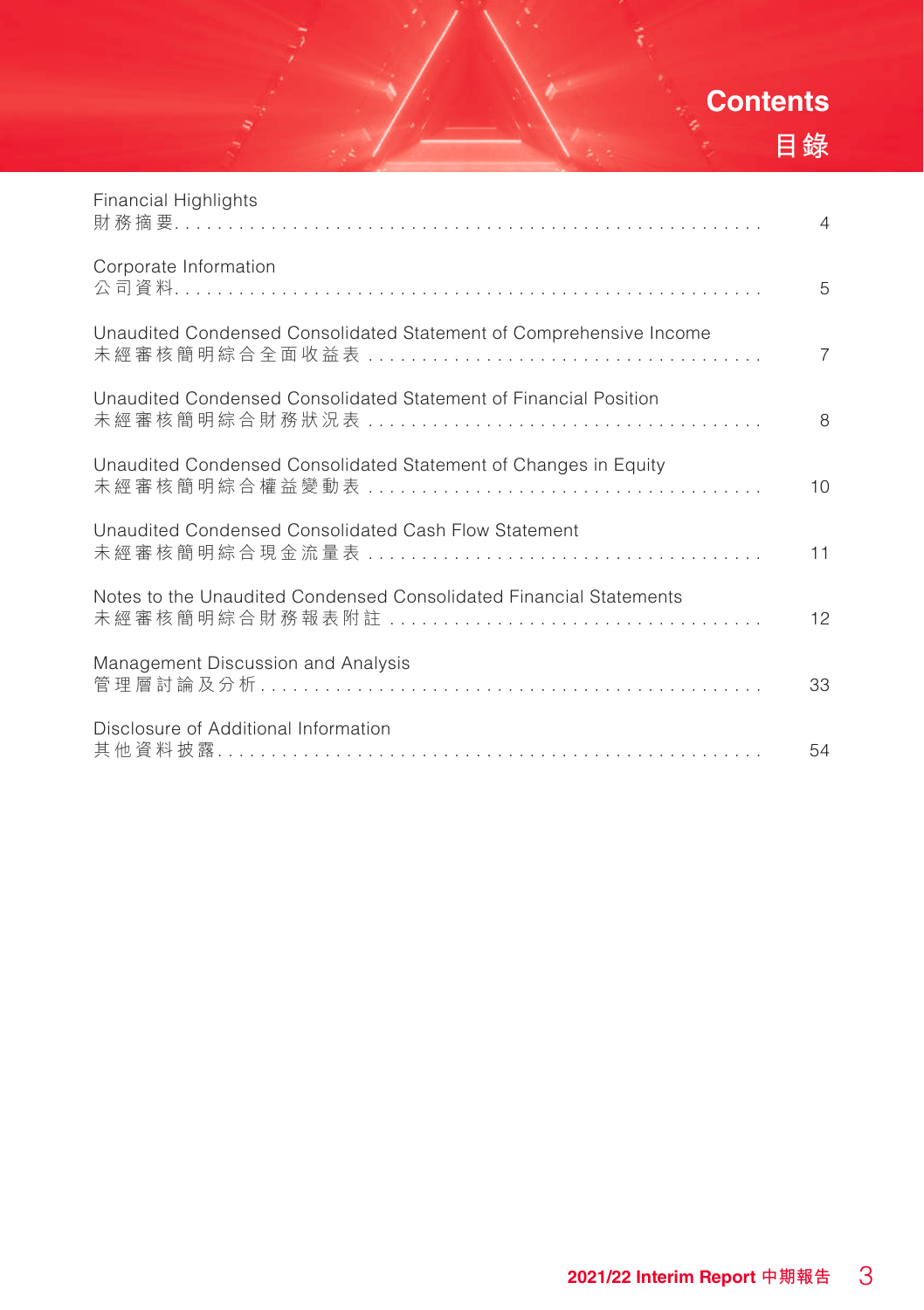## **Financial Highlights**

## **財務摘要**

The Group's revenue for the six months ended 30 November 2021 was approximately HK\$33.5 million, representing a increase of approximately 2020年同期的收益增加約181.7%。 181.7% when compared with that of the corresponding period in 2020.

The Group recorded a loss for the six months 本集團截至2021年11月30日止六 ended 30 November 2021 of approximately 個月錄得虧損約4.6百萬港元<sup>,</sup>而 HK\$4.6 million, while there was a loss of 截 至2020年11月30日止六個月則 approximately HK\$4.2 million for the six months 錄得虧損 總 額 約4.2百萬港元。 ended 30 November 2020.

The Board did not recommend payment of any 董事會並不建議派付截至2021年 dividend for the six months ended 30 November 11月30日止六個月的任何股息。2021.

本集團截至2021年11月30日止六 個月的收益為約33.5百萬港元,較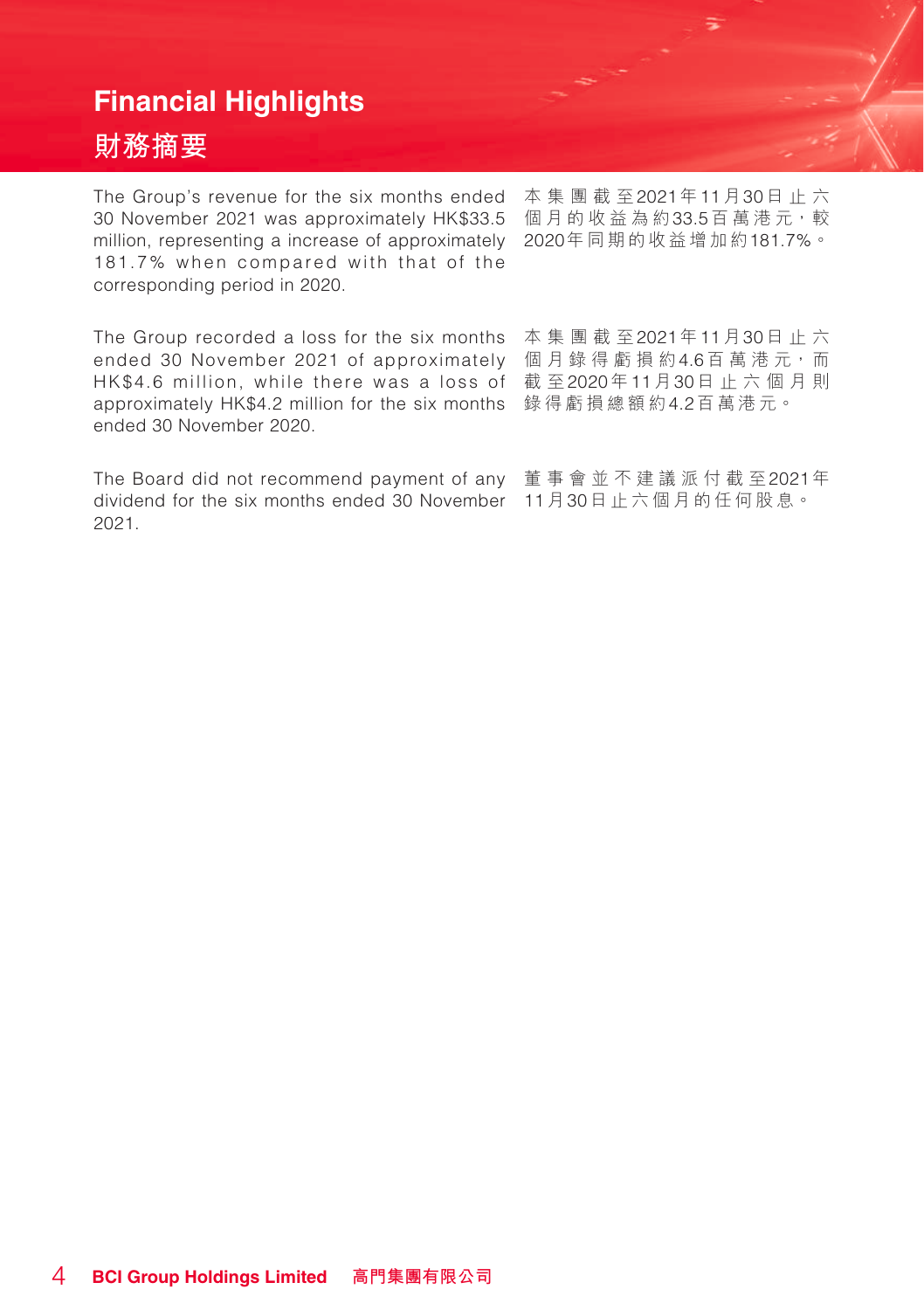## **Corporate Information**

## **公司資料**

#### **DIRECTORS**

#### **Executive Directors:**

Mr. Wong Chi Yung (Chairman and chief executive officer) Mr. Ng Shing Chun Ray

#### **Independent Non-executive Directors:**

Mr. Hui Wai Hung Mr. Jiang Qiaowei Mr. Pong Chun Yu

#### **AUDIT COMMITTEE**

Mr. Pong Chun Yu (Chairman) Mr. Hui Wai Hung Mr. Jiang Qiaowei

#### **REMUNERATION COMMITTEE**

Mr. Pong Chun Yu (Chairman) Mr. Hui Wai Hung Mr. Jiang Qiaowei

#### **NOMINATION COMMITTEE**

Mr. Jiang Qiaowei (Chairman) Mr. Hui Wai Hung Mr. Pong Chun Yu

### **COMPANY SECRETARY**

Ms. Sun Shui

#### **COMPLIANCE OFFICER**

Mr. Wong Chi Yung

#### **AUTHORISED REPRESENTATIVES**

Mr. Ng Shing Chun Ray Ms. Sun Shui

#### **REGISTERED OFFICE**

Windward 3, Regatta Office Park P.O. Box 1350 Grand Cayman KY1-1108 Cayman Islands

## **董 事**

#### **執行董事:**

王志勇先生 (主席兼行政總 裁) 吳承浚先 生

**獨立非執行董事:**

許維雄先生 蔣喬蔚先生 龐振宇先生

#### **審核委員會**

龐 振 宇 先 生(主 席) 許維雄先生 蔣喬蔚先生

#### **薪酬委員會**

龐 振 宇 先 生(主 席) 許維雄先生 蔣喬蔚先生

### **提名委員會**

蔣 喬 蔚 先 生(主 席) 許維雄先生 龐振宇先生

#### **公司秘書**

孫瑞女士

#### **合規主任**

王志勇先 生

## **授權代表**

吳承浚先生 孫瑞女士

#### **註冊辦事處**

Windward 3, Regatta Office Park P.O. Box 1350 Grand Cayman KY1-1108 Cayman Islands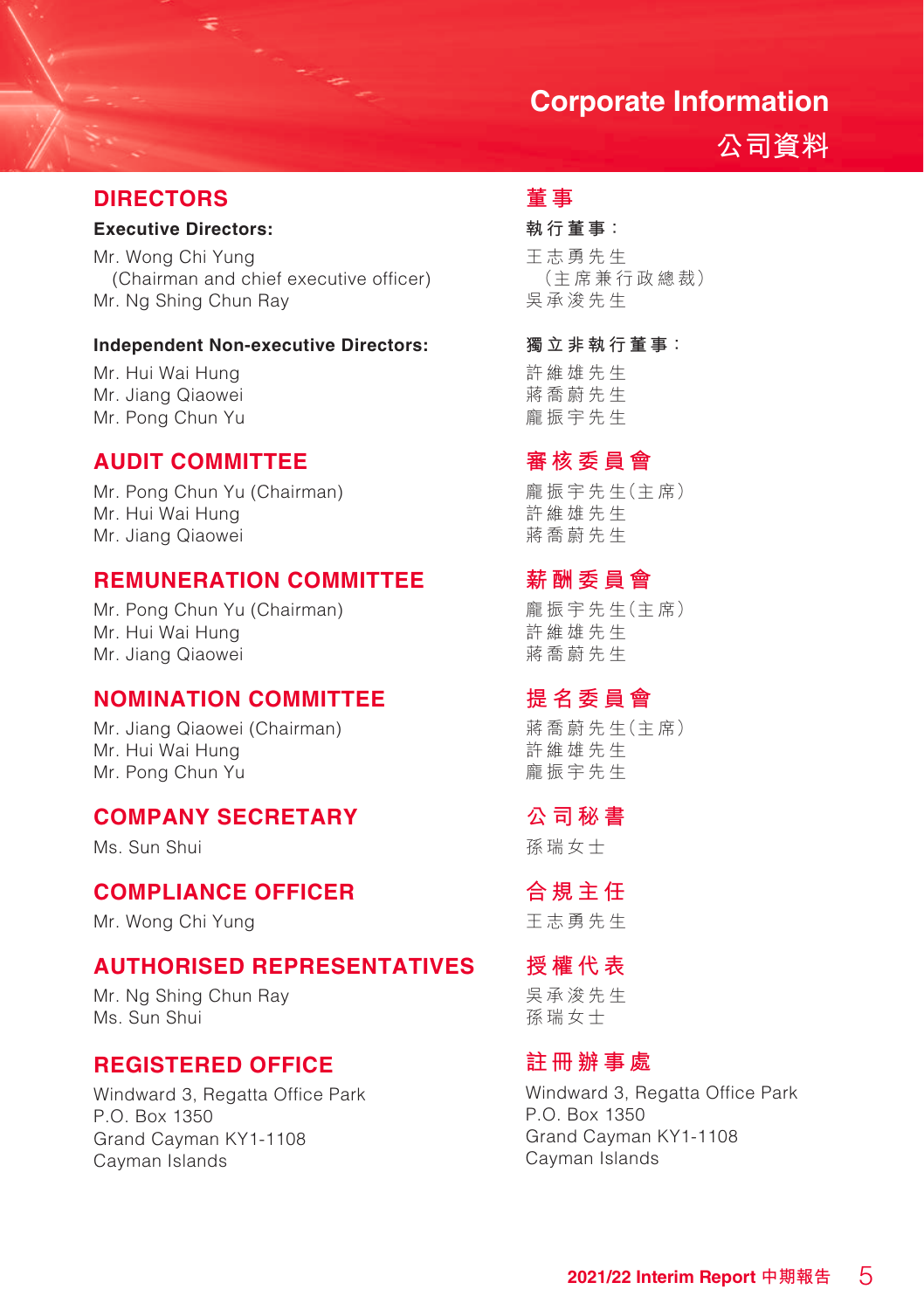## **Corporate Information**

## **公司資料**

#### **HEAD OFFICE AND PRINCIPAL 香港總辦事處及主要營業** PLACE OF BUSINESS IN HONG 地點 **KONG**

Floor 14, Bupa Centre 141 Connaught Road West Sai Ying Pun Hong Kong

香 港 西營盤 干諾道西141號 保柏中心14樓

#### **開曼群島股份過戶登記總 處 TRANSFER OFFICE IN THE CAYMAN PRINCIPAL SHARE REGISTRAR AND ISLANDS**

Ocorian Trust (Cayman) Limited Windward 3, Regatta Office Park P.O. Box 1350 Grand Cayman KY1-1108 Cayman Islands

#### **BRANCH SHARE REGISTRAR AND TRANSFER OFFICE IN HONG KONG**

Boardroom Share Registrars (HK) Limited Room 2103B, 21/F 148 Electric Road, North Point Hong Kong

#### **PRINCIPAL BANKER**

The Hong Kong and Shanghai Banking Corporation Limited 1 Queen's Road Central Hong Kong

#### **AUDITORS**

BDO Limited Certified Public Accountants 25th Floor Wing On Centre 111 Connaught Road Central Hong Kong

## **STOCK CODE**

8412

#### **COMPANY'S WEBSITE**

www.bcigroup.com.hk

Ocorian Trust (Cayman) Limited Windward 3, Regatta Office Park P.O. Box 1350 Grand Cayman KY1-1108 Cayman Islands

### **香港股份過戶登記分處**

寶德隆證券登記有限公司 香 港 北角電氣道148號 21樓2103B室

#### **主要往來銀行**

香港上海滙豐銀行有限公司 香 港 皇后大道中1號

#### **核數師**

香港立信德豪會計師事務所有限公司 執業會計師 香 港 干諾道中111號 永安中心25樓

#### **股份代號**

8412

#### **公司網站**

www.bcigroup.com.hk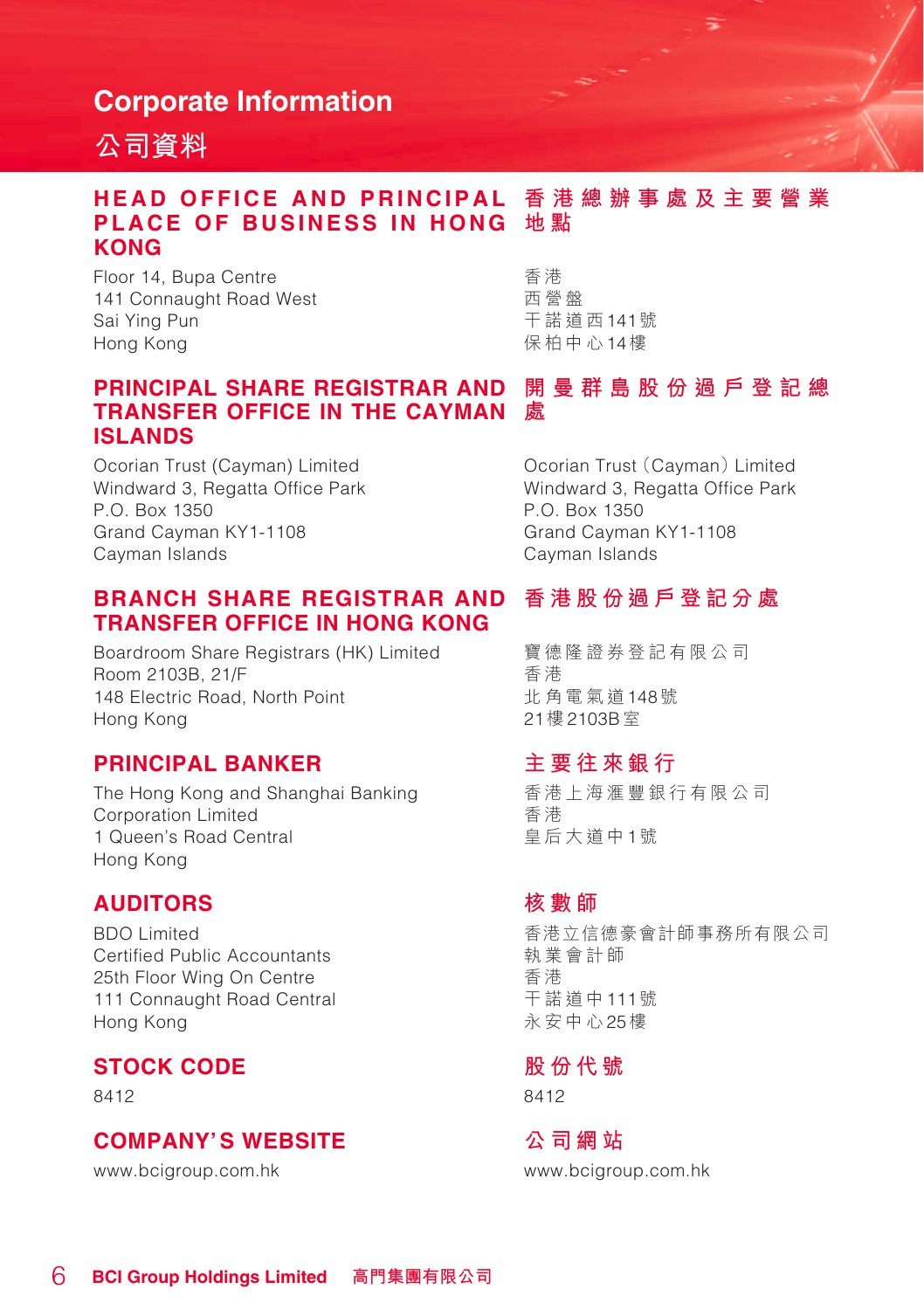# **Unaudited Condensed Consolidated Statement of Comprehensive Income**

Ε

## **未經審核簡明綜合全面收益表**

**For the three months and six months ended 30 November 2021 截至 2021 年 11 月 30 日止三個月及六個月**

|                                                                               |                       |            | For the three months ended |                       | For the six months ended |                       |  |
|-------------------------------------------------------------------------------|-----------------------|------------|----------------------------|-----------------------|--------------------------|-----------------------|--|
|                                                                               |                       |            |                            | 截至以下日期止三個月            |                          | 截至以下日期止六個月            |  |
|                                                                               |                       |            | 30 November<br>2021        | 30 November<br>2020   | 30 November<br>2021      | 30 November<br>2020   |  |
|                                                                               |                       |            | 11月30日                     | 11月30日                | 11月30日                   | 11月30日                |  |
|                                                                               |                       |            | 2021年                      | 2020年                 | 2021年                    | 2020年                 |  |
|                                                                               |                       | Notes      | HK\$'000                   | <b>HK\$'000</b>       | <b>HK\$'000</b>          | HK\$'000              |  |
|                                                                               |                       | 附註         | 千港元                        | 千港元                   | 千港元                      | 千港元                   |  |
|                                                                               |                       |            | (unaudited)<br>(未經審核)      | (unaudited)<br>(未經審核) | (unaudited)<br>(未經審核)    | (unaudited)<br>(未經審核) |  |
| Revenue                                                                       | 收益                    | 2          | 15,709                     | 6,514                 | 33,529                   | 11,903                |  |
| Cost of inventories sold                                                      | 已售存貨成本                |            | (3,602)                    | (1, 332)              | (8, 449)                 | (2,705)               |  |
| Other income and gains                                                        | 其他收入及收益               |            | 231                        | 3,477                 | 506                      | 12,170                |  |
| Expense related to short term lease<br>Advertising and marketing expenses     | 短期租賃相關開支<br>廣告及市場推廣開支 |            | (2, 443)                   | (413)<br>(804)        | (5, 644)                 | (743)<br>(1, 373)     |  |
| Employee benefits expenses                                                    | 僱員福利開支                |            | (3,988)                    | (3, 102)              | (7,820)                  | (5,653)               |  |
| Depreciation of property, plant and                                           | 物業、廠房及                |            |                            |                       |                          |                       |  |
| equipment                                                                     | 設備折舊                  |            | (1, 314)                   | (897)                 | (2, 138)                 | (1,837)               |  |
| Depreciation of right-of-use assets                                           | 使用權資產折舊               |            | (1, 773)                   | (5, 777)              | (3,548)                  | (10, 535)             |  |
| Other expenses                                                                | 其他開支                  |            | (4,719)                    | (3,033)               | (10, 395)                | (5, 167)              |  |
| Written off of trade and other receivables                                    | 貿易及其他應收款項             |            |                            |                       |                          |                       |  |
| (Loss)/reversal of loss allowance on trade 貿易及其他應收款項<br>and other receivables | 的撇销<br>(虧損)/虧損撥備      |            | 3                          |                       | (50)                     |                       |  |
|                                                                               | 撥回                    |            | (41)                       | (503)                 | (15)                     | 509                   |  |
| Finance cost                                                                  | 融資成本                  | 3          | (239)                      | (372)                 | (587)                    | (789)                 |  |
| Loss before income tax                                                        | 除所得税開支前               |            |                            |                       |                          |                       |  |
| expense                                                                       | 虧損                    |            | (2,676)                    | (6, 242)              | (4,608)                  | (4, 220)              |  |
| Income tax expense                                                            | 所得税開支                 | $\sqrt{4}$ |                            |                       |                          |                       |  |
| Loss and total comprehensive income for                                       | 期內虧損及全面               |            |                            |                       |                          |                       |  |
| the period                                                                    | 收益總額                  |            | (2,676)                    | (6, 242)              | (4,608)                  | (4,220)               |  |
| Loss and total comprehensive                                                  | 以下人士應佔期內              |            |                            |                       |                          |                       |  |
| income for the period attributable to:                                        | 虧損及全面收益<br>總額:        |            |                            |                       |                          |                       |  |
| - Owners of the Company                                                       | 一本公司擁有人               |            | (2,642)                    | (6, 210)              | (4,620)                  | (4,094)               |  |
| - Non-controlling interests                                                   | 一非控股權益                |            | (34)                       | (32)                  | 12                       | (126)                 |  |
|                                                                               |                       |            |                            |                       |                          |                       |  |
|                                                                               |                       |            | (2,676)                    | (6, 242)              | (4,608)                  | (4,220)               |  |
| Loss per share attributable to                                                | 本公司擁有人應佔              |            |                            |                       |                          |                       |  |
| owners of the Company                                                         | 每股虧損                  |            |                            |                       |                          |                       |  |
| - Basic and diluted (HK cents)                                                | 一基本及攤薄(港仙)            | 6          | (0.26)                     | (0.65)                | (0.46)                   | (0.46)                |  |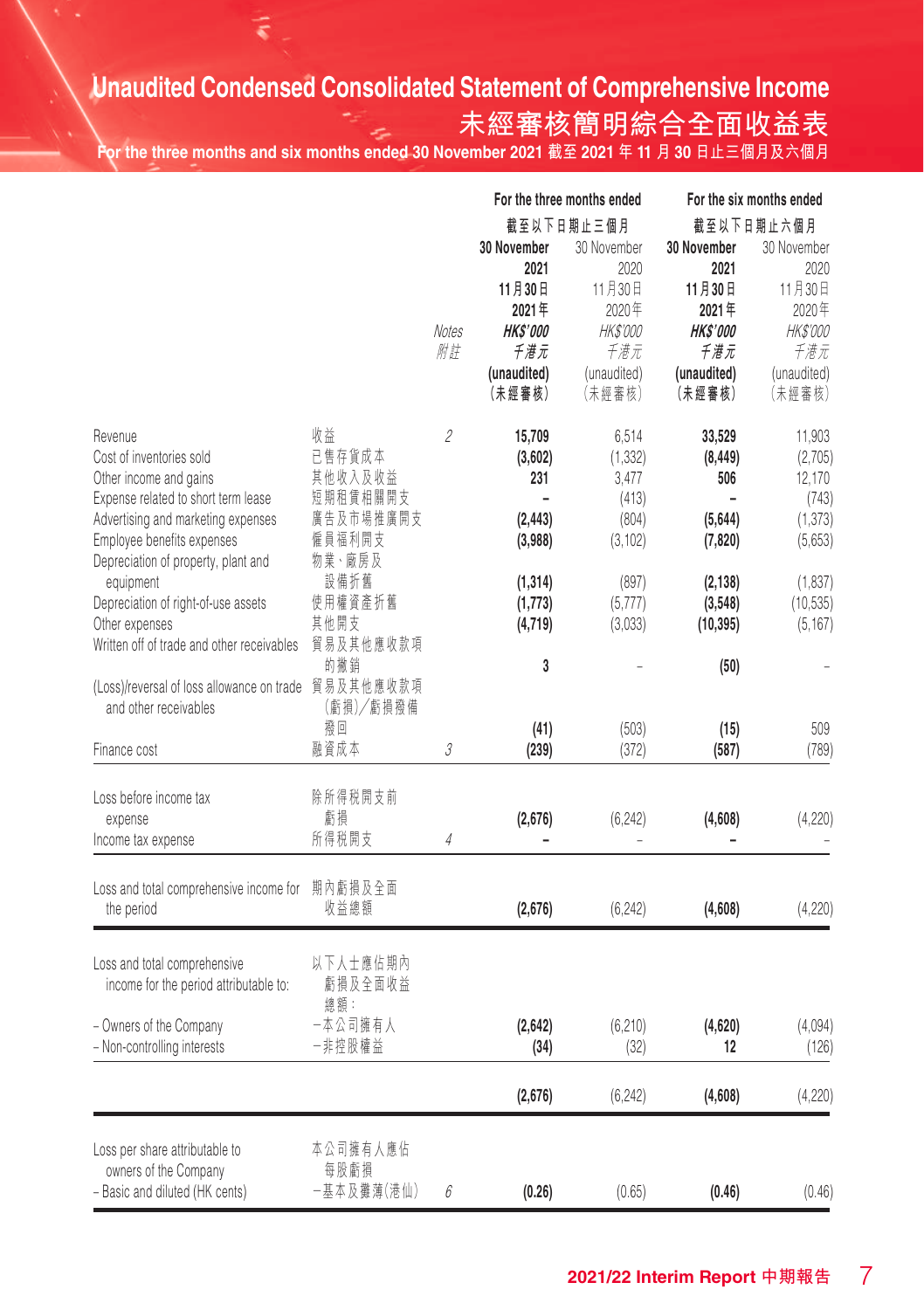# **Unaudited Condensed Consolidated Statement of Financial Position**

E

**未經審核簡明綜合財務狀況表 As at 30 November 2021 於 2021 年 11 月 30 日**

| 於<br><b>30 November</b><br>31 May<br>2021<br>2021<br>11月30日<br>5月31日<br>2021年<br>2021年<br><b>HK\$'000</b><br><b>Notes</b><br>HK\$'000<br>千港元<br>附註<br>千港元<br>(unaudited)<br>(audited)<br>(未經審核)<br>(經審核)<br>非流動資產<br><b>Non-current assets</b><br>物業、廠房及設備<br>Property, plant and<br>equipment<br>9,236<br>9,879<br>7<br>$\overline{7}$<br>使用權資產<br>Right-of-use assets<br>11,816<br>15,360<br>按金<br>Deposits<br>3,042<br>3,283<br>24,335<br>28,281<br>流動資產<br><b>Current assets</b><br>存貨<br>9<br>545<br>Inventories<br>4,745<br>貿易及其他應收<br>Trade and other<br>款項<br>8<br>receivables<br>15,489<br>6,609<br>Cash and cash equivalents 現金及現金等價物<br>10<br>2,504<br>3,449<br>受限制銀行存款<br>Restricted bank deposits<br>11<br>17,860<br>14,803<br>36,398<br><b>Current liabilities</b><br>流動負債<br>貿易及其他應付<br>Trade and other payables<br>款項<br>12<br>12,336<br>17,508<br>應付關聯公司款項<br>Amount due to a related<br>134<br>company<br>Contract liabilities<br>合 約 負 債<br>765<br>586<br>銀行借款<br>14<br>17,858<br>Bank borrowings<br>應付董事款項<br>Amount due to a director<br>269<br>456<br>應付非控股股東<br>Amounts due to<br>款項<br>non-controlling<br>13<br>shareholders<br>2,700<br>2,720<br>Loan from an<br>來自一名前股東/<br>ex-shareholder/a<br>股東之貸款<br>10,334<br>shareholder<br>9,261<br>租賃負債<br>Lease liabilities<br>11,083<br>9,695<br>37,487<br>58,218 |  | As at |  |  |
|---------------------------------------------------------------------------------------------------------------------------------------------------------------------------------------------------------------------------------------------------------------------------------------------------------------------------------------------------------------------------------------------------------------------------------------------------------------------------------------------------------------------------------------------------------------------------------------------------------------------------------------------------------------------------------------------------------------------------------------------------------------------------------------------------------------------------------------------------------------------------------------------------------------------------------------------------------------------------------------------------------------------------------------------------------------------------------------------------------------------------------------------------------------------------------------------------------------------------------------------------------------------------------------------------------------------------------------|--|-------|--|--|
|                                                                                                                                                                                                                                                                                                                                                                                                                                                                                                                                                                                                                                                                                                                                                                                                                                                                                                                                                                                                                                                                                                                                                                                                                                                                                                                                       |  |       |  |  |
|                                                                                                                                                                                                                                                                                                                                                                                                                                                                                                                                                                                                                                                                                                                                                                                                                                                                                                                                                                                                                                                                                                                                                                                                                                                                                                                                       |  |       |  |  |
|                                                                                                                                                                                                                                                                                                                                                                                                                                                                                                                                                                                                                                                                                                                                                                                                                                                                                                                                                                                                                                                                                                                                                                                                                                                                                                                                       |  |       |  |  |
|                                                                                                                                                                                                                                                                                                                                                                                                                                                                                                                                                                                                                                                                                                                                                                                                                                                                                                                                                                                                                                                                                                                                                                                                                                                                                                                                       |  |       |  |  |
|                                                                                                                                                                                                                                                                                                                                                                                                                                                                                                                                                                                                                                                                                                                                                                                                                                                                                                                                                                                                                                                                                                                                                                                                                                                                                                                                       |  |       |  |  |
|                                                                                                                                                                                                                                                                                                                                                                                                                                                                                                                                                                                                                                                                                                                                                                                                                                                                                                                                                                                                                                                                                                                                                                                                                                                                                                                                       |  |       |  |  |
|                                                                                                                                                                                                                                                                                                                                                                                                                                                                                                                                                                                                                                                                                                                                                                                                                                                                                                                                                                                                                                                                                                                                                                                                                                                                                                                                       |  |       |  |  |
|                                                                                                                                                                                                                                                                                                                                                                                                                                                                                                                                                                                                                                                                                                                                                                                                                                                                                                                                                                                                                                                                                                                                                                                                                                                                                                                                       |  |       |  |  |
|                                                                                                                                                                                                                                                                                                                                                                                                                                                                                                                                                                                                                                                                                                                                                                                                                                                                                                                                                                                                                                                                                                                                                                                                                                                                                                                                       |  |       |  |  |
|                                                                                                                                                                                                                                                                                                                                                                                                                                                                                                                                                                                                                                                                                                                                                                                                                                                                                                                                                                                                                                                                                                                                                                                                                                                                                                                                       |  |       |  |  |
|                                                                                                                                                                                                                                                                                                                                                                                                                                                                                                                                                                                                                                                                                                                                                                                                                                                                                                                                                                                                                                                                                                                                                                                                                                                                                                                                       |  |       |  |  |
|                                                                                                                                                                                                                                                                                                                                                                                                                                                                                                                                                                                                                                                                                                                                                                                                                                                                                                                                                                                                                                                                                                                                                                                                                                                                                                                                       |  |       |  |  |
|                                                                                                                                                                                                                                                                                                                                                                                                                                                                                                                                                                                                                                                                                                                                                                                                                                                                                                                                                                                                                                                                                                                                                                                                                                                                                                                                       |  |       |  |  |
|                                                                                                                                                                                                                                                                                                                                                                                                                                                                                                                                                                                                                                                                                                                                                                                                                                                                                                                                                                                                                                                                                                                                                                                                                                                                                                                                       |  |       |  |  |
|                                                                                                                                                                                                                                                                                                                                                                                                                                                                                                                                                                                                                                                                                                                                                                                                                                                                                                                                                                                                                                                                                                                                                                                                                                                                                                                                       |  |       |  |  |
|                                                                                                                                                                                                                                                                                                                                                                                                                                                                                                                                                                                                                                                                                                                                                                                                                                                                                                                                                                                                                                                                                                                                                                                                                                                                                                                                       |  |       |  |  |
|                                                                                                                                                                                                                                                                                                                                                                                                                                                                                                                                                                                                                                                                                                                                                                                                                                                                                                                                                                                                                                                                                                                                                                                                                                                                                                                                       |  |       |  |  |
|                                                                                                                                                                                                                                                                                                                                                                                                                                                                                                                                                                                                                                                                                                                                                                                                                                                                                                                                                                                                                                                                                                                                                                                                                                                                                                                                       |  |       |  |  |
|                                                                                                                                                                                                                                                                                                                                                                                                                                                                                                                                                                                                                                                                                                                                                                                                                                                                                                                                                                                                                                                                                                                                                                                                                                                                                                                                       |  |       |  |  |
|                                                                                                                                                                                                                                                                                                                                                                                                                                                                                                                                                                                                                                                                                                                                                                                                                                                                                                                                                                                                                                                                                                                                                                                                                                                                                                                                       |  |       |  |  |
|                                                                                                                                                                                                                                                                                                                                                                                                                                                                                                                                                                                                                                                                                                                                                                                                                                                                                                                                                                                                                                                                                                                                                                                                                                                                                                                                       |  |       |  |  |
|                                                                                                                                                                                                                                                                                                                                                                                                                                                                                                                                                                                                                                                                                                                                                                                                                                                                                                                                                                                                                                                                                                                                                                                                                                                                                                                                       |  |       |  |  |
|                                                                                                                                                                                                                                                                                                                                                                                                                                                                                                                                                                                                                                                                                                                                                                                                                                                                                                                                                                                                                                                                                                                                                                                                                                                                                                                                       |  |       |  |  |
|                                                                                                                                                                                                                                                                                                                                                                                                                                                                                                                                                                                                                                                                                                                                                                                                                                                                                                                                                                                                                                                                                                                                                                                                                                                                                                                                       |  |       |  |  |
|                                                                                                                                                                                                                                                                                                                                                                                                                                                                                                                                                                                                                                                                                                                                                                                                                                                                                                                                                                                                                                                                                                                                                                                                                                                                                                                                       |  |       |  |  |
|                                                                                                                                                                                                                                                                                                                                                                                                                                                                                                                                                                                                                                                                                                                                                                                                                                                                                                                                                                                                                                                                                                                                                                                                                                                                                                                                       |  |       |  |  |
|                                                                                                                                                                                                                                                                                                                                                                                                                                                                                                                                                                                                                                                                                                                                                                                                                                                                                                                                                                                                                                                                                                                                                                                                                                                                                                                                       |  |       |  |  |
|                                                                                                                                                                                                                                                                                                                                                                                                                                                                                                                                                                                                                                                                                                                                                                                                                                                                                                                                                                                                                                                                                                                                                                                                                                                                                                                                       |  |       |  |  |
|                                                                                                                                                                                                                                                                                                                                                                                                                                                                                                                                                                                                                                                                                                                                                                                                                                                                                                                                                                                                                                                                                                                                                                                                                                                                                                                                       |  |       |  |  |
|                                                                                                                                                                                                                                                                                                                                                                                                                                                                                                                                                                                                                                                                                                                                                                                                                                                                                                                                                                                                                                                                                                                                                                                                                                                                                                                                       |  |       |  |  |
|                                                                                                                                                                                                                                                                                                                                                                                                                                                                                                                                                                                                                                                                                                                                                                                                                                                                                                                                                                                                                                                                                                                                                                                                                                                                                                                                       |  |       |  |  |
|                                                                                                                                                                                                                                                                                                                                                                                                                                                                                                                                                                                                                                                                                                                                                                                                                                                                                                                                                                                                                                                                                                                                                                                                                                                                                                                                       |  |       |  |  |
|                                                                                                                                                                                                                                                                                                                                                                                                                                                                                                                                                                                                                                                                                                                                                                                                                                                                                                                                                                                                                                                                                                                                                                                                                                                                                                                                       |  |       |  |  |
|                                                                                                                                                                                                                                                                                                                                                                                                                                                                                                                                                                                                                                                                                                                                                                                                                                                                                                                                                                                                                                                                                                                                                                                                                                                                                                                                       |  |       |  |  |
|                                                                                                                                                                                                                                                                                                                                                                                                                                                                                                                                                                                                                                                                                                                                                                                                                                                                                                                                                                                                                                                                                                                                                                                                                                                                                                                                       |  |       |  |  |
|                                                                                                                                                                                                                                                                                                                                                                                                                                                                                                                                                                                                                                                                                                                                                                                                                                                                                                                                                                                                                                                                                                                                                                                                                                                                                                                                       |  |       |  |  |
|                                                                                                                                                                                                                                                                                                                                                                                                                                                                                                                                                                                                                                                                                                                                                                                                                                                                                                                                                                                                                                                                                                                                                                                                                                                                                                                                       |  |       |  |  |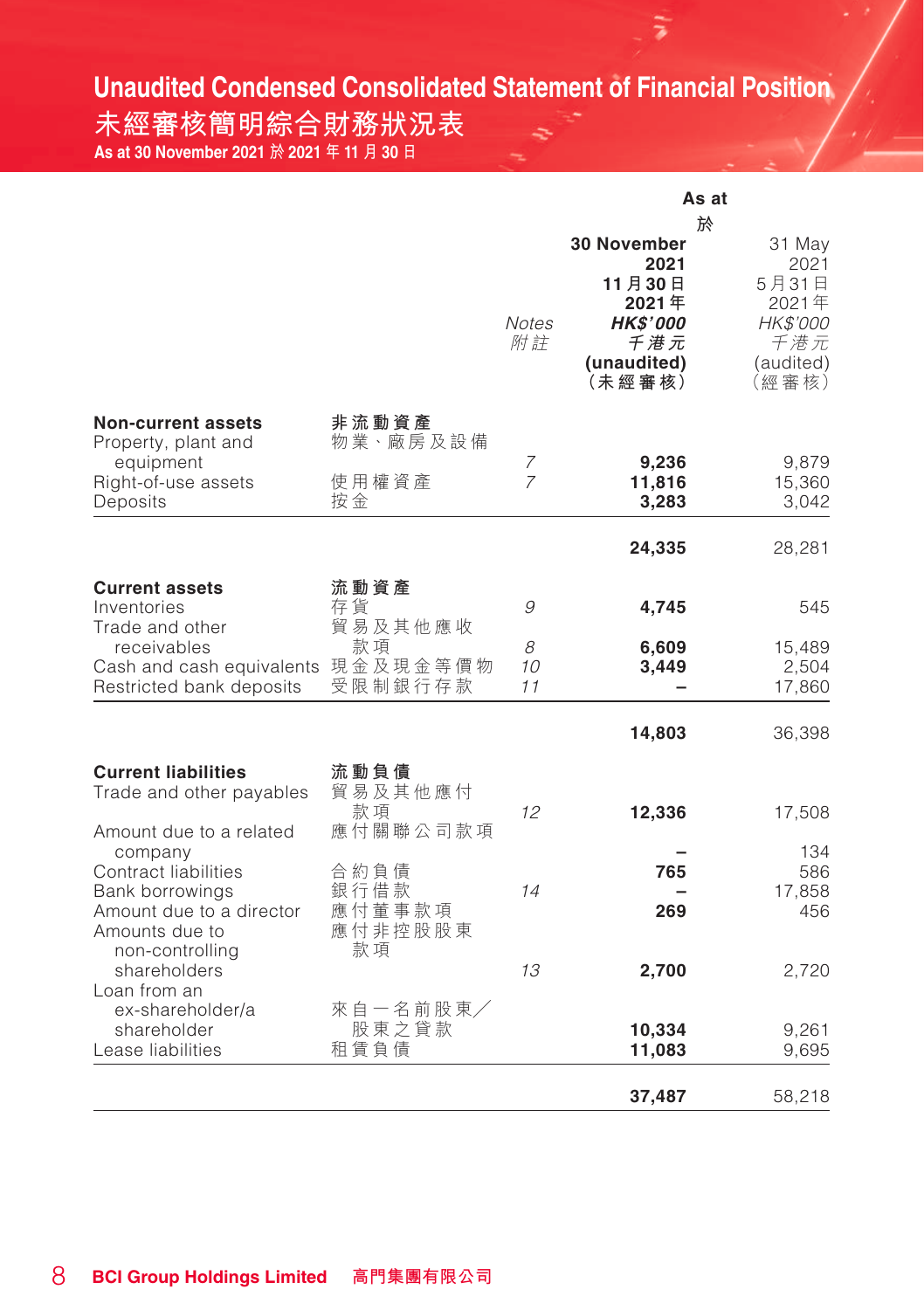## **Unaudited Condensed Consolidated Statement of Financial Position**

**未經審核簡明綜合財務狀況表 As at 30 November 2021 於 2021 年 11 月 30 日**

|                                                                                 |                         |                    | As at                                                                                                 |                                                                           |  |
|---------------------------------------------------------------------------------|-------------------------|--------------------|-------------------------------------------------------------------------------------------------------|---------------------------------------------------------------------------|--|
|                                                                                 |                         | <b>Notes</b><br>附註 | 於<br><b>30 November</b><br>2021<br>11月30日<br>2021年<br><b>HK\$'000</b><br>千港元<br>(unaudited)<br>(未經審核) | 31 May<br>2021<br>5月31日<br>2021年<br>HK\$'000<br>千港元<br>(audited)<br>(經審核) |  |
| <b>Net current liabilities</b>                                                  | 流動負債淨額                  |                    | (22, 684)                                                                                             | (21, 820)                                                                 |  |
| <b>Total assets less current</b><br><b>liabilities</b>                          | 資產總額減流動<br>負債           |                    | 1,651                                                                                                 | 6,461                                                                     |  |
| <b>Non-current liabilities</b><br>Other payables<br>Lease liabilities           | 非流動負債<br>其他應付款項<br>租賃負債 | 12                 | 1,230<br>10,424                                                                                       | 1,230<br>16,226                                                           |  |
| <b>Net liabilities</b>                                                          | 負債淨額                    |                    | 11,654<br>(10,003)                                                                                    | 17,456<br>(10, 995)                                                       |  |
| Equity<br>Share capital<br>Reserves                                             | 權益<br>股本<br>儲備          | 15                 | 9,988<br>(15, 797)                                                                                    | 9,988<br>(13, 401)                                                        |  |
| Equity attributable<br>to owners of the<br>Company<br>Non-controlling interests | 本公司擁有人應佔<br>權益<br>非控股權益 |                    | (5,809)<br>(4, 194)                                                                                   | (3, 413)<br>(7, 582)                                                      |  |
| Total deficiency in assets 資產虧絀總額                                               |                         |                    | (10,003)                                                                                              | (10, 995)                                                                 |  |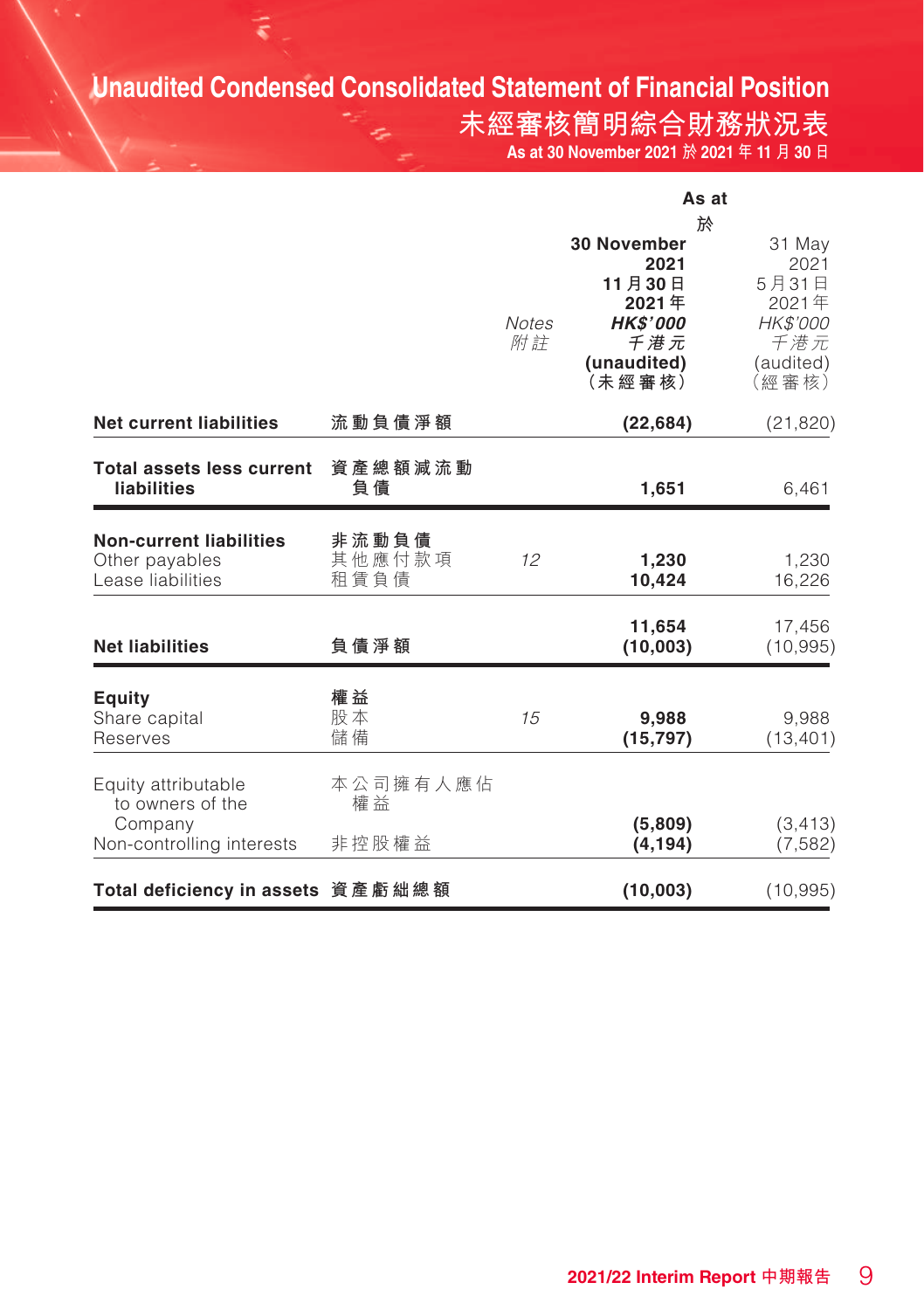# **Unaudited Condensed Consolidated Statement of Changes in Equity**

**未經審核簡明綜合權益變動表**

**For the six months ended 30 November 2021 截至 2021 年 11 月 30 日止六個月** 

|                                               |               |                 |                              |                 | Attributable to owners of the Company<br>本公司擁有人應佔 |                 |           |             |                 |
|-----------------------------------------------|---------------|-----------------|------------------------------|-----------------|---------------------------------------------------|-----------------|-----------|-------------|-----------------|
|                                               |               |                 |                              |                 | Share                                             |                 |           | Non-        |                 |
|                                               |               | Share           | Share                        | Accumulated     | option                                            | Other           |           | controlling |                 |
|                                               |               | capital         | premium                      | loss            | reserve                                           | reserve         | Total     | interests   | Total           |
|                                               |               | 股本              | 股份溢價                         | 累計虧損            | 購股權儲備                                             | 其他儲備            | 總計        | 非控股權益       | 總計              |
|                                               |               | <b>HK\$'000</b> | <b>HK\$'000</b>              | <b>HK\$'000</b> | HK\$'000                                          | <b>HK\$'000</b> | HK\$'000  | HK\$'000    | <b>HK\$'000</b> |
|                                               |               | 千港元             | 千港元                          | 千清元             | 千港元                                               | 千港元             | 千港元       | 千港元         | 千港元             |
| Balance at 1 June 2020                        | 於2020年6月1日的   |                 |                              |                 |                                                   |                 |           |             |                 |
| (audited)                                     | 結餘(經審核)       | 8.000           | 56,525                       | (84, 413)       |                                                   | $\overline{a}$  | (19, 888) | (2.569)     | (22, 457)       |
| Issuance of ordinary share                    | 發行普通股         | 1.600           | 18,734                       |                 |                                                   |                 | 20,334    |             | 20,334          |
| Loss and total comprehensive                  | 虧損及全面收益總額     |                 |                              |                 |                                                   |                 |           |             |                 |
| income for the period                         |               | L               | ÷                            | (4,094)         |                                                   |                 | (4,094)   | (126)       | (4,220)         |
|                                               |               |                 |                              |                 |                                                   |                 |           |             |                 |
| Balance at 30 November 2020                   | 於2020年11月30日的 |                 |                              |                 |                                                   |                 |           |             |                 |
| (unaudited)                                   | 結餘(未經審核)      | 9,600           | 75,259                       | (88, 507)       |                                                   |                 | (3,648)   | (2,695)     | (6, 343)        |
|                                               |               |                 |                              |                 |                                                   |                 |           |             |                 |
| Balance at 1 June 2021                        | 於2021年6月1日的   |                 |                              |                 |                                                   |                 |           |             |                 |
| (audited)                                     | 結餘(經審核)       | 9,988           | 98,650                       | (121, 286)      | 6,835                                             | 2,400           | (3, 413)  | (7,582)     | (10, 995)       |
| Partial disposal of a subsidiary              | 部分出售附屬公司      |                 |                              |                 |                                                   | 2.224           | 2,224     | 3,376       | 5,600           |
| Loss and total comprehensive income 期內虧損及全面收益 |               |                 |                              |                 |                                                   |                 |           |             |                 |
| for the period                                | 總額            |                 | $\qquad \qquad \blacksquare$ | (4,620)         |                                                   | -               | (4,620)   | 12          | (4,608)         |
| Balance at 30 November 2021                   | 於2021年11月30日的 |                 |                              |                 |                                                   |                 |           |             |                 |
| (unaudited)                                   | 結餘(未經審核)      | 9,988           | 98,650                       | (125, 906)      | 6.835                                             | 4.624           | (5,809)   | (4, 194)    | (10.003)        |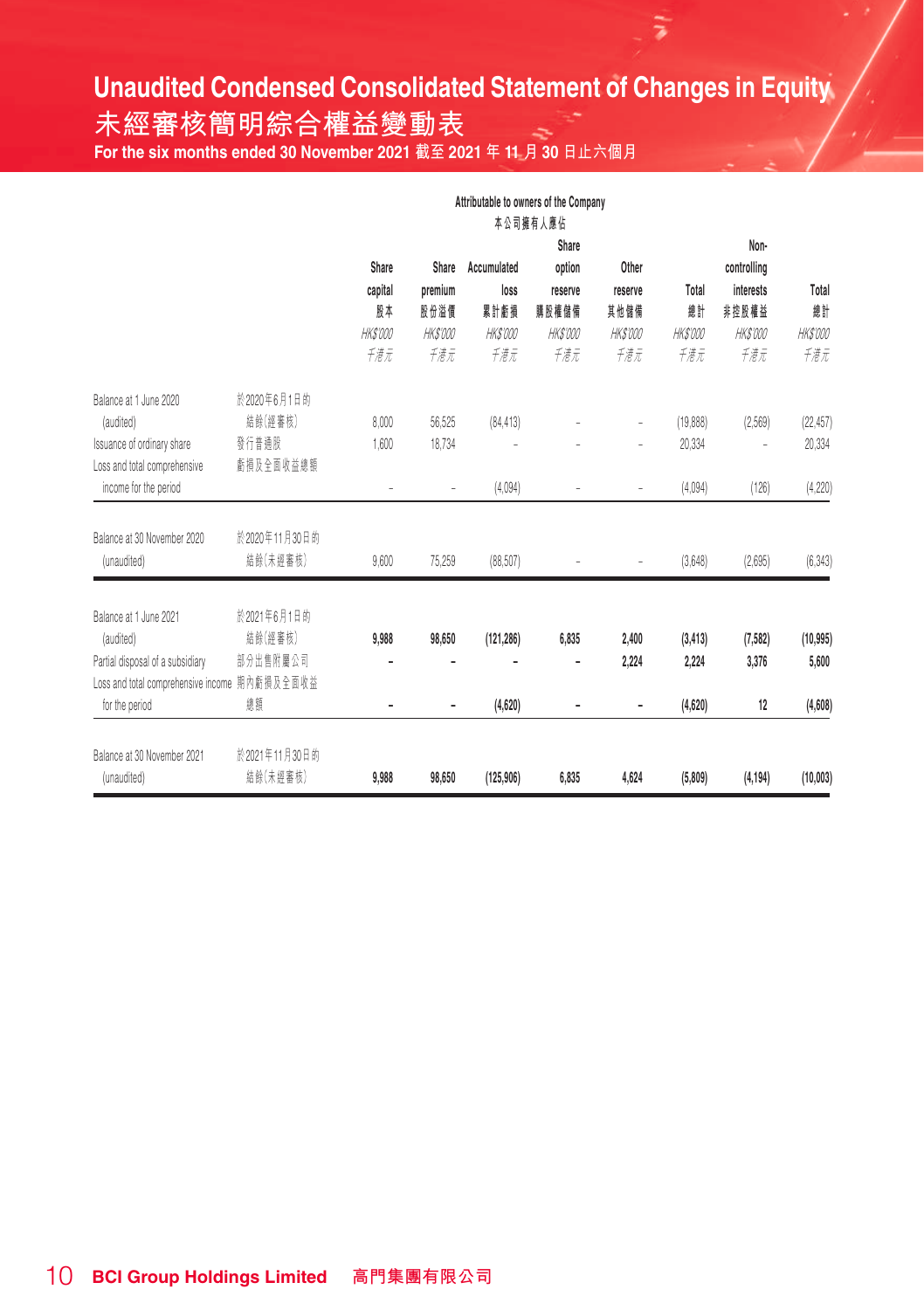# **Unaudited Condensed Consolidated Cash Flow Statement**

**未經審核簡明綜合現金流量表 For the six months ended 30 November 2021 截至 2021 年 11 月 30 日止六個月**

#### **For the six months ended**

|                                |                 | 截至以下日期止六個月         |             |
|--------------------------------|-----------------|--------------------|-------------|
|                                |                 | <b>30 November</b> | 30 November |
|                                |                 | 2021               | 2020        |
|                                |                 | 11月30日             | 11月30日      |
|                                |                 | 2021年              | 2020年       |
|                                |                 | <b>HK\$'000</b>    | HK\$'000    |
|                                |                 | 千港元                | 千港元         |
|                                |                 | (unaudited)        | (unaudited) |
|                                |                 | (未 經 審 核)          | (未經審核)      |
|                                |                 |                    |             |
| Net cash generated from/       | 經營活動所得/(所用)     |                    |             |
| (used in) operating activities | 現金淨額            | 878                | (10, 604)   |
| Net cash used in investing     | 投 資 活 動 所 用 現 金 |                    |             |
| activities                     | 淨 額             | (1, 496)           | (15)        |
| Net cash generated from        | 融資活動所得現金        |                    |             |
| financing activities           | 淨 額             | 1,563              | 8,072       |
|                                |                 |                    |             |
| Net increase/(decrease) in     | 現 金 及 現 金 等 價 物 |                    |             |
| cash and cash equivalents      | 增加/(減少)淨額       | 945                | (2,547)     |
| Cash and cash equivalents      | 期 初 現 金 及 現 金 等 |                    |             |
| at beginning of the period     | 價 物             | 2,504              | 6,424       |
|                                |                 |                    |             |
| Cash and cash equivalents      | 期 末 現 金 及 現 金 等 |                    |             |
| at end of the period           | 價 物             | 3,449              | 3,877       |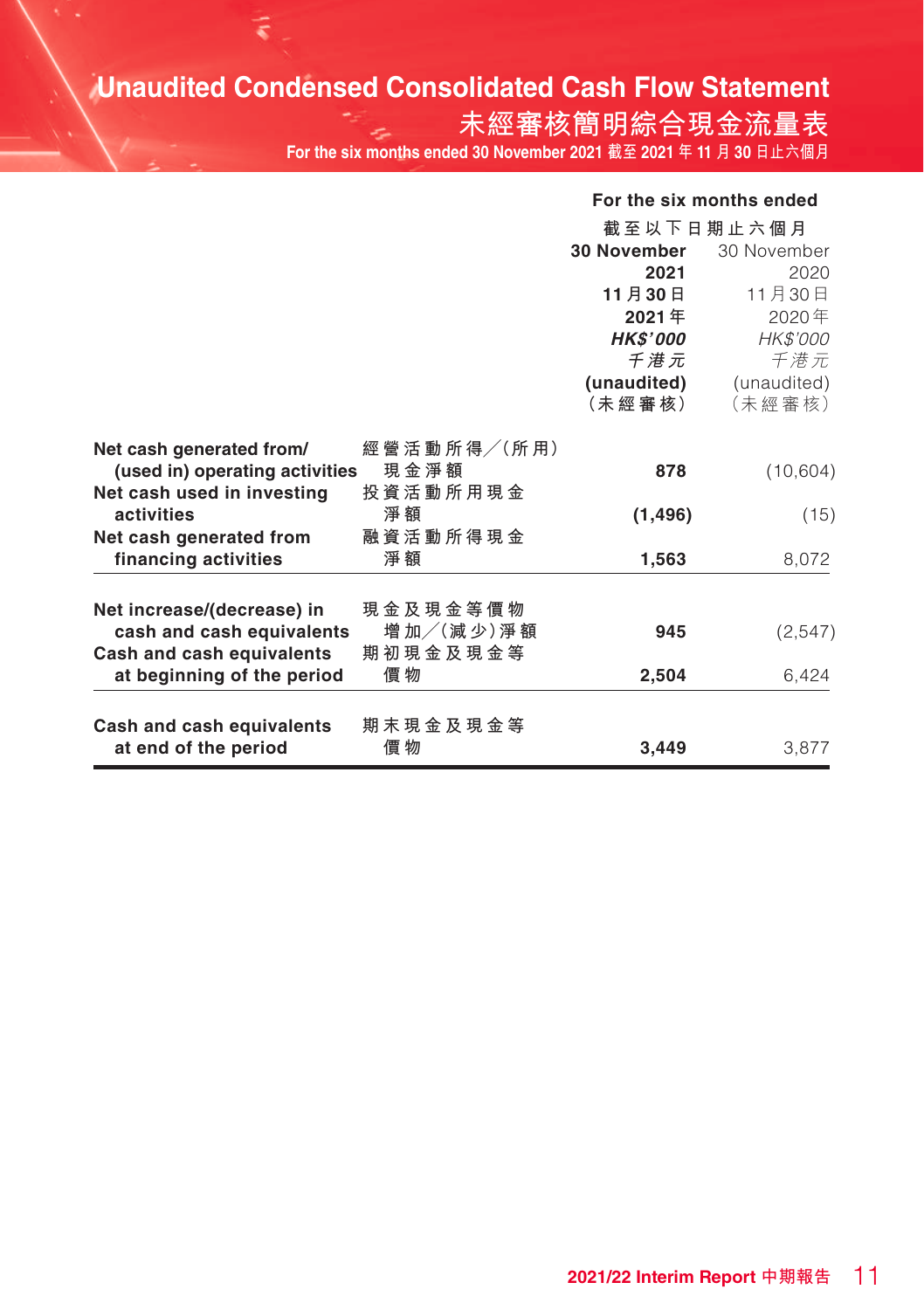**未經審核簡明綜合財務報表附註 For the three months and six months ended 30 November 2021 截至 2021 年 11 月 30 日止三個月及六個月**

#### 1) **GENERAL INFORMATION.** 1) **BASIS OF PREPARATION AND ACCOUNTING POLICIES**

The Company was incorporated in the Cayman Islands as an exempted company with limited liability under the Companies Law (as revised) of the Cayman Islands on 19 May 2016 and its registered office is located at Windward 3, Regatta Office Park, P.O. Box 1350, Grand Cayman KY1-1108, Cayman Islands. Its principal place of business in Hong Kong is located at 14th Floor, Bupa Centre, 141 Connaught Road West, Sai Ying Pun, Hong Kong. The shares of the Company ("**Shares**") were listed on GEM of the Stock Exchange by way of share offer since 7 April 2017.

On 7 April 2017 ("**Listing Date**"), a total of 200,000,000 Shares of HK\$0.01 each were offered under the share offer, of which 100,000,000 Shares, representing 50% of the total Offer Shares, were offered by way of placing. The remaining 100,000,000 Shares, representing 50% of the total Offer Shares, were offered under the public offer

The Company is an investment holding company. The subsidiaries of the Company are principally engaged in the operation of clubbing, entertainment and restaurant business in Hong Kong.

### **1) 一 般 資 料、編 製 基 準 及會計政策**

本公司於2016年5月19日 根 據 開 曼 群 島 公 司 法(經 修 訂) 在開曼群島註冊成立為獲 豁免有限公司,其註冊辦事 處位於Windward 3, Regatta Office Park, P.O. Box 1350, Grand Cayman KY1-1108, Cayman Islands。其香港主 要營業地點位於香港西營 盤干諾道西141號保柏中心 14樓。本 公 司 股 份(「**股 份**」) 自2017年4月7日起以股份 發售方式於聯交所GEM上 市。

於2017年4月7日(「 **上市日 期**」),本 公 司 根 據 股 份 發 售 合共提呈發售200,000,000 股每股面值0.01港元的股 份,其中100,000,000股股份 (佔發售股份總數的50%)以 配售方式提呈發售,而餘下 的100,000,000股 股 份(佔 發 售股份總數的50%)則 以 公 開發售方式提呈發售。

本公司為一間投資控股公 司。本公司的附屬公司主要 於香港經營會所、娛樂及餐 廳業務。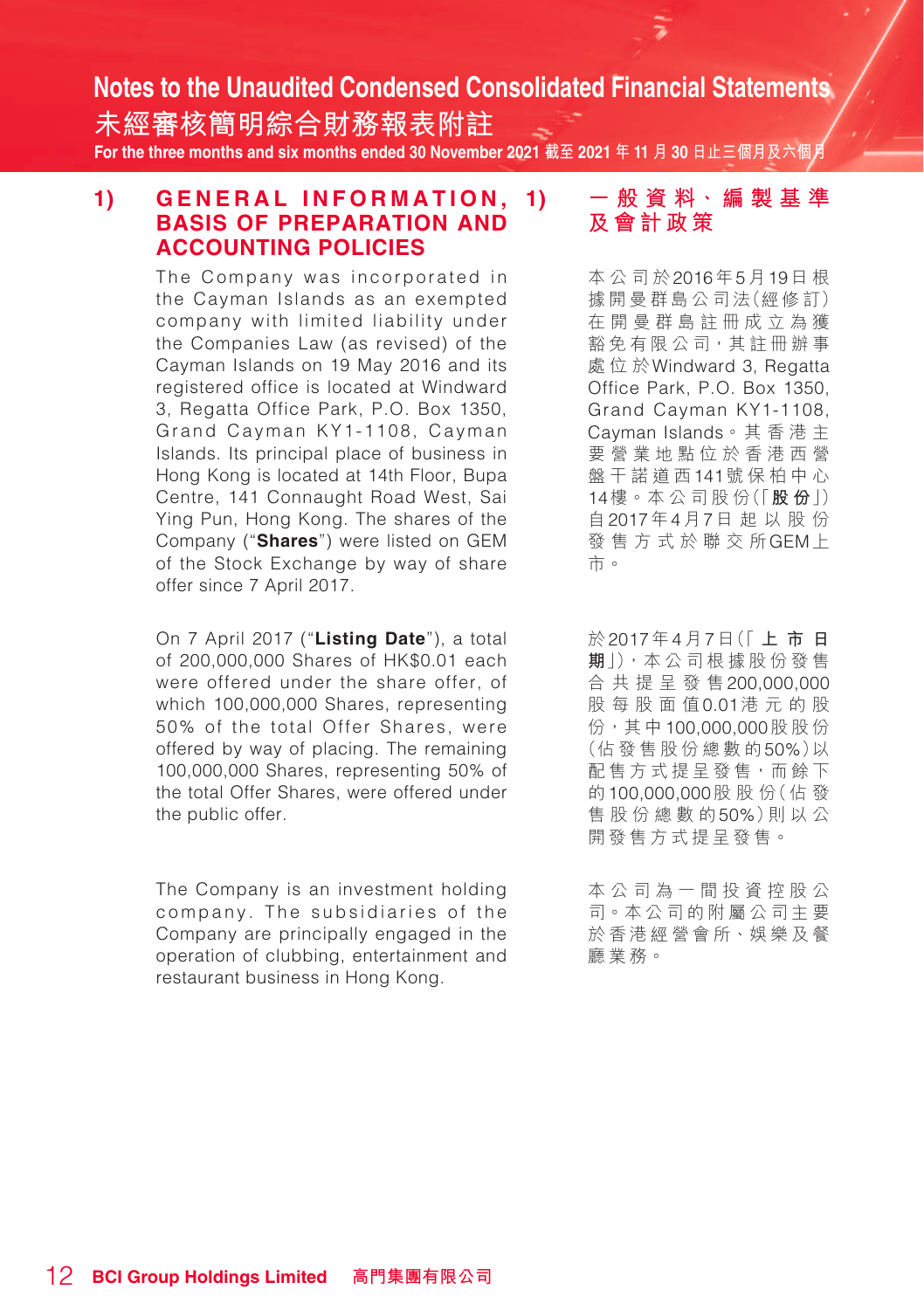**未經審核簡明綜合財務報表附註 For the three months and six months ended 30 November 2021 截至 2021 年 11 月 30 日止三個月及六個月**

#### 1) **GENERAL INFORMATION.** 1) **BASIS OF PREPARATION AND ACCOUNTING POLICIES (CONT'D)**

The unaudited condensed consolidated financial statements for the six months ended 30 November 2021 have been prepared in accordance with Hong Kong Financial Reporting Standards ("**HKFRSs**") (which include all Hong Kong Financial Reporting Standards, Hong Kong Accounting Standards ("**HKASs**") and interpretations) issued by the Hong Kong Institute of Certified Public Accountants ("**HKICPA**"), accounting principles generally accepted in Hong Kong and applicable disclosures by the GEM Listing Rules and the Companies Ordinance in Hong Kong.

The unaudited condensed consolidated financial statements for the six months ended 30 November 2021 have been prepared under the historical cost basis.

The unaudited condensed consolidated financial statements for the six months ended 30 November 2021 are presented in Hong Kong Dollars ("**HK\$**"), which is the same as the functional currency of the Group, and all values are rounded to nearest thousand's ("**HK\$'000**"), except when otherwise indicated.

#### **1) 一 般 資 料、編 製 基 準 及 會 計 政 策(續)**

截 至2021年11月30日止六 個月的未經審核簡明綜合 財務報表乃根據香港會計 師 公 會(「**香港會計師公會**」) 頒佈的香港財務報告準則 (「**香港財務報告準則**」,包 括所有香港財務報告準則、 香 港 會 計 準 則(「**香港會計準 則**」)及 詮 釋)、香 港 公 認 會 計原則以及GEM上市規則 及香港公司條例的適用披 露規定編製。

截 至2021年11月30日止六 個月的未經審核簡明綜合 財務報表乃按歷史成本基 準編製。

截 至2021年11月30日止六 個月的未經審核簡明綜合 財務報表乃以與本集團的 功 能 貨 幣 相 同 的 港 元(「 **港 元** 」)呈 列, 除 另 有 指 明 者 外,所有數值均約整至最接 近 的 千 位 數(「**千港元**」)。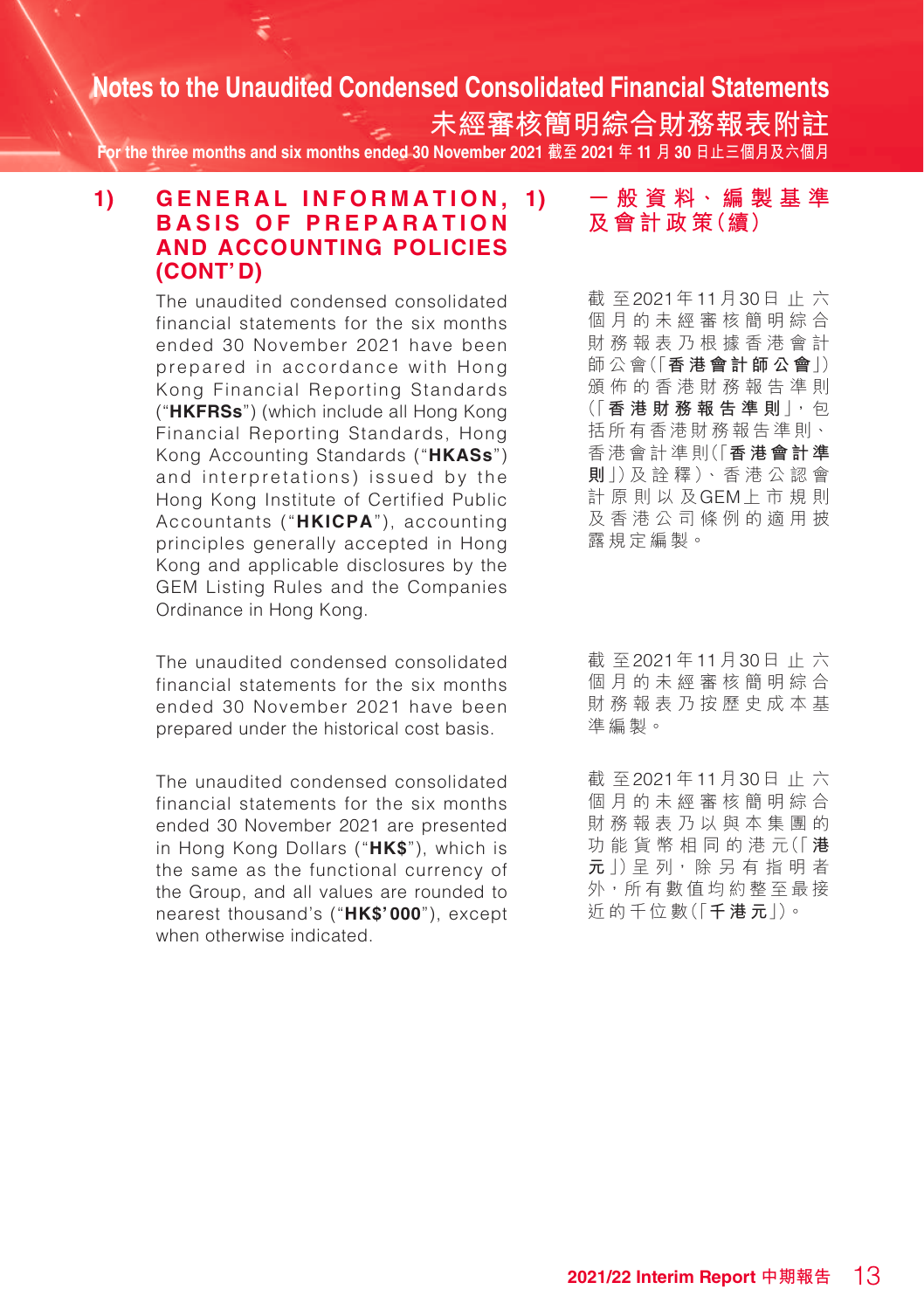**未經審核簡明綜合財務報表附註 For the three months and six months ended 30 November 2021 截至 2021 年 11 月 30 日止三個月及六個月**

#### 1) GENERAL INFORMATION. 1) **BASIS OF PREPARATION AND ACCOUNTING POLICIES (CONT'D)**

The principal accounting policies used in the preparation of the unaudited condensed consolidated financial statements for the six months ended 30 November 2021 are consistent with those applied in the Company's annual report for the year ended 31 May 2021, except for the adoption of new and amendments to HKFRSs that affect the Group and has adopted the first time for the current period's unaudited condensed consolidated financial statements.

#### **Adoption of the going concern basis**

When preparing the unaudited condensed consolidated interim results, the Group's ability to continue as a going concern has been assessed. These unaudited condensed consolidated interim results have been prepared by the Directors on a going concern basis notwithstanding that the Group had net liabilities of approximately HK\$10,003,000 as at 30 November 2021 as the Directors considered that:

(i) As at 30 November 2021, the Group had a revolving loan facility granted by an ex-shareholder for an amount HK\$25,000,000. The Group will utilise this facility to support its liquidity needs.

#### **1) 一 般 資 料、編 製 基 準 及 會 計 政 策(續)**

編製截至2021年11月30日 止六個月的未經審核簡明 綜合財務報表所採用的主 要會計政策與本公司截至 2021年5月31日止年度的年 報所應用者貫徹一致,惟採 納影響本集團且於本期間 未經審核簡明綜合財務報 表首次採納的新訂香港財 務報告準則及香港財務報 告準則修訂本則除外。

#### **採用持續經營基準**

於編製未經審核簡明綜合 中 期 業績時,已評估本集團 持續經營的能力。儘管本集 團 於2021年11月30日有負 債 淨 額 約10,003,000港 元, 惟該等未經審核簡明綜合 中 期 業績由董事按持續經 營基準編製,此乃由於董事 認為:

(i) 於2021年11月30日, 本集團有前股東授出 的一筆循環貸款融資 25,000,000港 元。 本 集團將動用該融資以 支持其流動資金需求。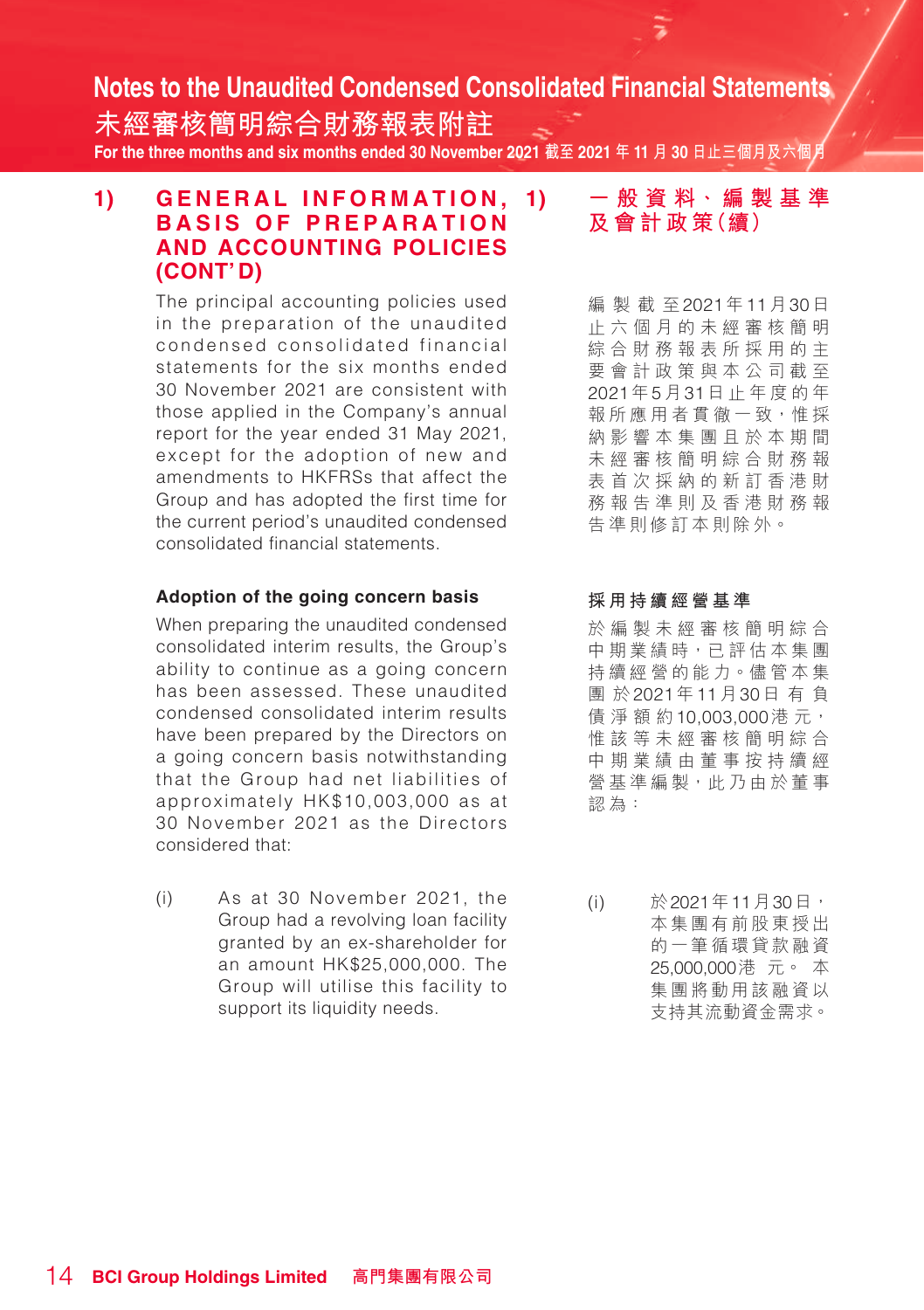**未經審核簡明綜合財務報表附註 For the three months and six months ended 30 November 2021 截至 2021 年 11 月 30 日止三個月及六個月**

#### 1) GENERAL INFORMATION, 1) **BASIS OF PREPARATION AND ACCOUNTING POLICIES (CONT'D)**

#### **Adoption of the going concern basis (Cont'd)**

- (ii) In August 2021, the Group entered into a loan facility agreement with a licensed money lender in Hong Kong for an amount of HK\$25 million for 18 months ("**Loan Facility**") and pursuant to the terms of the Loan Facility, funds are exclusively for the Company and made available upon its request;
- (iii) The Directors will strengthen to implement measures aiming at improving the working capital and cash flows of the Group, including closely monitor the general administrative expenses and operating costs; and
- (iv) The different possible outcomes of the COVID-19 pandemic and its impact to the cash flow forecast.

**1) 一 般 資 料、編 製 基 準 及 會 計 政 策(續)**

**採 用 持 續 經 營 基 準(續)**

- (ii) 於2021年8月, 本 集 團與香港的一間持 牌放債人訂立貸款 融 資 協 議,貸 款 融 資 金額為25百萬港元, 期限為18個 月(「**貸 款 融 資**」)。根 據 貸 款 融 資,相關資金由本公 司 專 有,可 應 其 要 求 獲取;
- (iii) 董事將抓緊實施各 種 措 施, 以 改 善 本 集 團的營運資本及現 金 流 量,包 括 緊 密 監 督一般行政開支及 營運成本;及
- (iv) 2019冠狀病毒病疫情 可能帶來的不同結果 及其對現金流量預測 的影響。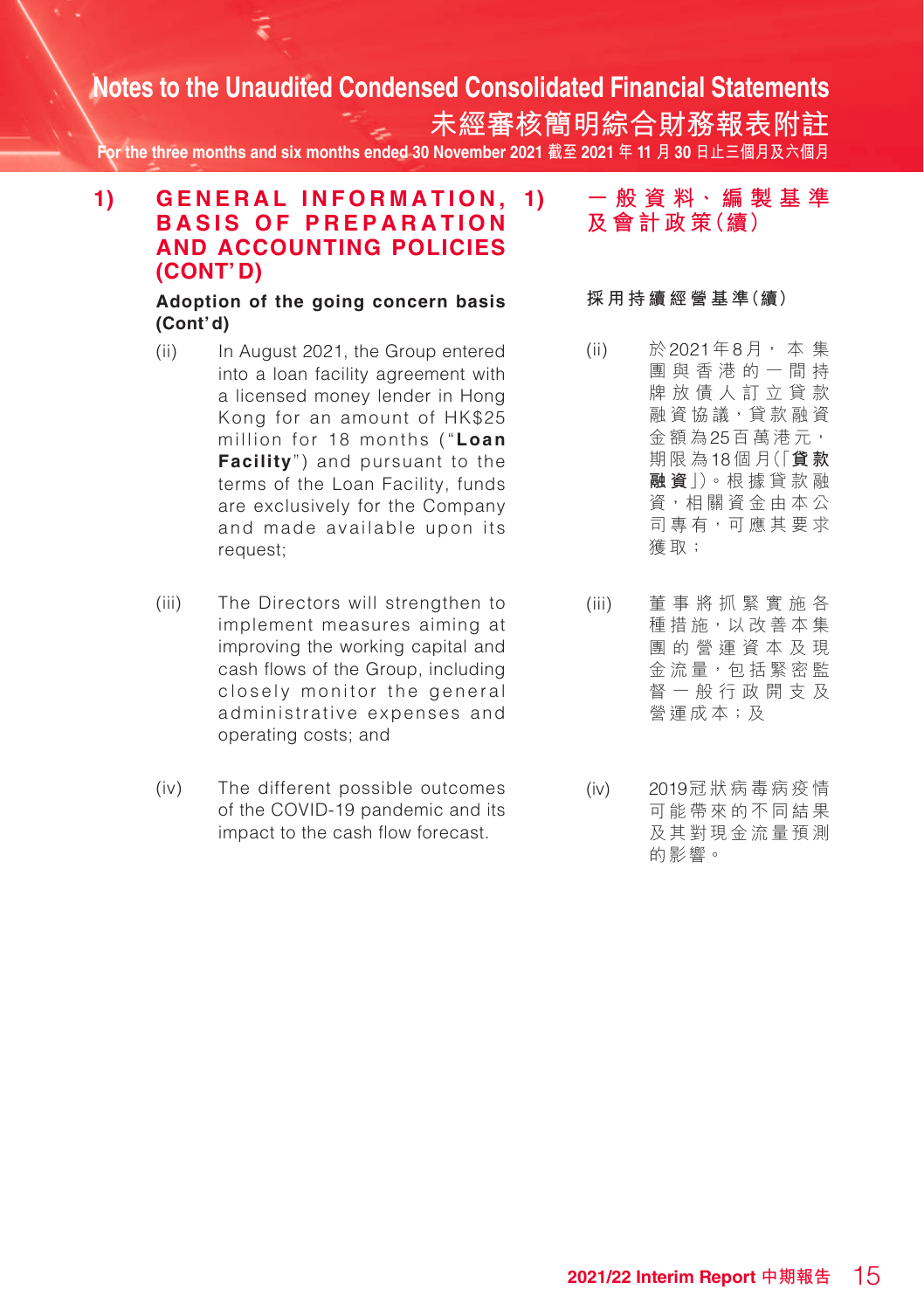**未經審核簡明綜合財務報表附註 For the three months and six months ended 30 November 2021 截至 2021 年 11 月 30 日止三個月及六個月**

#### 1) GENERAL INFORMATION. 1) **BASIS OF PREPARATION AND ACCOUNTING POLICIES (CONT'D)**

#### **Adoption of the going concern basis (Cont'd)**

After taking into consideration of above factors and funds expected to be generated internally based on the Directors' estimation on future cash flow of the Group, the Directors are satisfied that the Group will have sufficient financial resources to meet its financial obligations as they fall due in the foreseeable future and consider that it is appropriate for the unaudited condensed consolidated interim results to be prepared on a going concern basis since there are no material uncertainties related to events or conditions that may cast significant doubt upon the Group's ability to continue as a going concern.

The Group has not adopted or early adopted the new and revised HKFRSs (including their consequential amendments) which are relevant to the Group that have been issued but are not yet effective in the preparation of these unaudited condensed consolidated results.

The unaudited condensed consolidated financial statements have not been audited by the Company's auditor, but have been reviewed by the Company's audit committee.

#### **1) 一 般 資 料、編 製 基 準 及 會 計 政 策(續)**

#### **採 用 持 續 經 營 基 準(續)**

經計及上述因素後及根據 董事對本集團未來現金流 量的估計預期將產生的內 部 資金,董事信納本集團將 擁有充足的財務資源,可在 其金融負債於可預見未來 到期時償還,並認為未經審 核簡明綜合中期業績按持 續經營基準編製屬恰當,因 為並無有關可能對本集團 持續經營能力構成重大疑 問之事件或情況之重大不 明朗因素。

編製此等未經審核簡明綜 合業績時,本集團並無採納 或提早採納與本集團有關 的已頒佈但尚未生效的新 訂及經修訂香港財務報告 準 則(包 括 其 相 應 修 訂)。

未經審核簡明綜合財務報 表尚未經本公司核數師審 核,惟已由本公司審核委員 會審閱。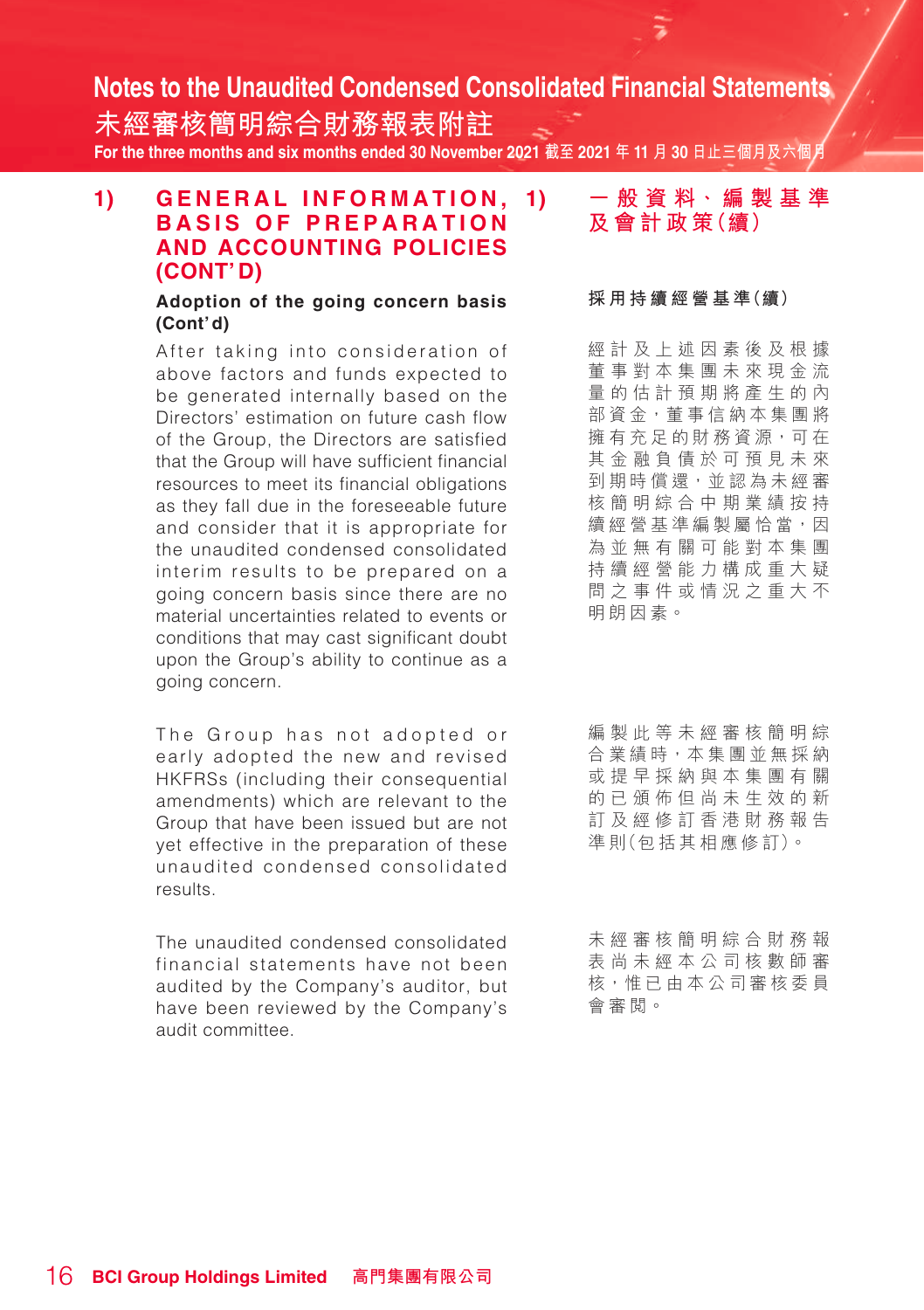**未經審核簡明綜合財務報表附註**

**For the three months and six months ended 30 November 2021 截至 2021 年 11 月 30 日止三個月及六個月**

#### **2) REVENUE**

The Group's principal activities are the operations of clubbing, entertainment and restaurant business in Hong Kong.

Revenue represents the amount received or receivable from (a) the clubbing and entertainment operations when (i) the customer takes possession of and accepts the products; (ii) services when the customer simultaneously receives and consumes the benefits provided by the Group or other products were delivered (including tips, cloakroom fees and service income from an entertainment studio) to its customers; (b) the restaurant operations when the customer takes possession of and accepts the food and beverage products; and (c) entertainment income is recognized overtime when services transferred to the customers. Payment of the transaction price is due immediately when services are provided to customers.

The Group's customer base is diversified and no individual customer had transactions which exceeded 10% of the Group's revenue during the period under review.

#### **2) 收 益**

本集團的主要業務為於香 港經營會所、娛樂及餐廳業 務。

收益指(a)會所及娛樂營運 於(i)客 戶 持 有 並 驗 收 產 品; 及(ii)客戶同時接獲服務並 消費本集團提供的利益或 交付其他產品予其客戶時 的 已 收 或 應 收 款 項(包 括 小 費、衣帽間費用及娛樂中心 服 務 收 入);(b)於客戶持有 並驗收食品及飲品時的餐 廳營運已收或應收款項;及 (c)當 服 務 轉 讓 予 客 戶 時, 娛樂收入隨時間確認的已 收或應收款項。交易價格的 款項應於服務提供予客戶 時立即支付。

本集團擁有多元化的客戶 基礎,於回顧期內概無個別 客戶的交易超過本集團收 益 的10%。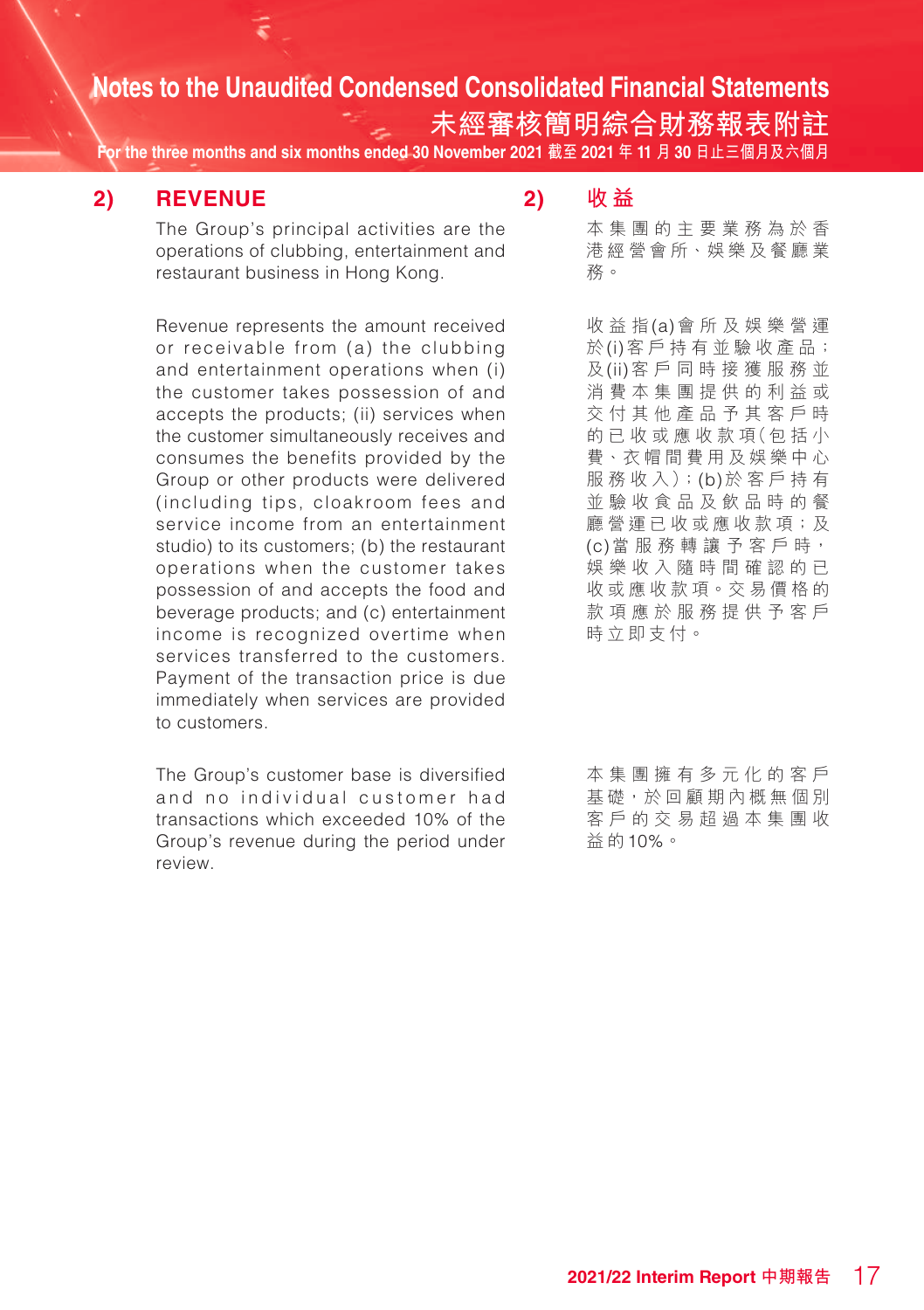**未經審核簡明綜合財務報表附註**

**For the three months and six months ended 30 November 2021 截至 2021 年 11 月 30 日止三個月及六個月**

### **2) REVENUE (CONT'D)**

## **2) 收 益(續)**

ą

Revenue from the Group's principal activities during the period under review is as follows:

本集團於回顧期內的主要 業務收益如下:

|                                                                      |                     | For the three months ended<br>30 November |                                                  | For the six months ended<br>30 November |                                           |  |
|----------------------------------------------------------------------|---------------------|-------------------------------------------|--------------------------------------------------|-----------------------------------------|-------------------------------------------|--|
|                                                                      |                     | 2021<br>2021年<br><b>HKS'000</b>           | 截至11月30日止三個月<br>2020<br>2020年<br><i>HK\$'000</i> | 2021<br>2021年<br><b>HK\$'000</b>        | 截至11月30日止六個月<br>2020<br>2020年<br>HK\$'000 |  |
|                                                                      |                     | 千港元                                       | 千港元                                              | 千港元                                     | 千港元                                       |  |
|                                                                      |                     | (unaudited)<br>(未經審核)                     | (unaudited)<br>(未經審核)                            | (未經審核)                                  | (unaudited) (unaudited)<br>(未經審核)         |  |
| Revenue from:<br>Clubbing and entertainment<br>operation             | 以下項目的收益:<br>會所及娛樂營運 |                                           |                                                  |                                         |                                           |  |
| Sales of food and beverage                                           | 食品及飲品銷售             | 13,876                                    | 3,889                                            | 30,033                                  | 7,212                                     |  |
| Entrance fees                                                        | 入場費                 | 39                                        | 34                                               | 70                                      | 34                                        |  |
| Entertainment income                                                 | 娛樂收入                | 1,089                                     | 1,166                                            | 2,132                                   | 2,117                                     |  |
| Sponsorship income                                                   | 贊助收入                |                                           |                                                  | 3                                       | $\mathbf{1}$                              |  |
| Others                                                               | 其他                  | 705                                       | 84                                               | 1,291                                   | 206                                       |  |
|                                                                      |                     | 15,709                                    | 5,173                                            | 33,529                                  | 9,570                                     |  |
| Restaurant operation<br>Sales of food and beverage 食品及飲品銷售<br>Others | 餐廳營運<br>其他          |                                           | 1,341                                            |                                         | 2,332<br>-1                               |  |
|                                                                      |                     |                                           | 1,341                                            |                                         | 2,333                                     |  |
| Total revenue                                                        | 總收益                 | 15,709                                    | 6,514                                            | 33,529                                  | 11,903                                    |  |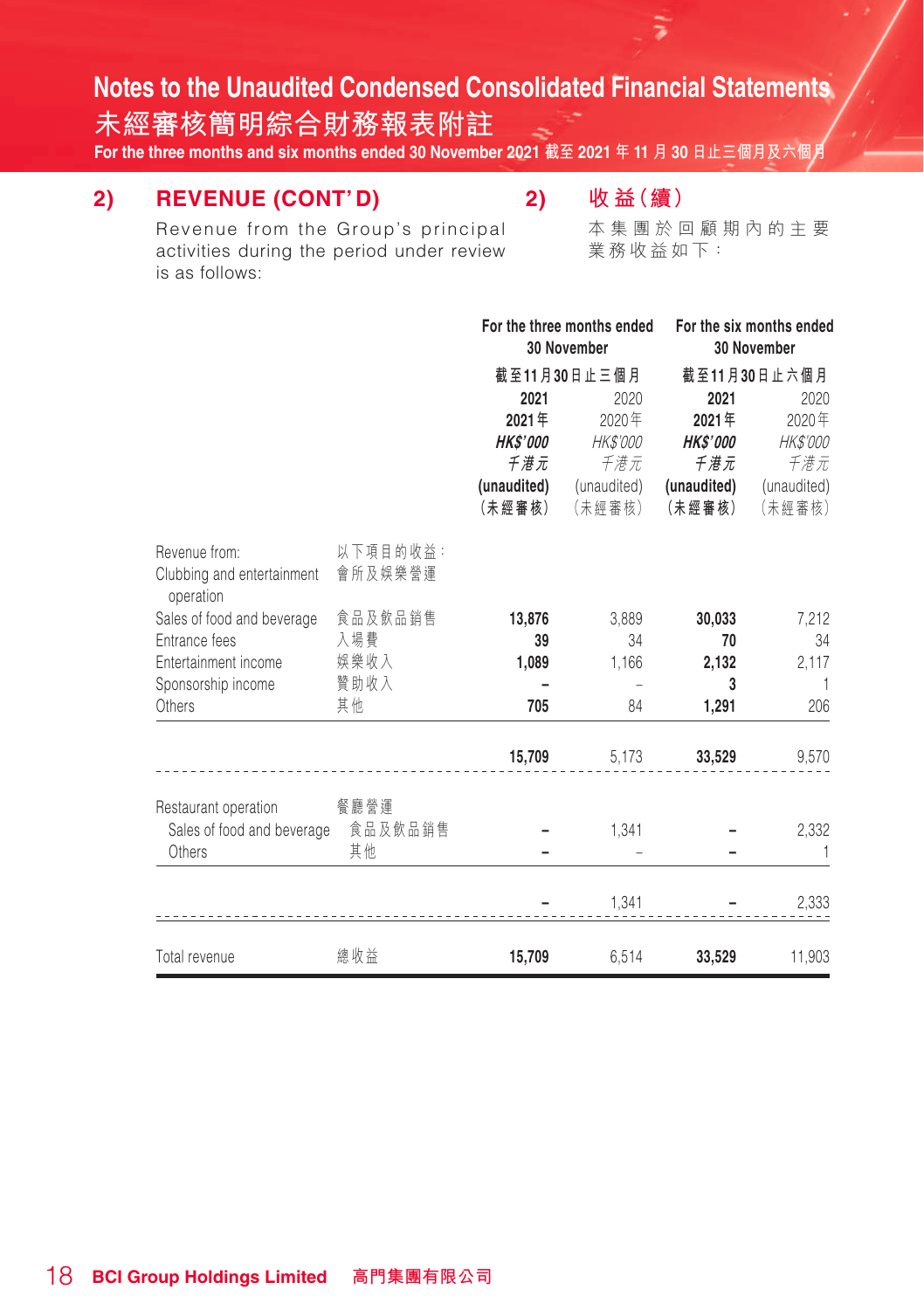**未經審核簡明綜合財務報表附註**

**For the three months and six months ended 30 November 2021 截至 2021 年 11 月 30 日止三個月及六個月**

**3) FINANCE COSTS**

#### **3) 融資成本**

|                                                  |          | For the three months ended<br>30 November |                 |                 | For the six months ended<br>30 November |
|--------------------------------------------------|----------|-------------------------------------------|-----------------|-----------------|-----------------------------------------|
|                                                  |          |                                           | 截至11月30日止三個月    |                 | 截至11月30日止六個月                            |
|                                                  |          | 2021                                      | 2020            | 2021            | 2020                                    |
|                                                  |          | 2021年                                     | 2020年           | 2021年           | 2020年                                   |
|                                                  |          | <i><b>HK\$'000</b></i>                    | <i>HK\$'000</i> | <b>HK\$'000</b> | <b>HK\$'000</b>                         |
|                                                  |          | 千港元                                       | 千港元             | 千港元             | 千港元                                     |
|                                                  |          | (unaudited)                               | (unaudited)     | (unaudited)     | (unaudited)                             |
|                                                  |          | (未經審核)                                    | (未經審核)          | (未經審核)          | (未經審核)                                  |
| Interest on bank borrowings                      | 銀行借款利息   |                                           | 69              |                 | 139                                     |
| Interest on lease liabilities                    | 租賃負債利息   | 171                                       | 247             | 358             | 444                                     |
| Interest on loan from a<br>shareholder           | 股東貸款利息   | 68                                        | 16              | 229             | 166                                     |
| Interest on loan from a<br>financial institution | 金融機構貸款利息 |                                           | 40              |                 | 40                                      |
| Finance costs                                    | 融資成本     | 239                                       | 372             | 587             | 789                                     |

### **4) INCOME TAX EXPENSE**

represents:

The Group is subject to income tax on profits arising in or derived from Hong Kong, being its principal place of business. The income tax credit in the unaudited condensed consolidated statement of comprehensive income during the period under review

#### **4) 所得稅開支**

本集團須就於其主要營業 地點香港產生或源自香港 的溢利繳納所得稅。於回顧 期內的未經審核簡明綜合 全面收益表內的所得稅抵 免指:

|                                         |                 |                        | For the three months ended<br>30 November |                 | For the six months ended<br>30 November |
|-----------------------------------------|-----------------|------------------------|-------------------------------------------|-----------------|-----------------------------------------|
|                                         |                 |                        | 截至11月30日止三個月                              |                 | 截至11月30日止六個月                            |
|                                         |                 | 2021                   | 2020                                      | 2021            | 2020                                    |
|                                         |                 | 2021年                  | 2020年                                     | 2021年           | 2020年                                   |
|                                         |                 | <i><b>HK\$'000</b></i> | <i>HK\$'000</i>                           | <b>HK\$'000</b> | <i>HK\$'000</i>                         |
|                                         |                 | 千港元                    | 千港元                                       | 千港元             | 千港元                                     |
|                                         |                 | (unaudited)            | (unaudited)                               | (unaudited)     | (unaudited)                             |
|                                         |                 | 〔未經審核〕                 | 〔未經審核〕                                    | (未經審核)          | (未經審核)                                  |
| Current tax:<br>- Hong Kong Profits Tax | 即期税項:<br>一香港利得税 |                        |                                           |                 |                                         |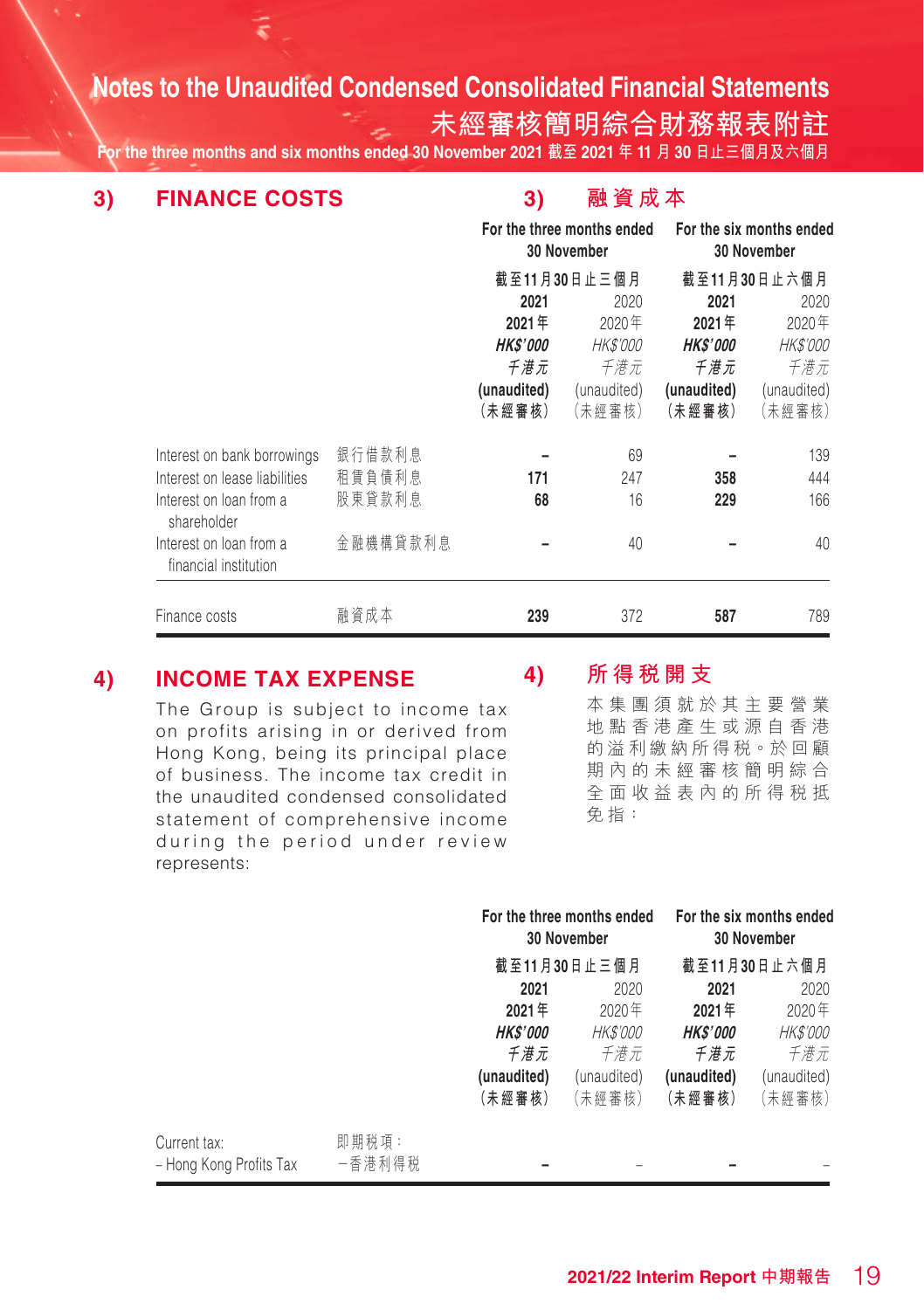**未經審核簡明綜合財務報表附註 For the three months and six months ended 30 November 2021 截至 2021 年 11 月 30 日止三個月及六個月**

#### **4) INCOME TAX EXPENSE (CONT'D)**

Pursuant to the rules and regulations of Cayman Islands, the Group is not subject to any taxation under the jurisdictions of Cayman Islands.

On 21 March 2018, the Hong Kong Legislative Council passed The Inland Revenue (Amendment) (No.7) Bill 2017 ("**Bill**") which introduces the two-tiered profits tax rates regime. The Bill was signed into law on 28 March 2018 and was gazetted on the following day.

For the six months ended 30 November 2021 and 2020, Hong Kong Profits Tax is calculated in accordance with the two-tiered profits tax rates regime. Under the two-tiered profits tax rates regime, the first HK\$2,000,000 of profits of qualifying corporation will be taxed at 8.25%, and profits above HK\$2,000,000 will be taxed at 16.5%. The profits of corporations not qualifying for the two-tiered profits tax rates regime will continue to be taxed at 16.5% on the estimated assessable profits.

#### **5) DIVIDEND**

No dividends were paid, declared and proposed by the Company during the six months ended 30 November 2021 and 2020.

#### **4) 所 得 稅 開 支(續)**

÷

根據開曼群島的法規及規 例,本集團毋須於開曼群島 司法權區繳納任何稅項。

於2018年3月21日, 香 港 立 法會通過《2017年税務(修訂) (第7號)條 例 草 案》(「**條例草 案** 」), 其 引 入 利 得 稅 兩 級 制。條 例 草 案 於2018年3月 28日經簽署成為法律,並於 翌日刊登憲報。

截 至 2021 年 及 2020 年 11 月 30 日 止 六 個 月,香 港 利 得 稅乃按照利得稅兩級制計 算。根 據 利 得 税 兩 級 制, 合資格法團將按 8.25% 的 稅率就首 2,000,000 港元的 溢利繳稅,並將按 16.5% 的 稅率就超過 2,000,000 港 元 的 溢 利 繳 稅。不 符 合 利 得 稅兩級制資格的法團的溢 利將就估計應課稅溢利繼 續 按 16.5% 的稅率繳稅。

#### **5) 股 息**

截 至 2021 年 及 2020 年 11 月 30 日 止 六 個 月,本 公 司 概 無 派 付、宣 派 及 建 議 派 付 股息。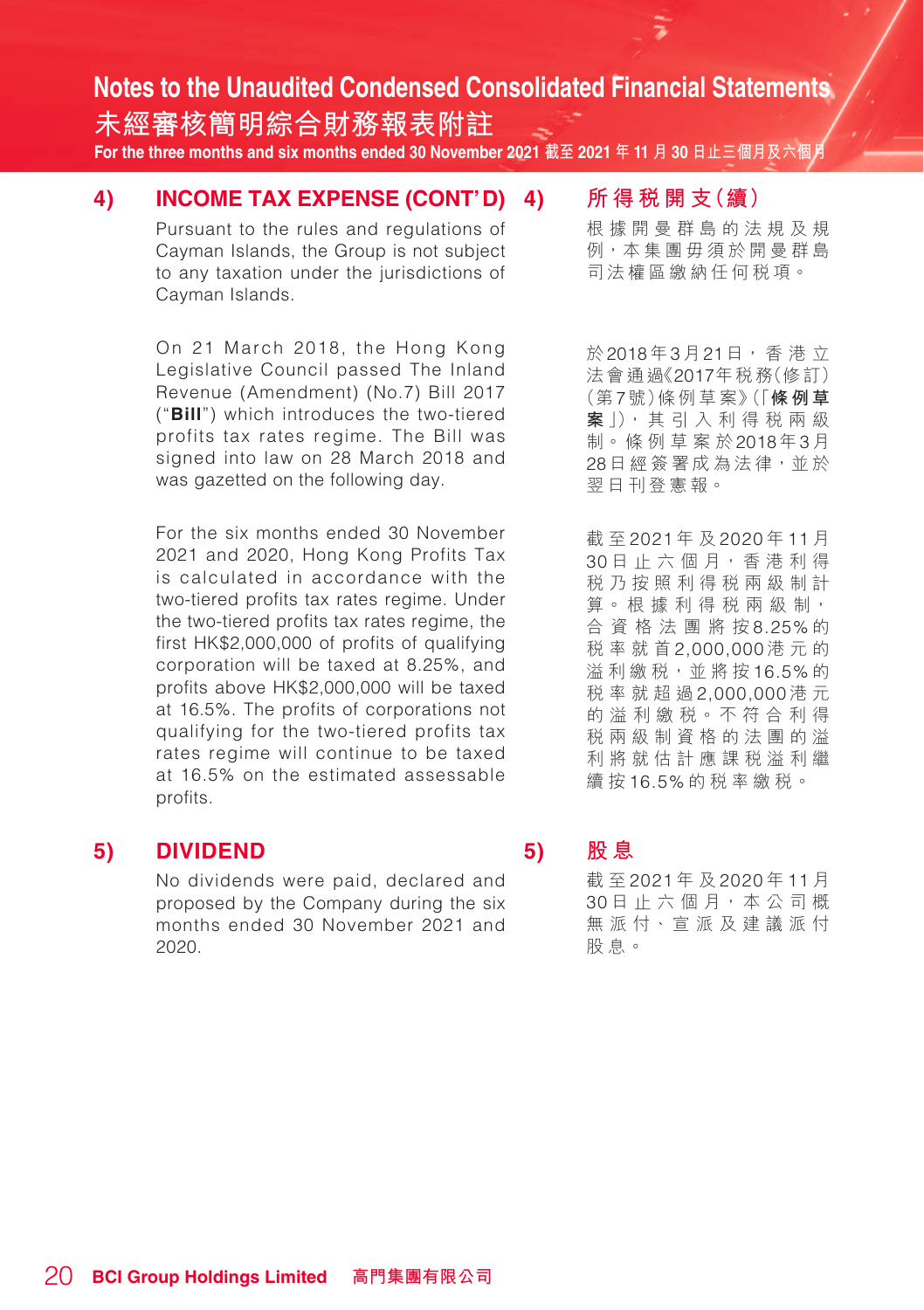**未經審核簡明綜合財務報表附註**

**For the three months and six months ended 30 November 2021 截至 2021 年 11 月 30 日止三個月及六個月**

#### **6) 本公司擁有人應佔每 股虧損 6) LOSS PER SHARE ATTRIBUTABLE TO OWNERS OF THE COMPANY**

|                                                                                                           |                                 | For the three months ended<br>30 November |                 | For the six months ended<br>30 November |                 |  |
|-----------------------------------------------------------------------------------------------------------|---------------------------------|-------------------------------------------|-----------------|-----------------------------------------|-----------------|--|
|                                                                                                           |                                 |                                           | 截至11月30日止三個月    |                                         | 截至11月30日止六個月    |  |
|                                                                                                           |                                 | 2021                                      | 2020            | 2021                                    | 2020            |  |
|                                                                                                           |                                 | 2021年                                     | 2020年           | 2021年                                   | 2020年           |  |
|                                                                                                           |                                 | <b>HKS'000</b>                            | <i>HK\$'000</i> | <b>HK\$'000</b>                         | <i>HK\$'000</i> |  |
|                                                                                                           |                                 | 千港元                                       | 千港元             | 千港元                                     | 千港元             |  |
|                                                                                                           |                                 | (unaudited)                               | (unaudited)     | (unaudited)                             | (unaudited)     |  |
|                                                                                                           |                                 | (未經審核)                                    | (未經審核)          | (未經審核)                                  | (未經審核)          |  |
| Loss attributable to owners of 本公司擁有人應佔<br>the Company                                                    | 虧損                              | (2,642)                                   | (6,210)         | (4,620)                                 | (4,094)         |  |
|                                                                                                           |                                 |                                           |                 |                                         |                 |  |
| Weighted average number<br>of ordinary shares for the<br>purpose of calculating<br>basic losses per share | 用以計算每股基本<br>虧損的普通股<br>加權平均數(千股) |                                           |                 |                                         |                 |  |
| (in thousands)                                                                                            |                                 | 998,800                                   | 960,000         | 998,800                                 | 891,803         |  |

The effect of all potential ordinary shares are anti-dilutive for the six months ended 30 November 2021 (2020: No potential ordinary shares in issue during the periods). Accordingly, the diluted loss per share is the same as the basic loss per share for both periods.

#### **7) P R O P E R T Y , P L A N T A N D EQUIPMENT AND RIGHT-OF-USE ASSETS**

During the six months ended 30 November 2021 (unaudited), the Group acquired property, plant and equipment of approximately HK\$1,495,000 (six months ended 30 November 2020 (unaudited): approximately HK\$16,000).

所有潛在普通股的影響於 截 至2021年11月30日止六 個月內乃屬反攤薄(2020年: 於該等期間內並無潛在的 已 發 行 普 通 股)。因 此, 兩 個 期間的每股股份攤薄虧損 與每股股份基本虧損相同。

#### **7) 物 業、廠 房 及 設 備 以 及使用權資產**

截 至2021年11月30日止六個 月(未 經 審 核), 本 集 團 收 購 物業、廠房及設備約1,495,000 港元(截至2020年11月30日止 六個月(未經審核):約16,000 港元)。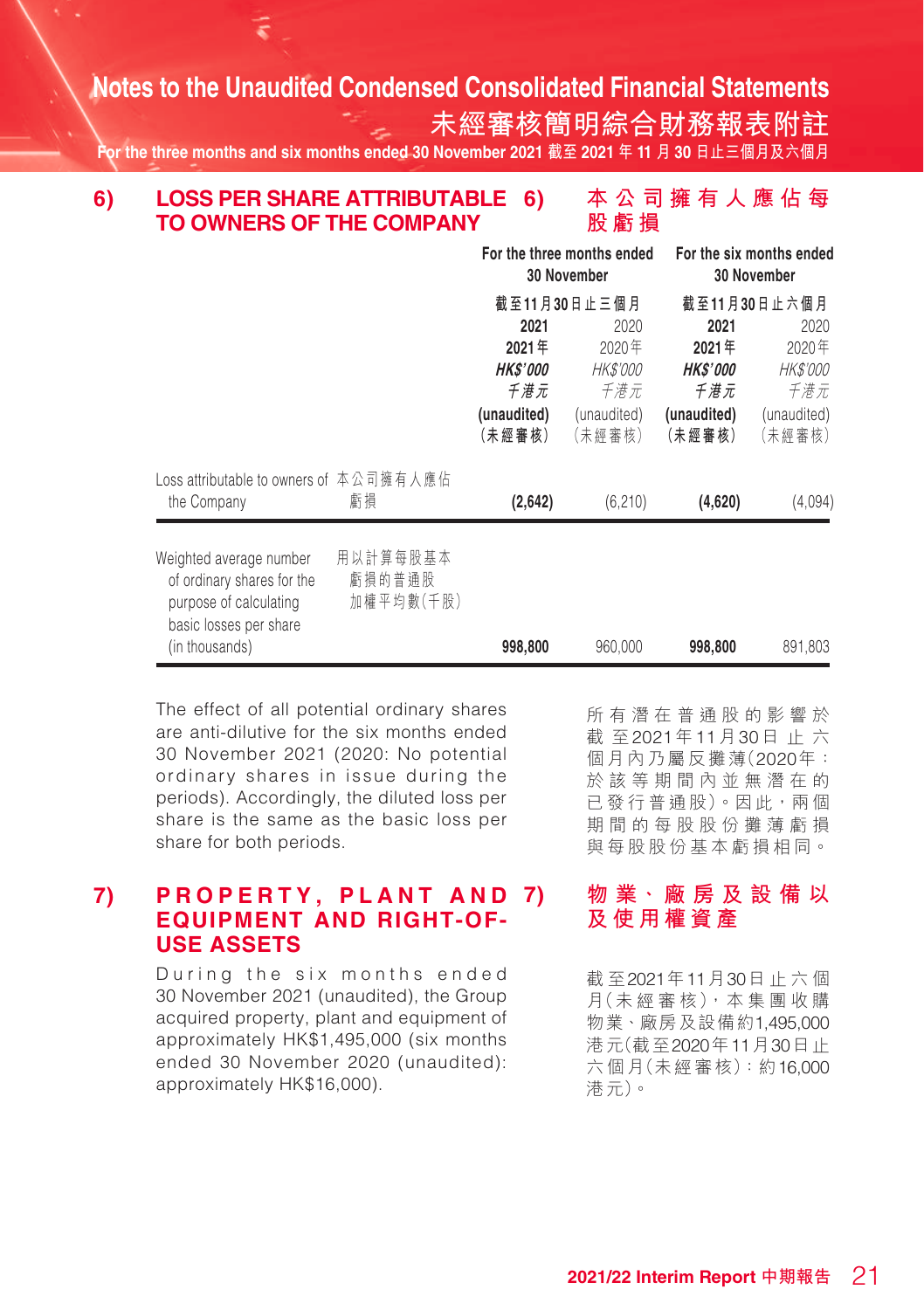**未經審核簡明綜合財務報表附註 For the three months and six months ended 30 November 2021 截至 2021 年 11 月 30 日止三個月及六個月**

#### **7) P R O P E R T Y , P L A N T AND EQUIPMENT A N D RIGHT-OF-USE ASSETS (CONT'D)**

During the six months ended 30 November 2021 (unaudited), the Group did not write off and disposal any property, plant and equipment (six months ended 30 November 2020 (unaudited): HK\$Nil).

**7) 物 業、廠 房 及 設 備 以 及使用權資產(續)**

截 至2021年11月30日止六 個月(未經審核),本集團並 無撇銷及出售任何物業、廠 房 及 設 備(截 至2020年11月 30日 止 六 個 月(未 經 審 核): 零港元)。

#### **8) TRADE AND OTHER RECEIVABLES**

**8) 貿易及其他應收款項**

|                             |           | As at           |           |
|-----------------------------|-----------|-----------------|-----------|
|                             |           | 於               |           |
|                             |           | 30 November     | 31 May    |
|                             |           | 2021            | 2021      |
|                             |           | 11月30日          | 5月31日     |
|                             |           | 2021年           | 2021年     |
|                             |           | <b>HK\$'000</b> | HK\$'000  |
|                             |           | 千港元             | 千港元       |
|                             |           | (unaudited)     | (audited) |
|                             |           | (未經審核)          | (經審核)     |
| Trade receivables           | 貿易應收款項    | 657             | 782       |
| Other receivables           | 其他應收款項    | 124             | 19        |
| Prepayments                 | 預付款項      | 1,014           | 1,423     |
| Deposits                    | 按金        | 8,097           | 16,307    |
| Total                       | 總計        | 9,892           | 18,531    |
| Less:                       | 減:        |                 |           |
| Deposits                    | 按金        | (3, 283)        | (3,042)   |
| Trade and other receivables | 貿易及其他應收款項 | 6,609           | 15,489    |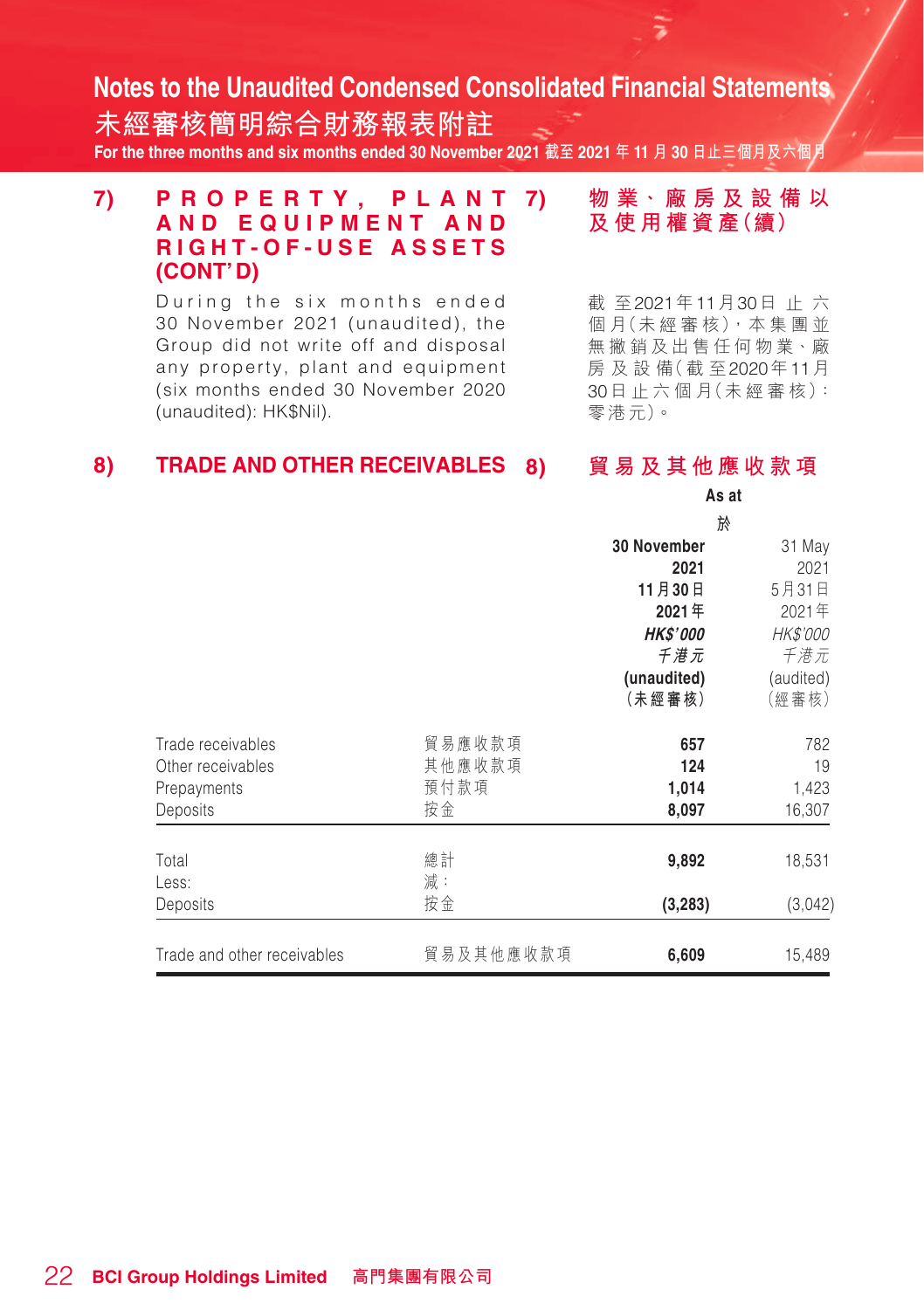**未經審核簡明綜合財務報表附註 For the three months and six months ended 30 November 2021 截至 2021 年 11 月 30 日止三個月及六個月**

#### **8) T R A D E A N D O T H E R RECEIVABLES (CONT'D)**

#### **Trade receivables**

Majority of the Group's revenue is attributable to sales of food and beverages via cash and credit card. There was no credit term granted to the customers.

An ageing analysis of the Group's trade receivables at the end of the reporting period, net of impairment, based on invoice date is as follows:

#### **Ageing analysis**

**8) 貿易及其他應收款項 (續)**

#### **貿易應收款項**

本集團大部分收益乃來自 以現金及信用卡支付的食 品及飲品銷售。本集團並無 向客戶授出信貸期。

本集團於報告期末的貿易 應 收 款 項(扣 除 減 值)基 於 發 票日期的賬齡分析如下:

#### **賬齡分析**

|             |         |                    | As at     |  |  |
|-------------|---------|--------------------|-----------|--|--|
|             |         | 於                  |           |  |  |
|             |         | <b>30 November</b> | 31 May    |  |  |
|             |         | 2021               | 2021      |  |  |
|             |         | 11月30日             | 5月31日     |  |  |
|             |         | 2021年              | 2021年     |  |  |
|             |         | <b>HK\$'000</b>    | HK\$'000  |  |  |
|             |         | 千港元                | 千港元       |  |  |
|             |         | (unaudited)        | (audited) |  |  |
|             |         | (未經審核)             | (經審核)     |  |  |
| $0-30$ days | 0至30日   | 251                | 618       |  |  |
| 31-60 days  | 31至60日  | 82                 | 83        |  |  |
| 61-90 days  | 61至90日  | 80                 | 62        |  |  |
| 91-180 days | 91至180日 | 244                | 13        |  |  |
|             |         | 657                | 782       |  |  |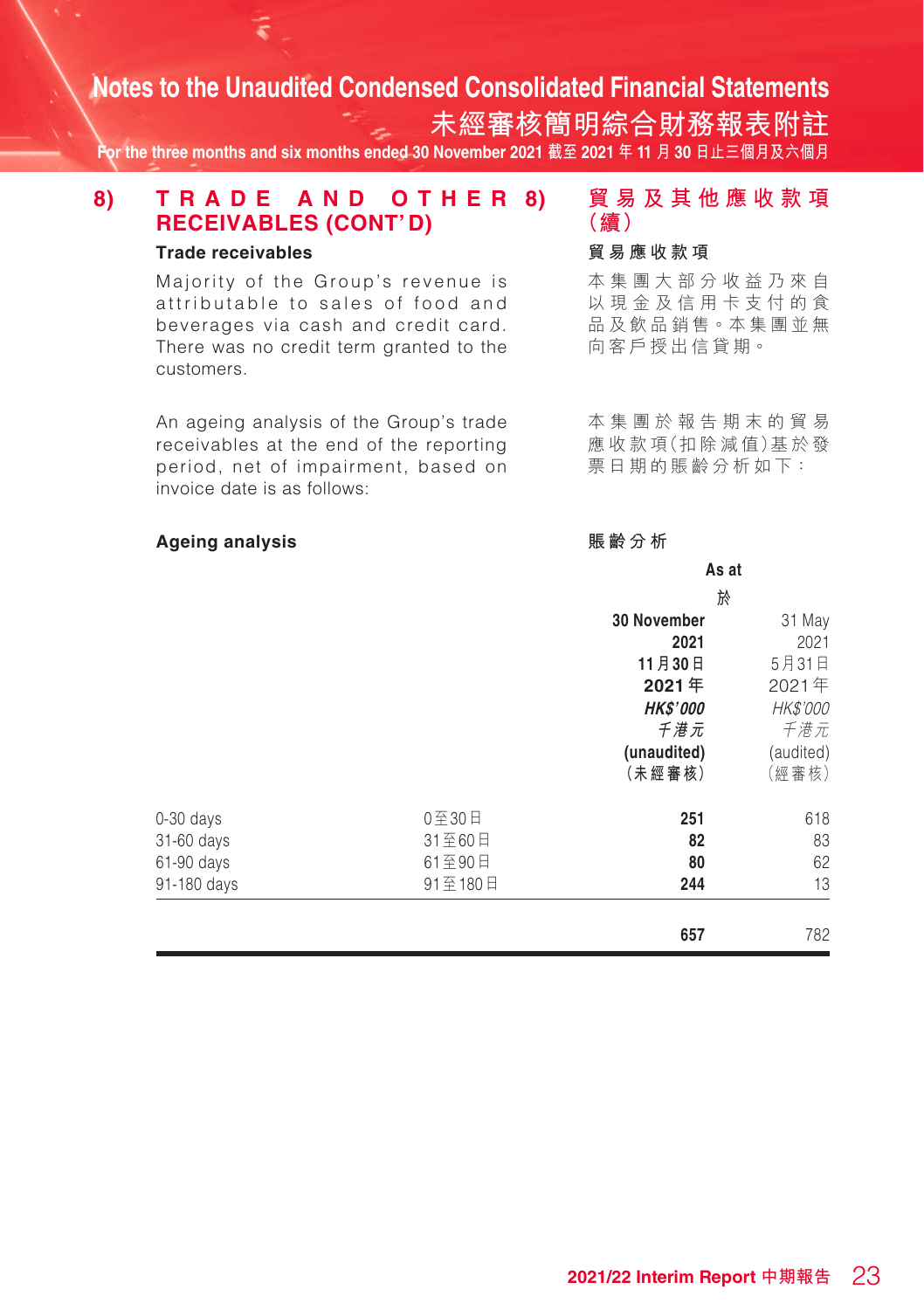**未經審核簡明綜合財務報表附註 For the three months and six months ended 30 November 2021 截至 2021 年 11 月 30 日止三個月及六個月**

#### **8) T R A D E A N D O T H E R RECEIVABLES (CONT'D)**

#### **Ageing analysis (Cont'd)**

At the end of the reporting period, the Group reviews receivables for evidence of impairment on both an individual and collective basis. Impairment losses in respect of trade receivables are recorded using an allowance account unless the Group is satisfied that recovery of the amount is remote, in which case the impairment loss is written off against trade receivables directly.

#### **8) 貿易及其他應收款項 (續)**

#### **賬 齡 分 析(續)**

於報告期末,本集團個別及 整體檢討應收款項,以確定 有否出現減值跡象。貿易應 收款項的減值虧損以撥備 賬列賬,惟倘本集團信納該 款項不大可能收回,則減值 虧損直接於貿易應收款項 撇銷。

#### **9) INVENTORIES**

**9) 存 貨**

|          |    | As at                 |                    |  |
|----------|----|-----------------------|--------------------|--|
|          |    | 於                     |                    |  |
|          |    | 30 November           | 31 May             |  |
|          |    | 2021                  | 2021               |  |
|          |    | 11月30日                | 5月31日              |  |
|          |    | 2021年                 | 2021年              |  |
|          |    | <b>HK\$'000</b>       | HK\$'000           |  |
|          |    | 千港元                   | 千港元                |  |
|          |    | (unaudited)<br>(未經審核) | (audited)<br>(經審核) |  |
| Beverage | 飲品 | 4,745                 | 545                |  |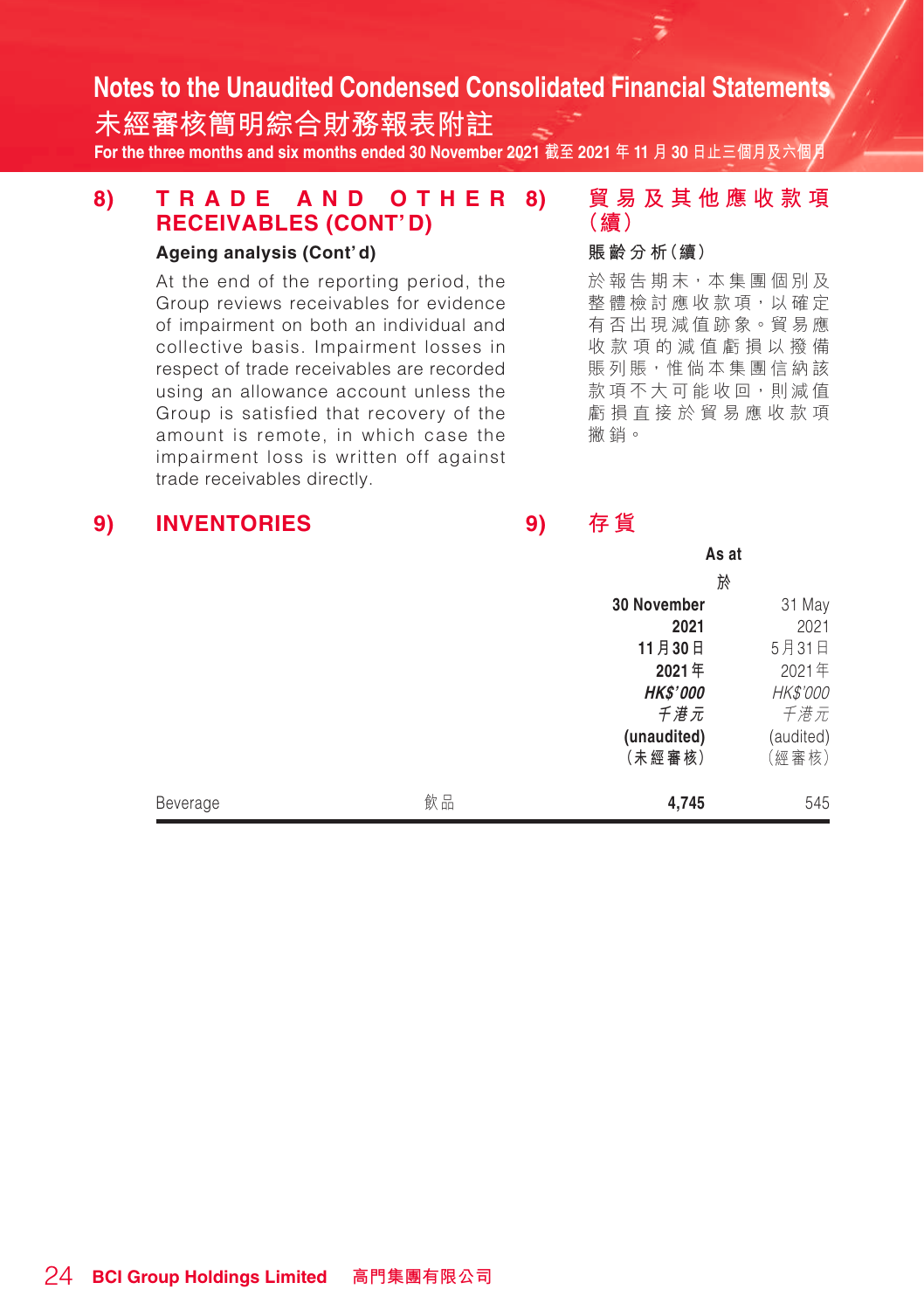**未經審核簡明綜合財務報表附註**

**For the three months and six months ended 30 November 2021 截至 2021 年 11 月 30 日止三個月及六個月**

#### **10) 現金及現金等價物 10) CASH AND CASH EQUIVALENTS**

|                           |          |                    | As at     |  |  |
|---------------------------|----------|--------------------|-----------|--|--|
|                           |          | 於                  |           |  |  |
|                           |          | <b>30 November</b> | 31 May    |  |  |
|                           |          | 2021               | 2021      |  |  |
|                           |          | 11月30日             | 5月31日     |  |  |
|                           |          | 2021年              | 2021年     |  |  |
|                           |          | <b>HK\$'000</b>    | HK\$'000  |  |  |
|                           |          | 千港元                | 千港元       |  |  |
|                           |          | (unaudited)        | (audited) |  |  |
|                           |          | (未經審核)             | (經審核)     |  |  |
| Cash and cash balances    | 現金及現金結餘  | 3,449              | 2,001     |  |  |
| Time deposits             | 定期存款     |                    | 503       |  |  |
| Cash and cash equivalents | 現金及現金等價物 | 3,449              | 2,504     |  |  |

Cash and cash equivalents represented cash at banks and in hand. Cash at banks earns interest at floating rates based on daily bank deposit rates. Short term time deposits are made for varying periods of between one day and three months depending on the immediate cash requirements of the Group, and earn interest at the respective short term time deposit rates. The bank balances and time deposits are deposited with credit worthy banks with no recent history of default.

現金及現金等價物指銀行 及手頭現金。銀行現金按每 日銀行存款利率計算的浮 動利率賺取利息。短期定期 存款的期限由一日至三個 月不等,視乎本集團的即時 現金需求而定,並按各自的 短期定期存款利率賺取利 息。銀行結餘及定期存款存 放於信譽良好且近期並無 違約記錄的銀行。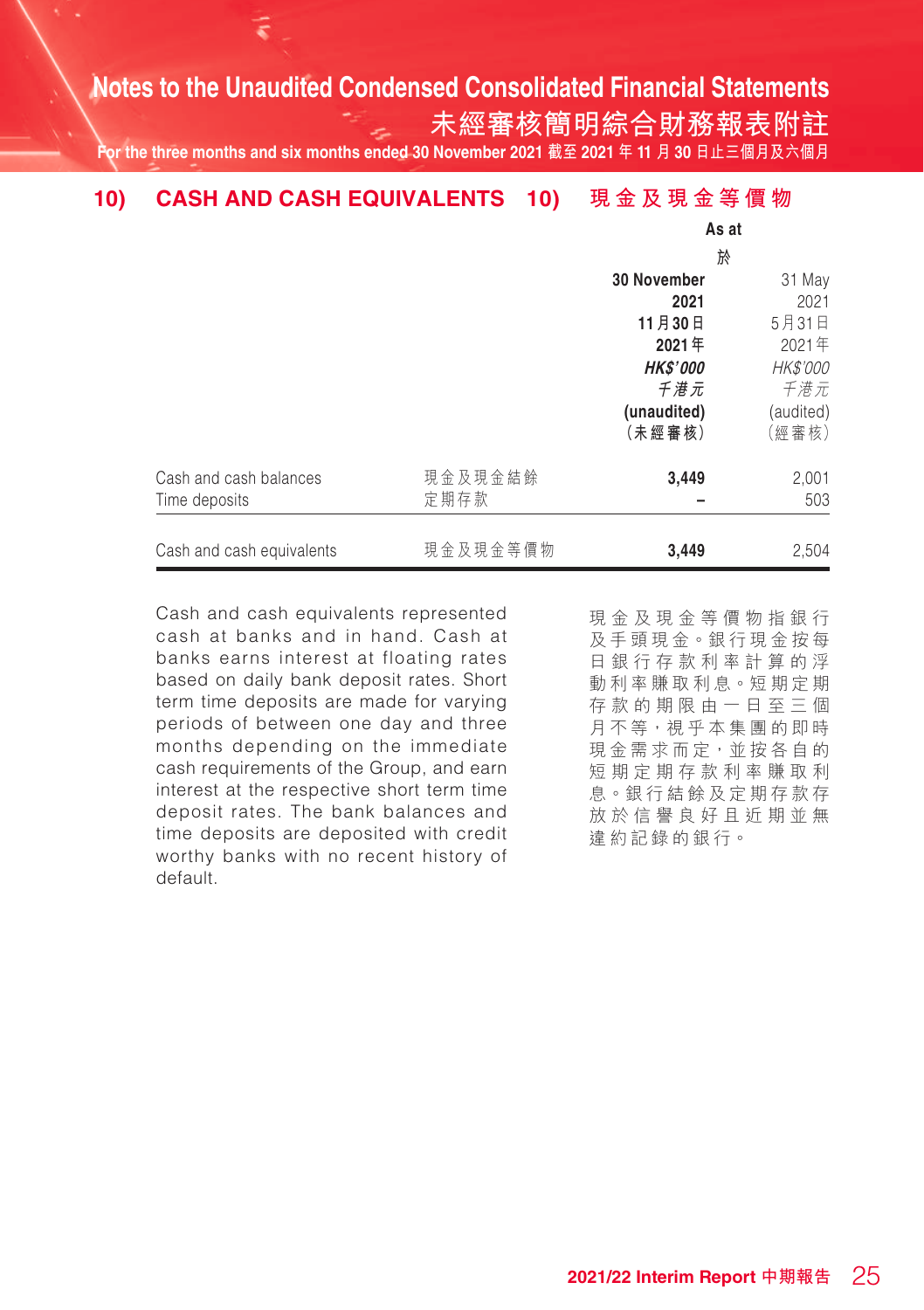**未經審核簡明綜合財務報表附註 For the three months and six months ended 30 November 2021 截至 2021 年 11 月 30 日止三個月及六個月**

#### **11) 受限制銀行存款 11) RESTRICTED BANK DEPOSITS**

Restricted bank deposits represented cash at bank held by a subsidiary secured for bank borrowing (note 14).

受限制銀行存款指附屬公 司作為銀行借款的擔保所 持 有 的 銀 行 現 金(附 註14)。

#### 12) TRADE AND OTHER PAYABLES 12) 貿易及其他應付款項

|                             |           | As at              |           |  |
|-----------------------------|-----------|--------------------|-----------|--|
|                             |           | 於                  |           |  |
|                             |           | <b>30 November</b> | 31 May    |  |
|                             |           | 2021               | 2021      |  |
|                             |           | 11月30日             | 5月31日     |  |
|                             |           | 2021年              | 2021年     |  |
|                             |           | <b>HK\$'000</b>    | HK\$'000  |  |
|                             |           | 千港元                | 千港元       |  |
|                             |           | (unaudited)        | (audited) |  |
|                             |           | (未經審核)             | (經審核)     |  |
| Trade payables              | 貿易應付款項    | 2,795              | 1,450     |  |
| Accruals and other payables | 應計費用及其他應付 |                    |           |  |
|                             | 款項        | 9,474              | 15,991    |  |
| Provisions                  | 撥備        | 1,297              | 1,297     |  |
| Total                       | 總計        | 13,566             | 18,738    |  |
| Less: Current portion       | 減:即期部分    | (12, 336)          | (17, 508) |  |
| Non-current portion         | 非即期部分     | 1,230              | 1,230     |  |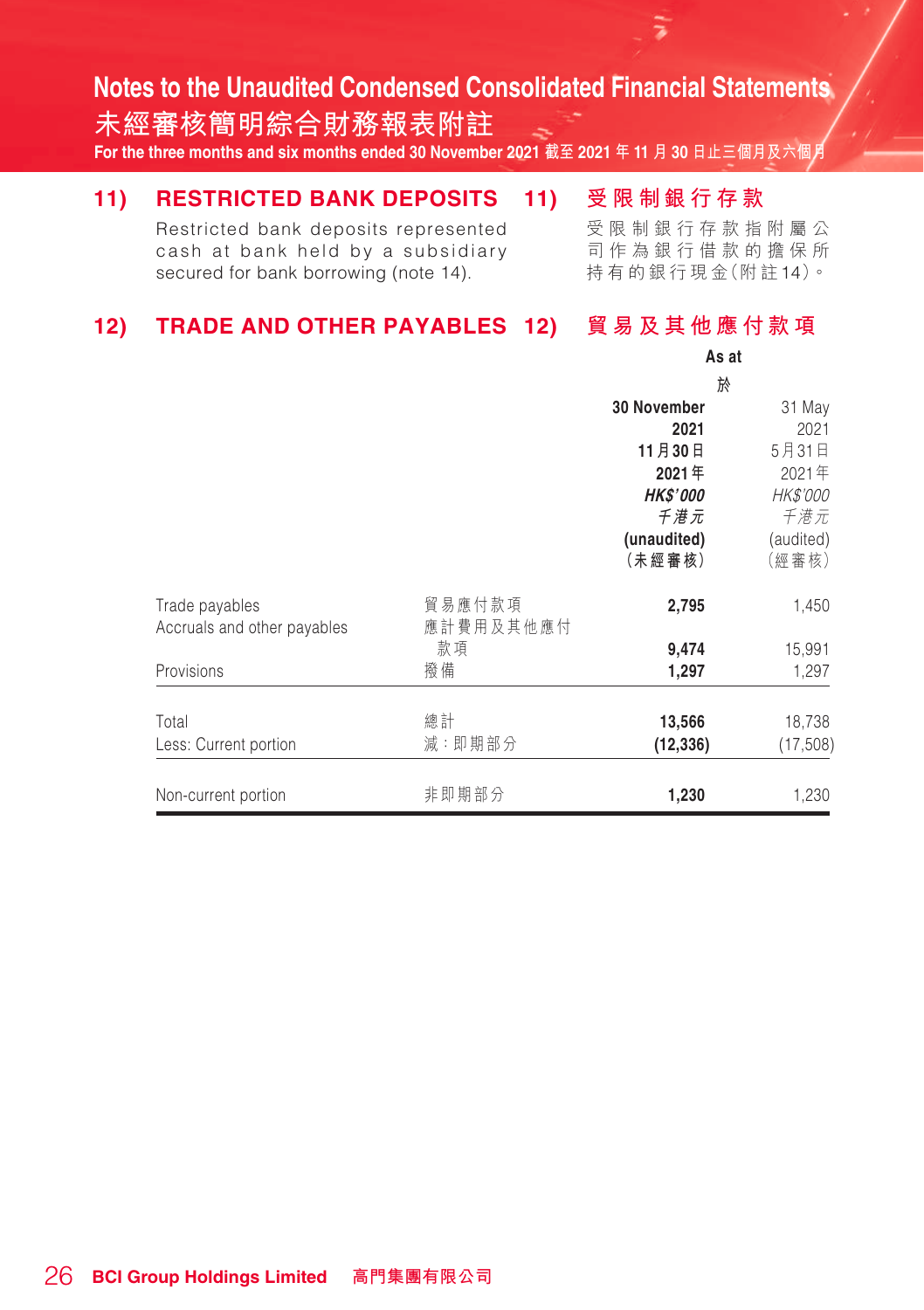**未經審核簡明綜合財務報表附註**

**(續)**

**For the three months and six months ended 30 November 2021 截至 2021 年 11 月 30 日止三個月及六個月**

#### **12) 貿易及其他應付款項 12) TRADE AND OTHER PAYABLES (CONT'D)**

An ageing analysis of the Group's trade payables at the end of the reporting period based on invoice date is as follows:

本集團於報告期末的貿易 應付款項基於發票日期的 賬齡分析如下:

|              |        | As at              |           |  |
|--------------|--------|--------------------|-----------|--|
|              |        | 於                  |           |  |
|              |        | <b>30 November</b> | 31 May    |  |
|              |        | 2021               | 2021      |  |
|              |        | 11月30日             | 5月31日     |  |
|              |        | 2021年              | 2021年     |  |
|              |        | <b>HK\$'000</b>    | HK\$'000  |  |
|              |        | 千港元                | 千港元       |  |
|              |        | (unaudited)        | (audited) |  |
|              |        | (未經審核)             | (經審核)     |  |
| $0-30$ days  | 0至30日  | 1,188              | 878       |  |
| 31-60 days   | 31至60日 | 1,237              | 393       |  |
| Over 60 days | 超過60日  | 370                | 179       |  |
|              |        | 2.795              | 1.450     |  |

Accruals and other payables included provision of reinstatement and deferred rental expense.

應計費用及其他應付款項 包括撥備修復成本及遞延 租賃開支。

#### **13) AMOUNTS DUE TO NON-CONTROLLING SHAREHOLDERS**

The amount due is non-trade nature, unsecured, interest-free and repayable on demand.

**13) 應付非控股股東款項**

該應付款項為非交易性質、 無抵押、免息及須按要求償 還。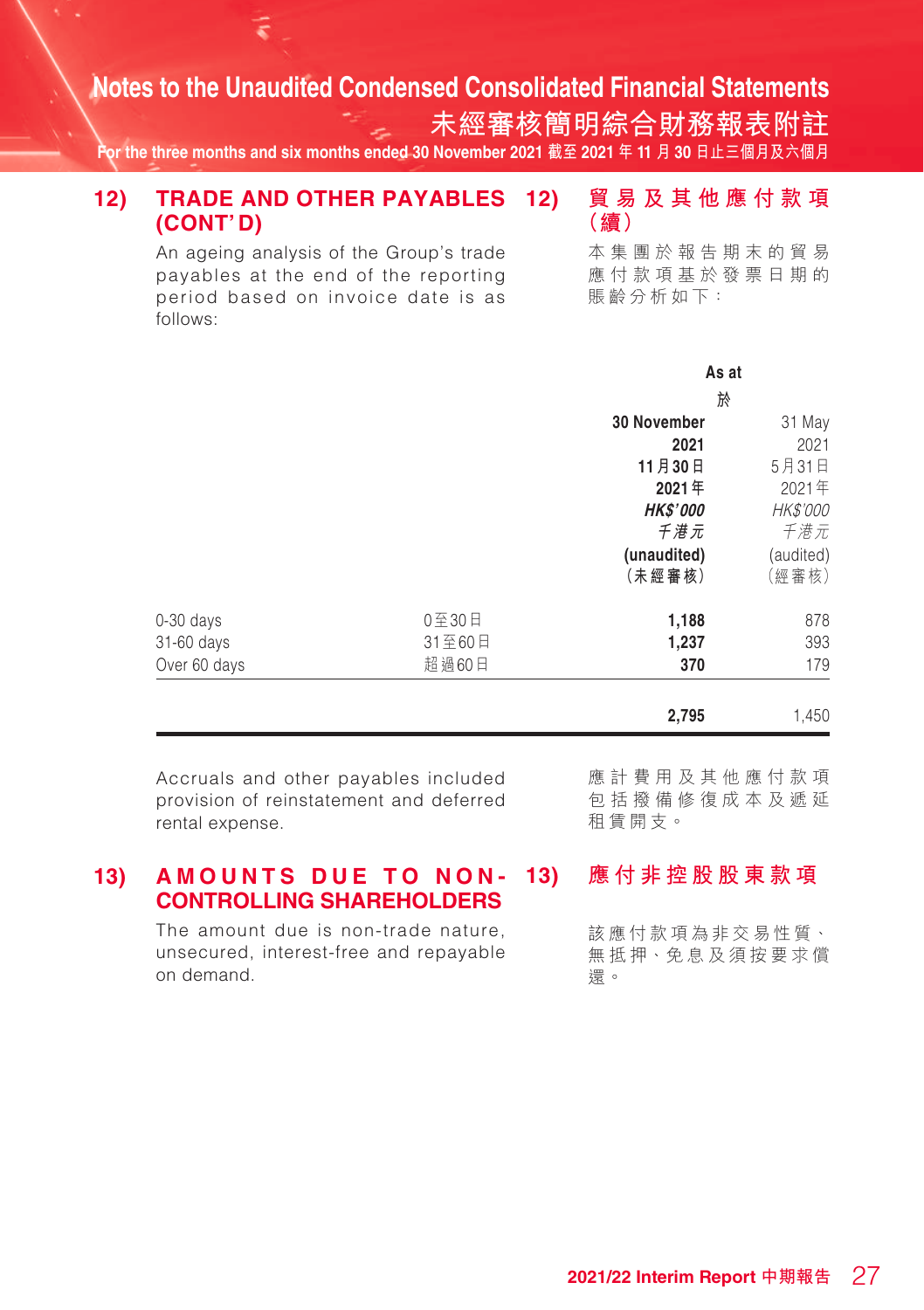**未經審核簡明綜合財務報表附註**

**For the three months and six months ended 30 November 2021 截至 2021 年 11 月 30 日止三個月及六個月**

## **14) BANK BORROWINGS**

**14) 銀 行 借 款**

The Group's bank borrowings are analysed as follows:

本集團的銀 行 借款分析如 下:

|                                        |                  | As at                 |                       |                    |
|----------------------------------------|------------------|-----------------------|-----------------------|--------------------|
|                                        |                  | 於                     |                       |                    |
|                                        |                  | 30 November<br>31 May |                       |                    |
|                                        |                  |                       | 2021                  | 2021               |
|                                        |                  |                       | 11月30日                | 5月31日              |
|                                        |                  |                       | 2021年                 | 2021年              |
|                                        |                  |                       | <b>HK\$'000</b>       | HK\$'000           |
|                                        |                  |                       | 千港元                   | 千港元                |
|                                        |                  |                       | (unaudited)<br>(未經審核) | (audited)<br>(經審核) |
| Current                                | 即期               |                       |                       |                    |
| Bank loans due for<br>repayment within | 須於一年內償還<br>的銀行貸款 |                       |                       |                    |
| one-year (Note (a))                    | (附註(a))          | (a)(b)                |                       | 17,858             |
|                                        |                  |                       |                       |                    |
| Total bank borrowings                  | 銀行借款總額           |                       |                       | 17,858             |

Notes:

附註:

- (a) The bank borrowing of HK\$17,858,000 for the year ended 31 May 2021 was secured by a restricted bank deposit placed by subsidiary in the bank. Interest is charged at 1% per annum for the year ended 31 May 2021.
- (b) As at 31 May 2021, the restricted bank deposits of HK\$17,860,000 were security of bank borrowing, placed by a subsidiary in the bank.

(a) 截至2021年5月31日止年 度,銀 行 借 款17,858,000 港元以附屬公司存放於 銀行的受限制銀行存款 作 抵 押。截 至2021年5月 31日 止 年 度,利息 按 年 利率1%計息。

(b) 於2021年5月31日, 附 屬 公 司 存 放於銀行的受限 制銀行存款17,860,000 港元乃銀行借款之抵押。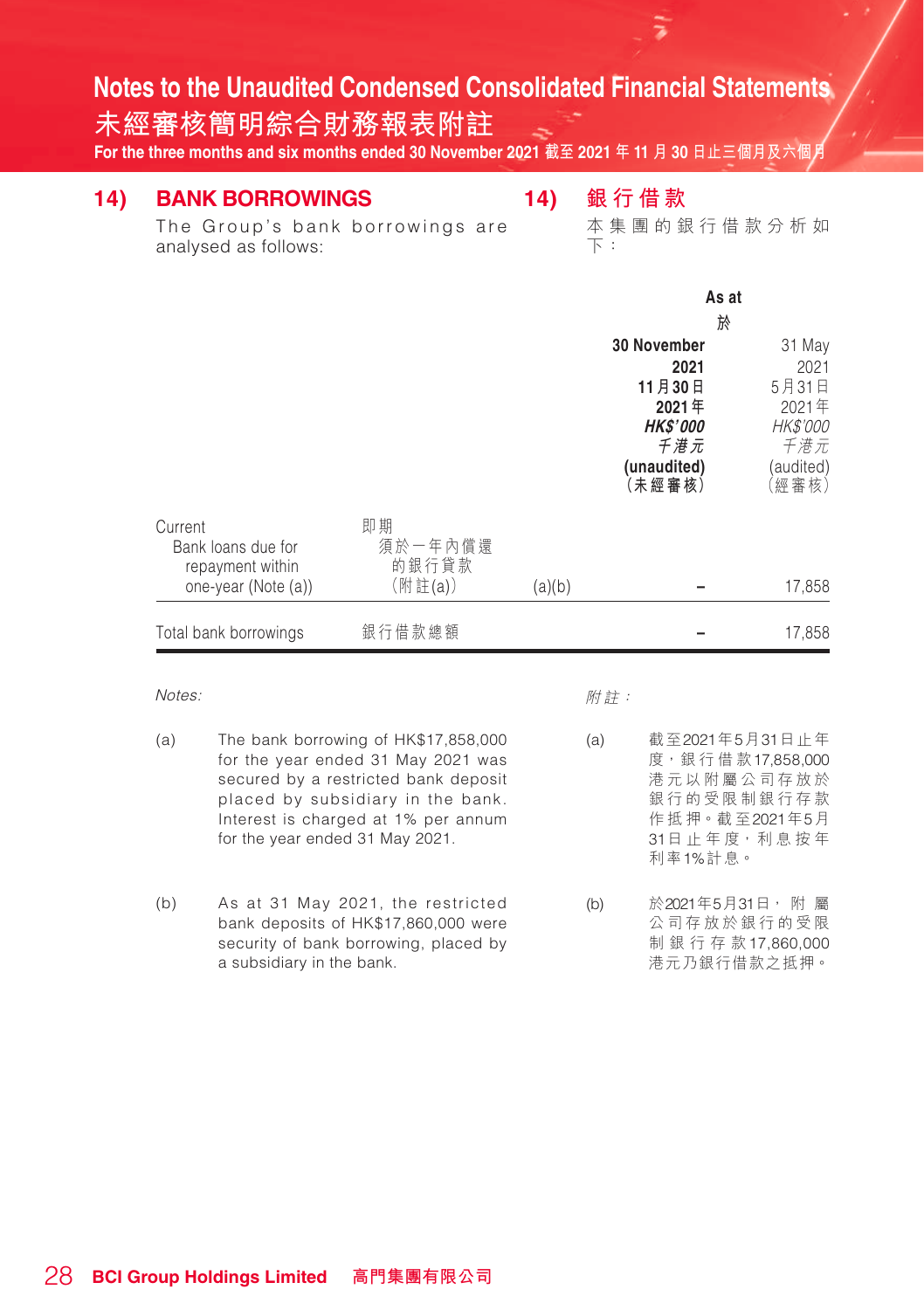**未經審核簡明綜合財務報表附註**

**For the three months and six months ended 30 November 2021 截至 2021 年 11 月 30 日止三個月及六個月**

#### **14) BANK BORROWINGS (CONT'D)**

The above banking facilities of the loans are subject to the fulfilment of covenants relating to minimum requirement of pledged debt securities and restricted bank deposits and compliance of the bank's administrative requirements, as are commonly found in lending arrangements with financial institutions in Hong Kong. If the subsidiary was to breach the covenants, the drawn down facility would become repayable on demand.

As at 31 May 2021, the bank borrowings were scheduled to repay within one year or on demand.

The Group regularly monitors the compliance with these covenants and the scheduled repayments of the loans and does not consider it probable that the bank will exercise its discretion to demand repayment for so long as the subsidiary continues to meet these requirements. As at 31 May 2021, none of the covenants relating to drawn down facilities had been breached.

**14) 銀 行 借 款(續)**

上述貸款的銀行融資須待 有關已抵押債務證券及受 限制銀行存款的最低要求 及遵守銀行行政規定的契 諾達成後方可作實,而該等 契諾常見於與香港金融機 構訂立的借貸安排。倘 附 屬 公司違反契諾,則須按要求 償還已提取融資。

於2021年5月31日, 銀 行 借 款預定於一年內或按要求償 還。

本集團定期監察其遵守該 等契諾及按期償還貸款的 情況,並認為只要附屬公司 繼續遵守該等規定,銀行不 大可能會行使其酌情權要 求還款。於2021年5月31日, 本集團概無違反有關已提 取融資的契諾。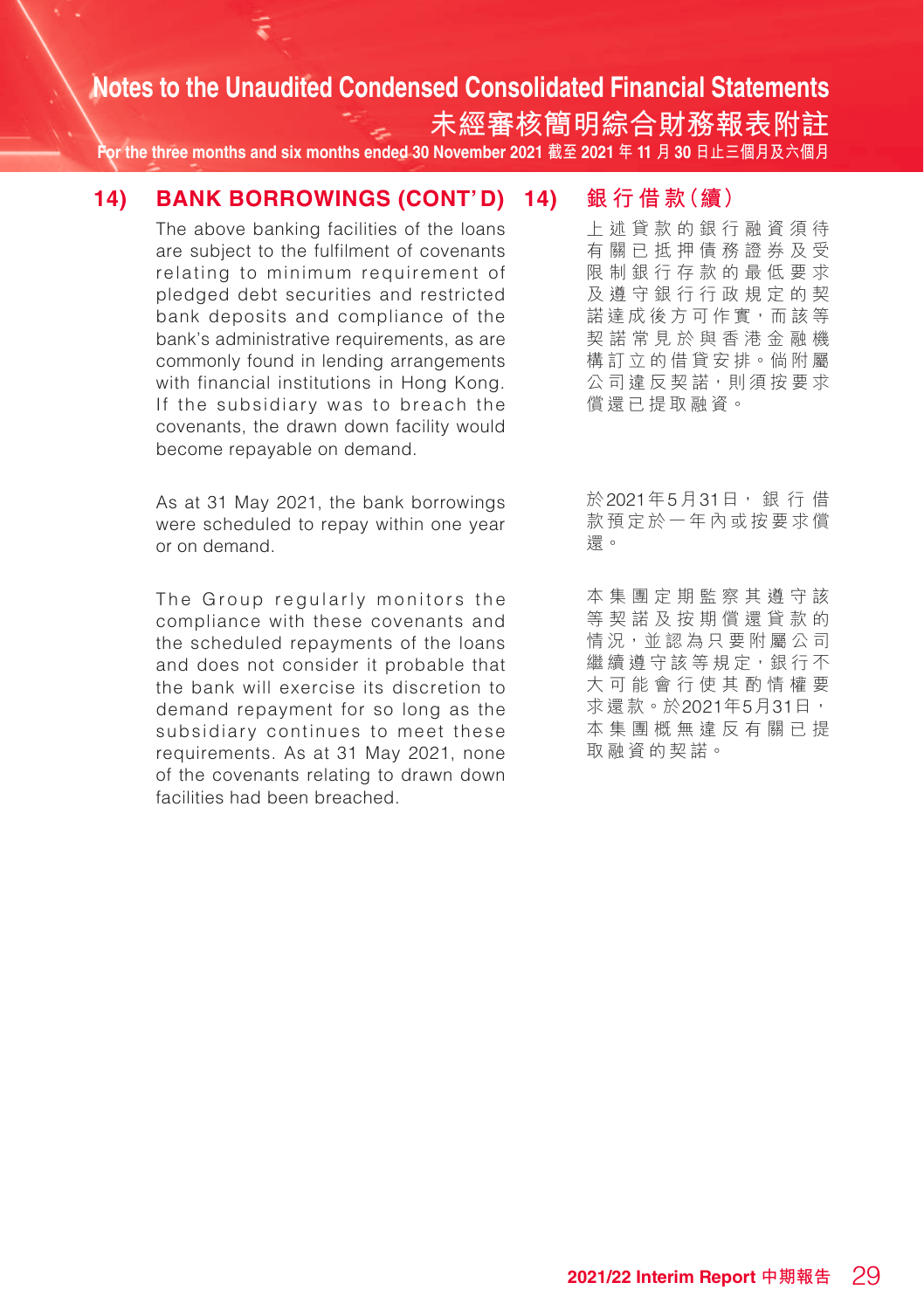**未經審核簡明綜合財務報表附註**

The following changes in the Company's authorised and issued share capital took place during the period from 1 June 2020 to 31 May 2021 and 30 November 2021.

**For the three months and six months ended 30 November 2021 截至 2021 年 11 月 30 日止三個月及六個月**

### **15) SHARE CAPITAL**

## **15) 股 本**

本公司於2020年6月1日 至 2021年5月31日 及2021年11 月30日 止 期間的法定及已 發行股本變動如下。

|                                                                                  |                                              | <b>Number</b><br>of shares<br>股份數目 | Amount<br>金額<br><b>HK\$'000</b><br>千港元 |
|----------------------------------------------------------------------------------|----------------------------------------------|------------------------------------|----------------------------------------|
| Authorised:<br>Ordinary share of HK\$0.01 each                                   | 法定:<br>每股面值0.01港元<br>的普通股                    | 10,000,000,000                     | 100,000                                |
| Issued and fully paid:<br>At 1 June 2019, 31 May 2020<br>and 1 June 2020         | 已 發 行 及 繳 足 :<br>於2019年6月1日、<br>2020年5月31日及  |                                    |                                        |
| Issue of ordinary shares by<br>placing (Note a)<br>Issue of ordinary shares upon | 2020年6月1日<br>通過配售發行普通股<br>(附註a)<br>購股權獲行使時發行 | 800,000,000<br>160,000,000         | 8,000<br>1,600                         |
| exercised of share options<br>(Note b)                                           | 普通股(附註b)                                     | 38,800,000                         | 388                                    |
| At 30 November 2021                                                              | 於 2021年11月30日                                | 998,800,000                        | 9,988                                  |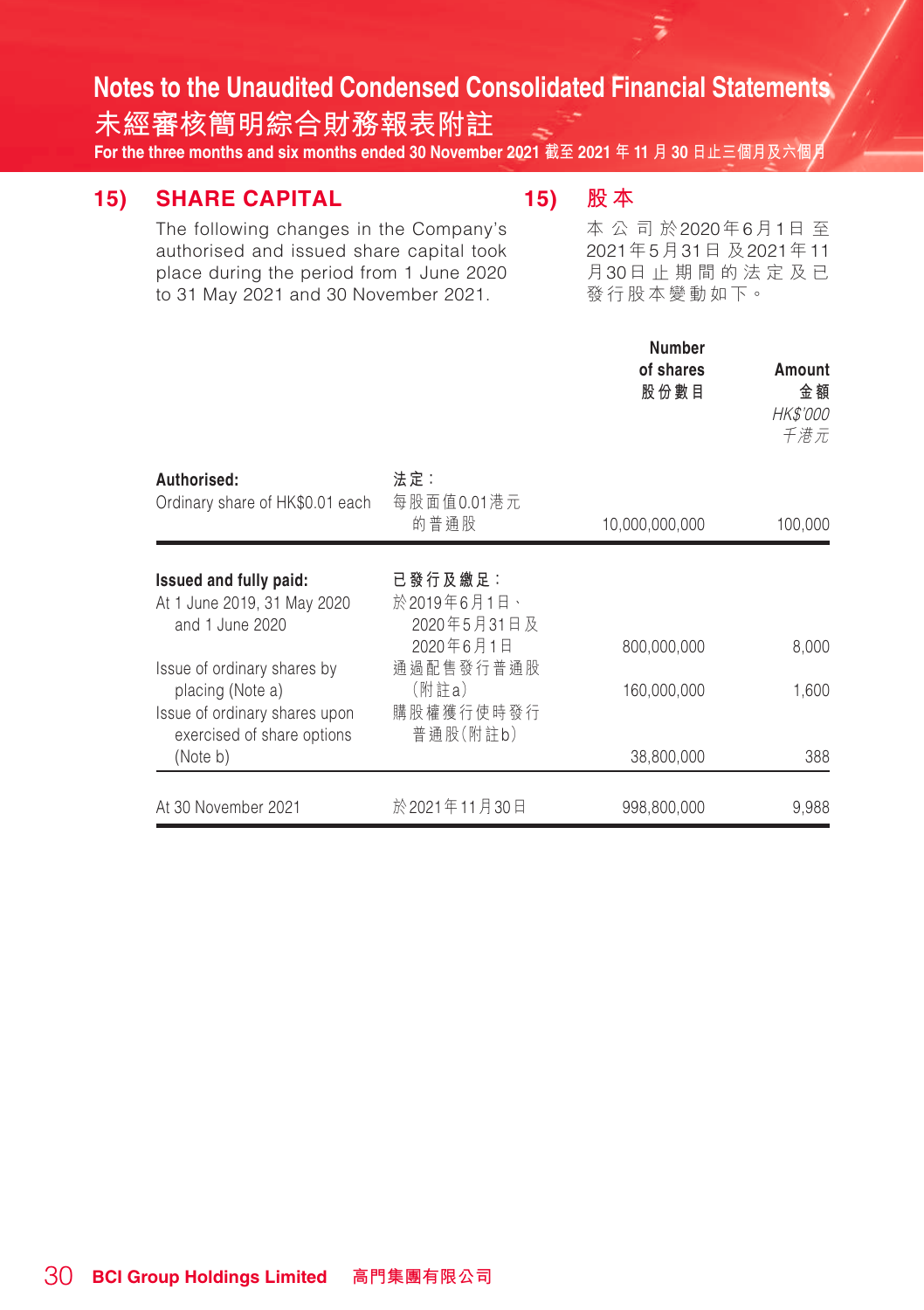**未經審核簡明綜合財務報表附註**

**For the three months and six months ended 30 November 2021 截至 2021 年 11 月 30 日止三個月及六個月**

#### **15) 股 本(續) 15) SHARE CAPITAL (CONTINUED)**

Notes:

附註:

- (a) On 30 June 2020, the Company entered into a placing agreement (supplemented by a supplemental agreement dated 21 July 2020) with the placing agent and successfully through the placing agent placed and issued 160,000,000 new ordinary shares of the Company to 6 independent placees at a price of HK\$0.13 per share pursuant to the general mandate granted to the Directors on 18 August 2020. The premium on the issue of shares, amounting to approximately HK\$18,734,000, net of the placing commission and other related transaction costs of HK\$466,000 was credited to the Company's share premium account.
- (b) On 8 March 2021, the Company have granted 68,800,000 share options to its employees and consultants, of which the exercise price is HK\$0.385 per share. During the year ended 31 May 2021 and up to 30 November 2021, 38,800,000 share options have been exercised and bought cash inflows of approximately HK\$14,938,000 to the Company.

(a) 於2020年6月30日,本公 司與配售代理訂立配售 協 議( 經 日 期 為2020年 7月21日的補充協議補 充 ), 並 成 功 通 過 配 售 代理根據於2020年8月 18日向董事授出的一 般授權按每股股份0.13 港元的價格向6名獨立 承配人配售及發行本公 司160,000,000股新普通 股。發 行 股 份 的 溢 價 約 為18,734,000港 元(扣 除 配售佣金及其他相關交 易成本466,000港 元)已 記入本公司的股份溢價 賬。

(b) 於 2021年3月8日, 本 公司已向其僱員及顧 問授予68,800,000份 購 股權,其行使價為每股 0.385港 元。 截 至2021 年5月31日止年度 及 直 至 2021年11月30日, 38,800,000份購股權已 獲行使,為本公司帶來 約14,938,000港元的現 金流入。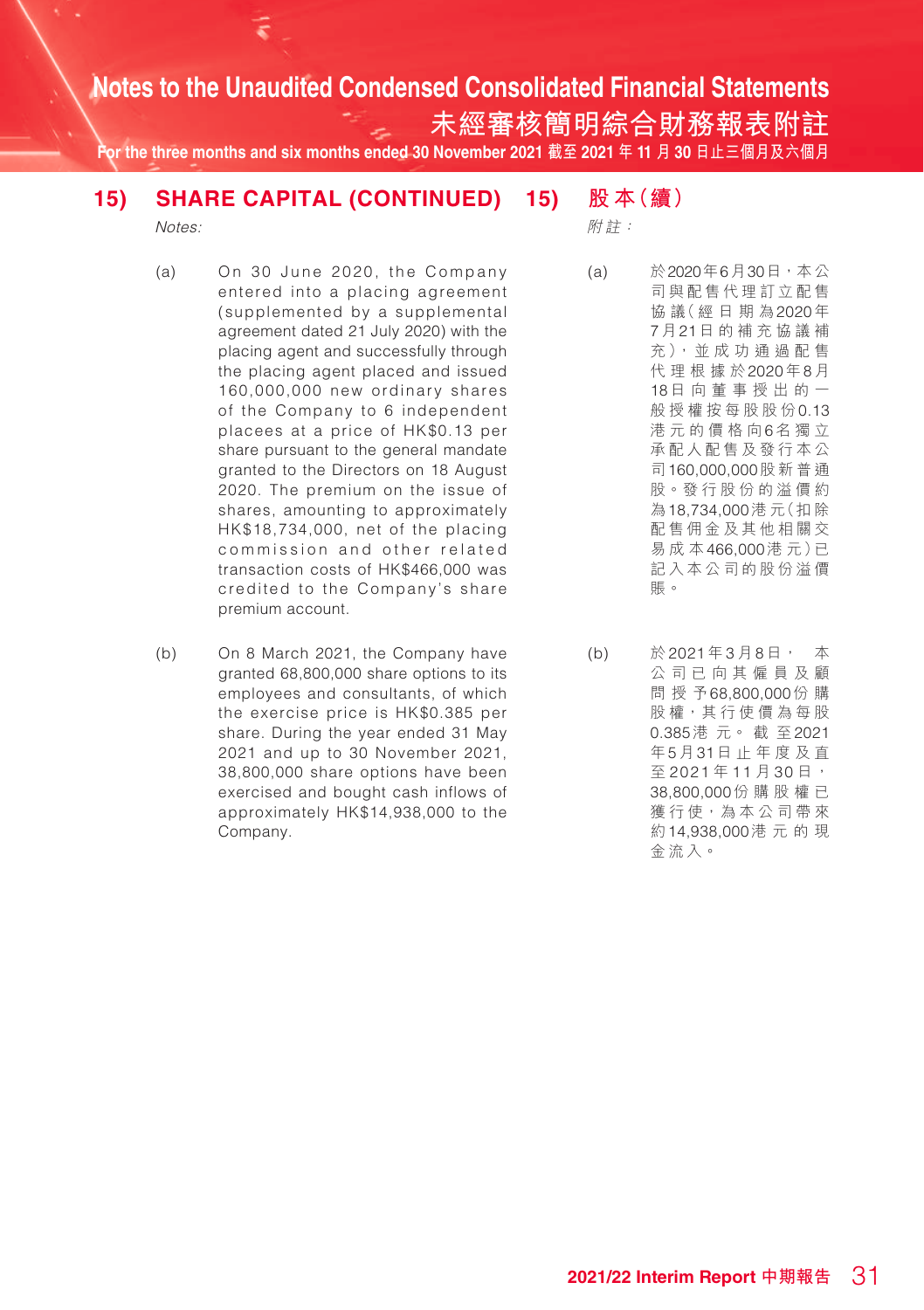**未經審核簡明綜合財務報表附註 For the three months and six months ended 30 November 2021 截至 2021 年 11 月 30 日止三個月及六個月**

#### **16) NON-CONTROLLING INTERESTS**

On 13 August 2021, each of Castle Team Limited (an indirect 51%-owned subsidiary of the Company) ("**Castle Team**") and the other six new investors entered into a shares subscription agreement with Crown Grand Limited (an indirect wholly-owned subsidiary of the Company) ("**Crown Grand**") and Lively World Limited (the direct holding company of Crown Grand Limited) ("**Lively World**"), pursuant to which Castle Team and the new investors agreed to subscribe for a total of 30 new shares in Crown Grand for a total subscription price of HK\$6 million in cash. The transaction completed on 20 August 2021, and since then Crown Grand held as to 28% by the new investors, 0.98% by non-controlling interest of Castle Team and 71.02% by the Group (comprising 70% via Lively World and 1.02% via Castle Team). The Group recognised an increase in non-controlling interests of HK\$3,376,000 and an increase in equity attributable to owners of the parent of HK\$2,224,000.

#### **16) 非控股權益**

於 2021 年 8 月 13 日, Castle Team Limited(本公司間 接擁有51%股權的附屬 公 司 ) (「**Castle Team**」) 及 其他6名新投資者各自與 Crown Grand Limited(本公 司的間接全資附屬公司) (「**Crown Grand**」) 及Lively World Limited(Crown Grand Limited的直接控股公司) (「**Lively World**」)訂 立 了 股 份認購協議, 根據該等協 議,Castle Team及新投資者 同意以總認購價6,000,000 港元現金認購Crown Grand 總 計30股 新 股 份。 此 交 易 已 於2021年8月20日 完 成, 自 此,Crown Grand由 新 投 資 者 持 有28%股 權, 由 Castle Team非控股權益持 有0.98%股 權 及由本集團持 有71.02%股 權(由 透 過Lively World持有的70%股權及透 過Castle Team持有的1.02% 股 權 組 成)。本 集 團 確 認 非 控股權益增加3,376,000港 元及母公司擁有人應佔權 益增加2,224,000港元。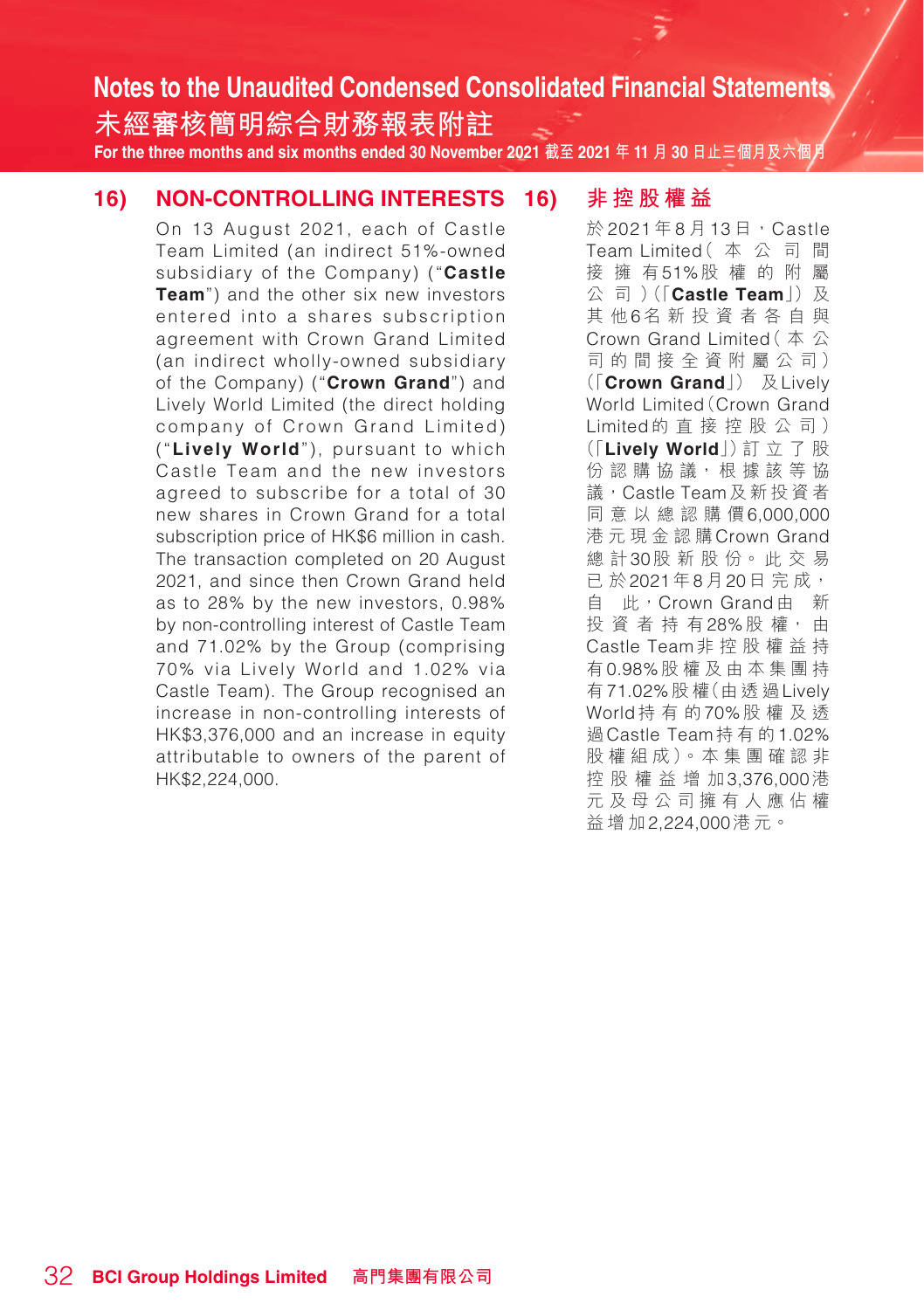Currently, the Group is operating (i) three night clubs and sports-themed bar, namely Mudita, Faye and Paper Street; (ii) one entertainment studio, namely Maximus Studio.

#### **BUSINESS REVIEW**

During the six months ended 30 November 2021 and up to the date of this report, the Group had been principally engaged in the operation of 港經營會所、娛樂及餐飲業務。 clubbing, entertainment and catering business in Hong Kong.

#### **Operation of club and entertainment business**

During the period under review, the Group operated three night clubs and sports-themed bar (namely, Mudita, Faye and Paper Street), and an entertainment studio (namely, Maximus Studio) to cover different segments of the club and entertainment market. Mudita aims to be a more sophisticated high-end and contemporary bar with no dance floor, offering a variety of entertainment such as live entertainment shows as well as international DJ performance. Maximus Studio is working to achieve a lifestyle designed by our customers and is a place to build the greatest self. Faye aims at to provide combined clubbing and sport-themed vibe experience to its customers while Paper Street aims at providing a casual and comfortable environment for its patronage. The revenue generated from the operation of club and entertainment business increased by approximately HK\$24.0 million, or approximately 250.4%, from approximately HK\$9.6 million for the six months ended 30 November 2020 to approximately HK\$33.5 million for the six months ended 30 November 2021.

現 時,本 集 團 經 營(i)三間晚上會 所及運動主題酒吧Mudita、Faye 及Paper Street;(ii)一間娛樂中心 Maximus Studio。

**管理層討論及分析**

#### **業務回顧**

截 至2021年11月30日止六個月及 直至本報告日期,本集團主要於香

#### **經營會所及娛樂業務**

於回顧期內,本集團經營三間晚上 會所及一間運動主題酒吧Mudita、 Faye及Paper Street以及一間娛樂 中心Maximus Studio,覆蓋會所及 娛 樂 市 場 的 不 同 領 域。Mudita旨 在 成為更具高尚格調、饒富當代特色 的高級酒吧,酒吧將不設舞池,惟 將 提 供 各 式 各 樣 的 娛 樂 節 目(如 現 場娛樂表演及國際唱片騎師表演)。 Maximus Studio則致力於達致由我 們客戶自訂的生活方式,並為構建 最理想自我的地方。Faye旨在向其 客戶提供會所及運動主題氛圍的 綜合體驗,而Paper Street則旨在為 其支持者提供休閒及舒適的環境。 經營會所及娛樂業務所得收益由 截至2020年11月30日止六個月約9.6 百萬港元增加約24.0百萬港元或約 250.4%至截至2021年11月30日 止 六個月約33.5百萬港元。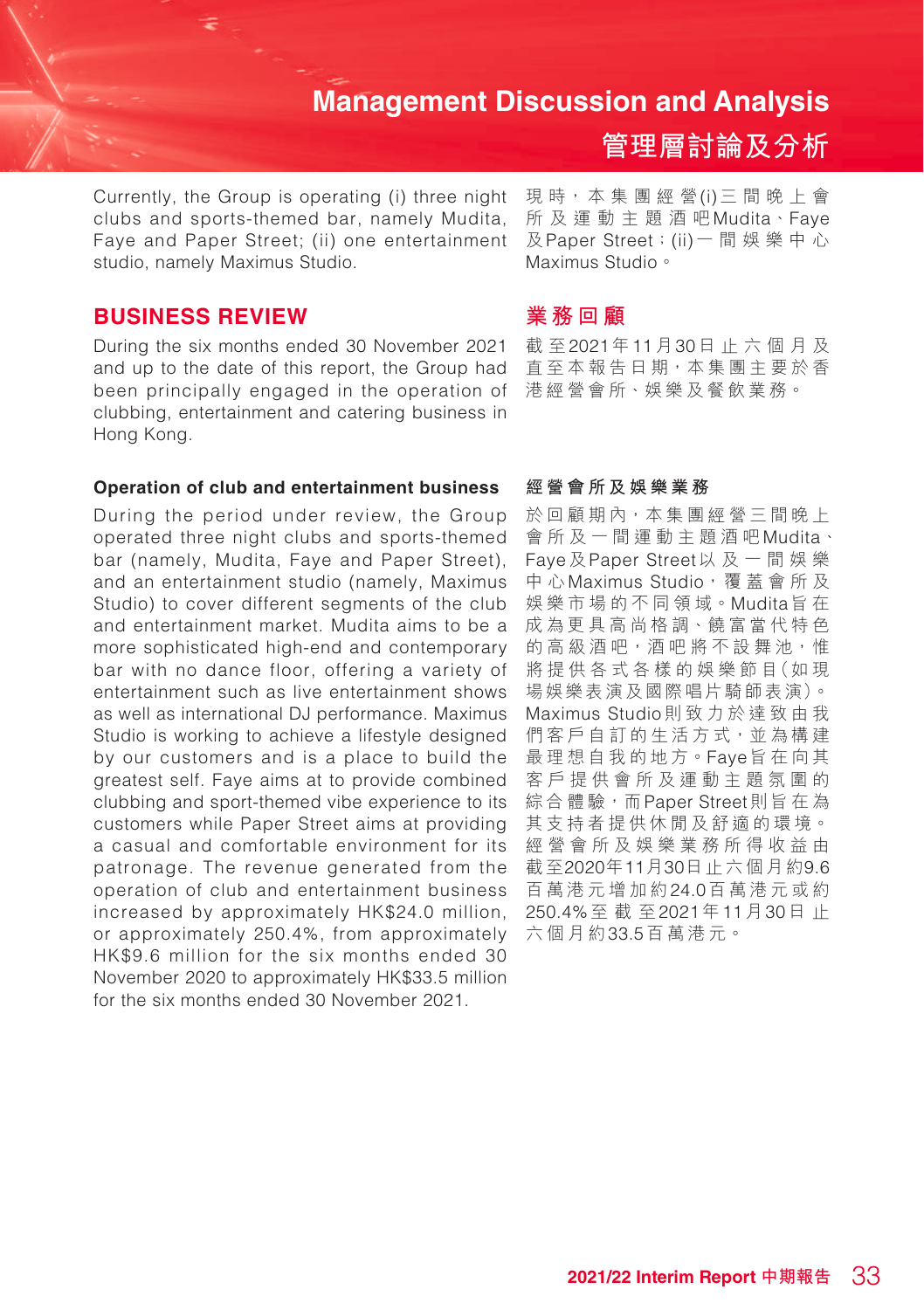## **管理層討論及分析**

#### **Operation of catering business**

Tiger San was closed down in mid-May 2021 due to its unsatisfactory performance resulted from the outbreak of COVID-19 since January 2020, hence, for the period under review, no revenue was generated from the operation of catering business while approximately HK\$2.3 million revenue was generated from the operation of catering business for the six months ended 30 November 2020.

#### **The outbreak of COVID-19**

position, closely monitoring the market situation 展情況及時調整業務策略)。 Subsequent to 30 November 2021 and up to the date of this report, the management noted that the COVID-19 caused material disruption to the Group's club, entertainment and catering operation, which adversely affected the Group's business, financial condition and operating performance. The Group has been actively adopting cost control measures including re-prioritising work plans to improve liquidity and timely adjusting the business strategies in view of the development of the epidemic.

#### **經營餐飲業務**

Tiger San於2021年5月中旬由於自 2020年1月 起2019冠狀病毒病爆發 導致表現不盡人意而結業,因此回 顧期內並無自經營餐飲業務產生 收 益, 而 截 至2020年11月30日 止 六個月自經營餐飲業務產生收益 約2.3百萬港元。

#### **2019冠狀病毒病爆發**

於2021年11月30日後及直至本報 告日期,管理層注意到2019冠狀病 毒病嚴重擾亂本集團會所、娛樂及 餐 飲 業 務,此 對 本 集 團 的 業 務、財 務狀況及經營表現造成重大不利 影響。本集團已積極採取一系列成 本 控 制 措 施(包 括 重 置 工 作 計 劃 之 先後順序以改善流動資金狀況、密 切關注市場形勢並根據疫情的發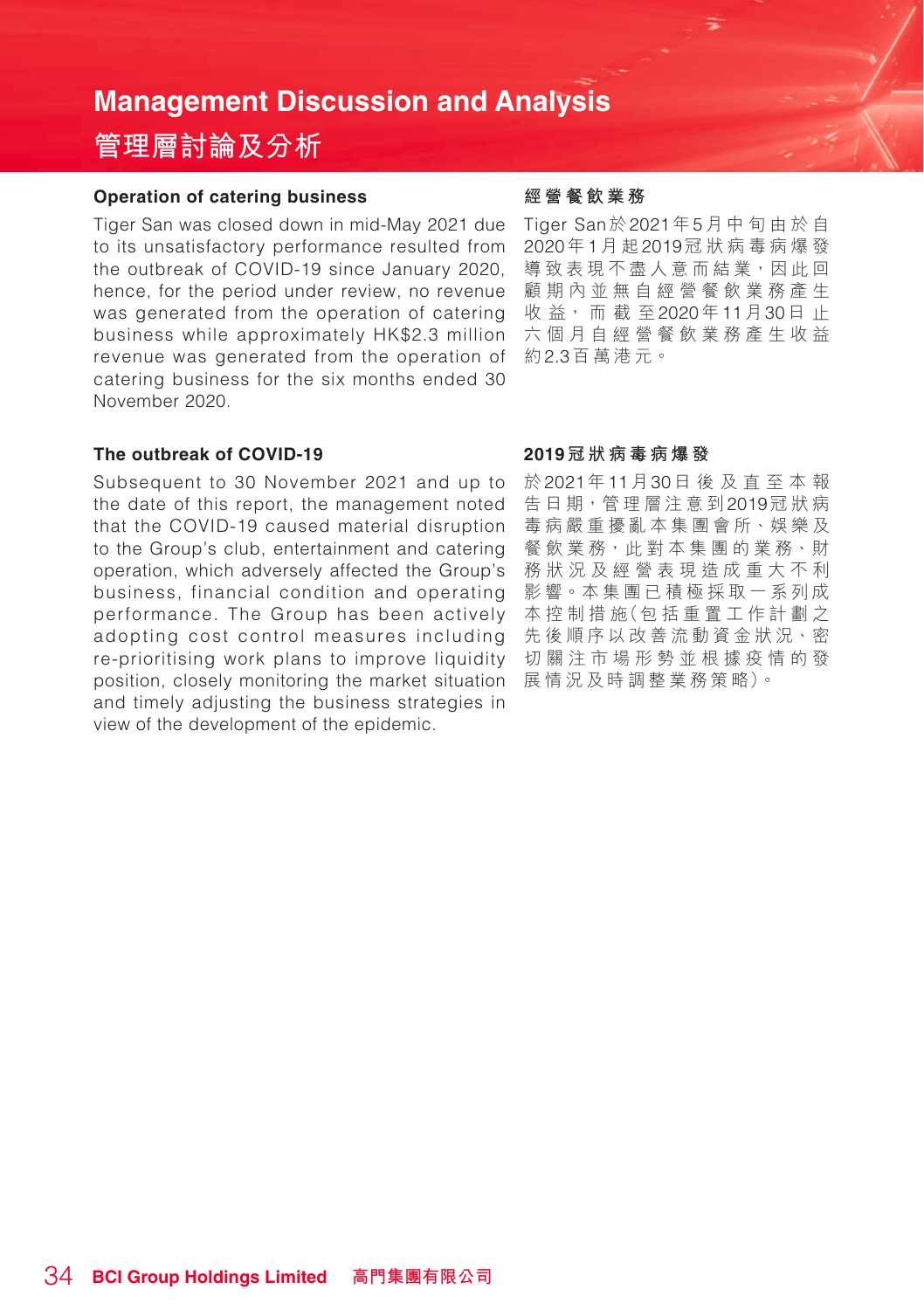**管理層討論及分析**

#### **FINANCIAL REVIEW**

#### **Revenue**

During the reporting period under review, the Group's revenue was generated from the operation of club and entertainment and catering business in Hong Kong. For the six months ended 30 November 2021, the Group operated three night clubs and sports-themed bar and one entertainment studio located in Hong Kong. The restaurants, namely, Tiger San was closed down in mid-May 2021 due to its unsatisfactory performance resulted from the outbreak of COVID-19 since January 2020, hence, no revenue was generated from the operation of catering business during the reporting period under review.

The Group recognised its revenue from (a) the club and entertainment operations (including tips, cloakroom fees and service income from an entertainment studio) when (i) the customer takes possession of and accepts the products; (ii) services when the customer simultaneously receives and consumes the benefits provided by the Group or other products are delivered to the customers; (b) the restaurant operations when the customer takes possession of and accepts the food and beverage products; and (c) entertainment income when services have been performed to the customer.

#### **財務回顧**

#### **收 益**

於回顧報告期內,本集團的收益來 自於香港經營會所及娛樂以及餐 飲 業 務。 截 至2021年11月30日 止 六個月,本集團經營位於香港的三 間晚上會所及運動主題酒吧及一 間娛樂中心。餐廳Tiger San於2021 年5月中旬由於自2020年1月起爆 發2019冠狀病毒病導致表現不盡 人意而結業,因此回顧報告期內並 無自經營餐飲業務產生收益。

本集團(a)於(i)客戶佔有及接納產 品;(ii)客戶同時接受及使用本集 團履約所提供之利益或交付其他 產品予其客戶時所確認之會所及 娛 樂 營 運 收 益(包 括 小 費、衣 帽 間 費 用 及 娛 樂 中 心 服 務 收 入);(b)於 客戶佔有及接納食品及飲品時所 確認之 餐廳 營 運 收 益;及(c)服 務 已向客戶提供時所確認之娛樂收 入。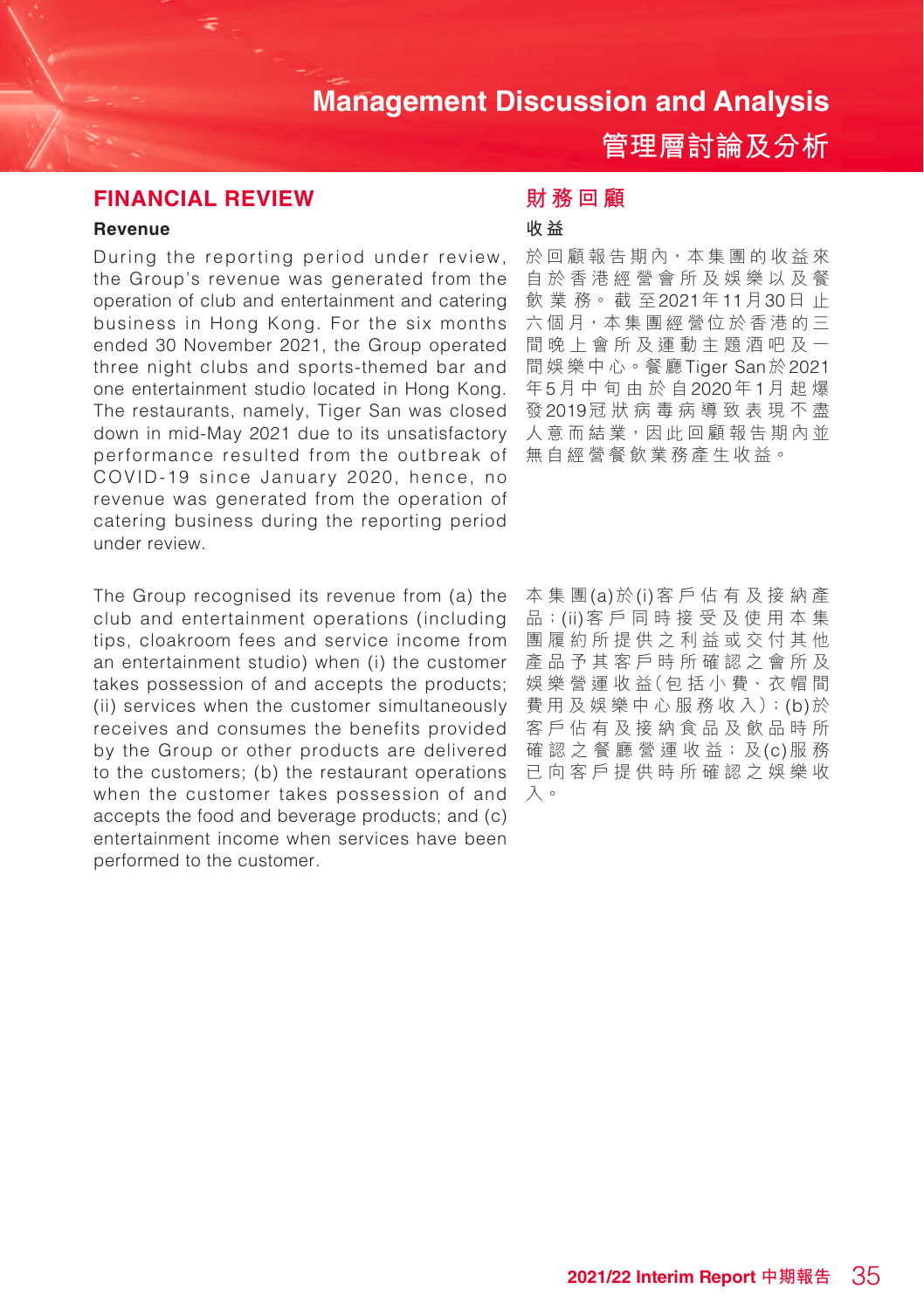## **管理層討論及分析**

The table below sets forth the breakdown of the revenue of clubbing and entertainment operation and restaurant operation for the period under review:

下表載列於回顧期內按會所及娛 樂營運以及餐廳營運劃分的收益 明細:

|                                                                         |      | For the three months ended<br>30 November<br>截至11月30日止三個月<br>2021<br>2020<br>2021年<br>2020年 |                                      | For the six months ended<br>30 November<br>截至11月30日止六個月<br>2021<br>2021年 |                                      | 2020<br>2020年                        |                                      |                                       |                                      |
|-------------------------------------------------------------------------|------|---------------------------------------------------------------------------------------------|--------------------------------------|--------------------------------------------------------------------------|--------------------------------------|--------------------------------------|--------------------------------------|---------------------------------------|--------------------------------------|
|                                                                         |      | <b>HKS'000</b><br>千港元<br>(unaudited)                                                        | % of total<br>revenue<br>佔總收益<br>百分比 | <i>HK\$'000</i><br>千港元<br>(unaudited)                                    | % of total<br>revenue<br>佔總收益<br>百分比 | <b>HKS'000</b><br>千港元<br>(unaudited) | % of total<br>revenue<br>佔總收益<br>百分比 | <b>HK\$'000</b><br>千港元<br>(unaudited) | % of total<br>revenue<br>佔總收益<br>百分比 |
| Clubbing and entertainment 會所及娛樂營運<br>operation<br>Restaurant operation | 餐廳營運 | (未經審核)<br>15,709                                                                            | 100<br>$\qquad \qquad \blacksquare$  | (未經審核)<br>5,173<br>1,341                                                 | 79.4<br>20.6                         | (未經審核)<br>33,529                     | 100<br>-                             | (未經審核)<br>9,570<br>2,333              | 80.4<br>19.6                         |
| Total                                                                   | 總計   | 15,709                                                                                      | 100                                  | 6,514                                                                    | 100.0                                | 33,529                               | 100                                  | 11,903                                | 100.0                                |

The revenue generated from the operation of club and entertainment business increased by approximately HK\$23.9 million, or approximately 250.3%, from approximately HK\$9.6 million for the six months ended 30 November 2020 to approximately HK\$33.5 million for the six months ended 30 November 2021. Such increase was mainly due to (i) the contribution from our new outlet, namely, Faye, for the reporting period under review and (ii) relief of business hours restrictions implemented previously to combat COVID-19 pandemic. Tiger San was closed down in mid-May 2021 due to its unsatisfactory performance resulted from the outbreak of COVID-19 since January 2020, hence, for the period under review, no revenue was generated from the operation of catering business while approximately HK\$2.3 million revenue was generated from the operation of catering business for the six months ended 30 November 2020.

經營會所及娛樂業務所得收益由 截至2020年11月30日止六個月約9.6 百萬港元增加約23.9百萬港元或約 250.3%至截至2021年11月30日 止 六個月約33.5百 萬 港 元。有 關 增 加 主要是由於(i)回顧報告期內來自 我們新開門店Faye的貢獻以及(ii) 因應抗擊2019冠狀病毒病疫情所 實 施 之 營 業 時 間 限 制 有 所 放 寬。 Tiger San於2021年5月中旬由於自 2020年1月 起2019冠狀病毒病爆發 導致表現不盡人意而結業,因此回 顧期內並無自經營餐飲業務產生 收 益, 而 截 至2020年11月30日 止 六個月自經營餐飲業務產生收益 約2.3百萬港元。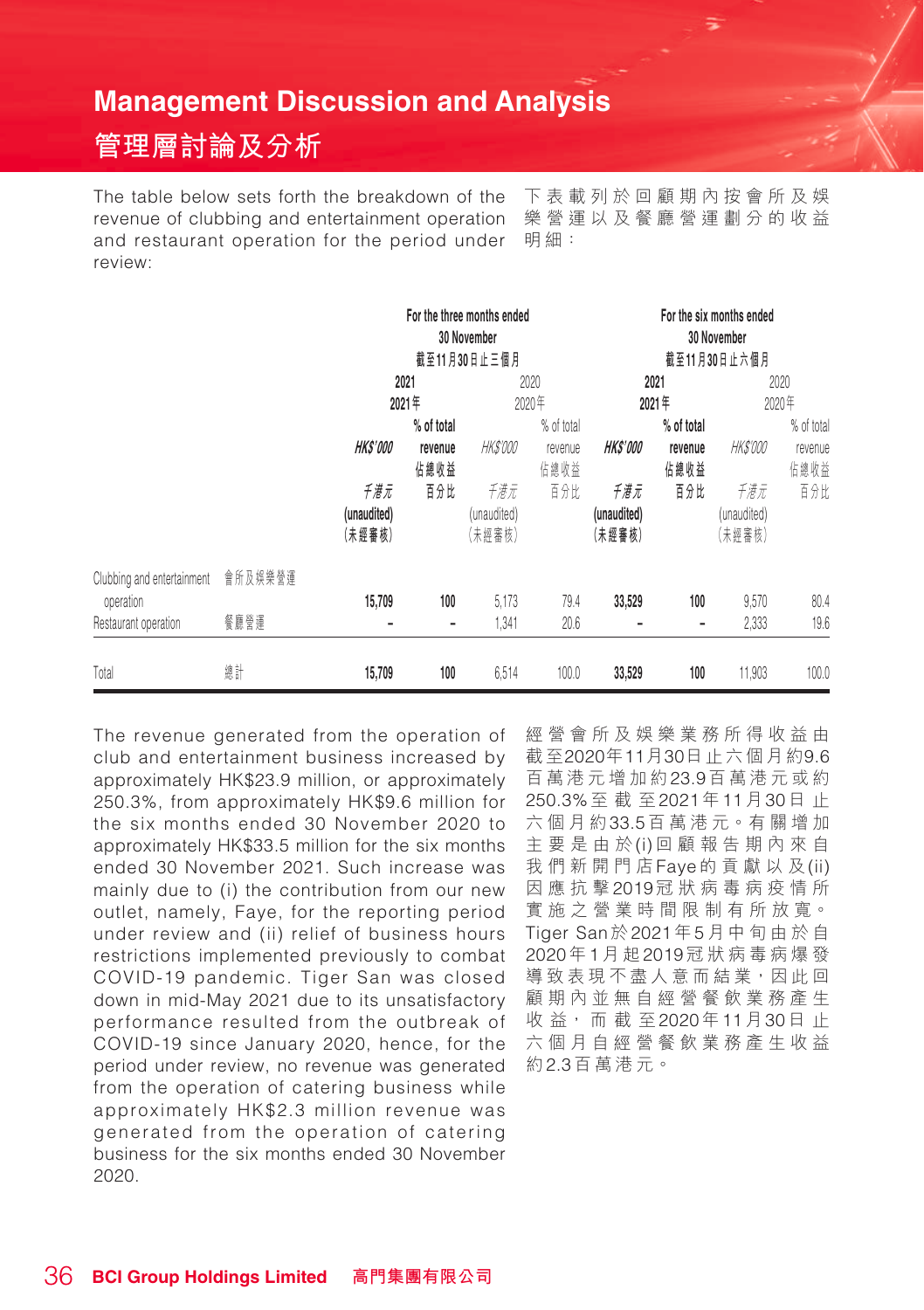## **管理層討論及分析**

#### **Changes in inventories**

The changes in inventories mainly represented the cost of beverage and food ingredients used in the Group's club, entertainment and restaurant operations. The major beverage and food ingredients purchased by the Group include but not limited to liquors, champagne, liqueurs, frozen food, dried food, etc. The changes in inventories comprised the cost of inventories sold which increased by approximately HK\$5.7 million, or approximately 212.3%, from approximately HK\$2.7 million for the six months ended 30 November 2020 to approximately HK\$8.4 million for the six months ended 30 November 2021. Such increase was mainly due to the operation of new outlet; and increase was in line with the increase in revenue for the six months ended 30 November 2021.

#### **Other income and gains**

The Group's other income significantly decreased by approximately HK\$11.7 million, as compared with the corresponding period in 2020, during which the Group obtained (i) subsidies amounting to HK\$3.3 million from the government of Hong Kong and (ii) the rent concession in the sum of approximately HK\$8.7 million from our landlords as relief to challenges inflicted by the COVID-19 pandemic. There were no such subsidies and rent concession received for the reporting period under review.

#### **存貨之變動**

存貨之變動主要指本集團的會所、 娛樂及餐廳營運所用飲品及食材 的成本。本集團採購的主要飲品及 食 材 包 括(但 不 限 於)烈 酒、香 檳、 甜酒、急凍食品及乾製食品等。存 貨銷售成本為存貨變動的其中一 個組成部分,有關成本由截至2020 年11月30日止六個月約2.7百萬港 元 增加約5.7百萬港元或約212.3% 至截至2021年11月30日止六個月 約8.4百 萬 港 元。該 增 長 主 要 是 源 於 經 營 新 店;而 該 增 長 乃 與 截 至 2021年11月30日止六個月收益增 長相符。

#### **其他收入及收益**

本集團其他收入較2020年同期大 幅減少約11.7百 萬 港 元,而 於 該 期 間內本集團獲得(i)來自香港政府的 補 助3.3百萬港元以及(ii)業主所提 供的租金優惠約8.7百萬港元,作 為 對2019冠狀病毒病疫情所造成 的挑戰的緩解。回顧報告期內本集 團並無收取該等補助及 租金減讓。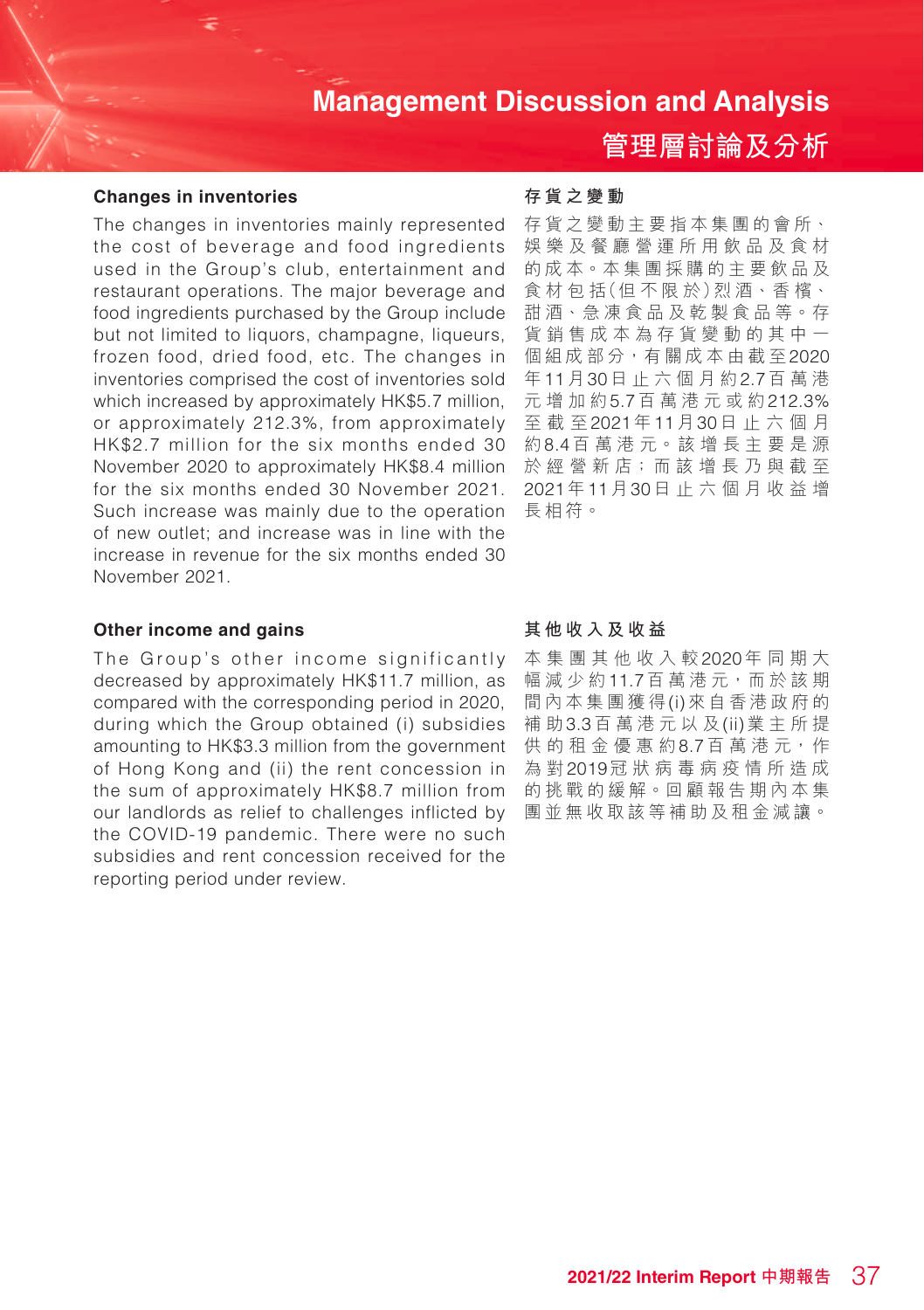# **管理層討論及分析**

#### **Advertising and marketing expenses**

Advertising and marketing expenses primarily consisted of advertising and promotional expenses such as the cost of engaging resident and guest DJs and the expenses incurred for engaging a public relations company for the provision of marketing and promotion services to the Group's club, entertainment and restaurant operations. The advertising and marketing expenses increased by approximately HK\$4.2 million, or approximately 311.1%, from approximately HK\$1.4 million for the six months ended 30 November 2020 to approximately HK\$5.6 million for the six months ended 30 November 2021. Such an increase was mainly due to increase in expenses incurred for public relation services as well as that for advertising and marketing services resulting from relief of business hours restrictions during the six months ended 30 November 2021.

## **Employee benefits expenses**

Employee benefits expenses primarily consisted of all salaries and benefits payable to all employees and staff, including the Directors, headquarters staff and operational staff in each outlet. The employee benefits expenses increased by approximately HK\$2.1 million, or approximately 38.3%, from approximately HK\$5.7 million for the six months ended 30 November 2020 to approximately HK\$7.8 million for the six months ended 30 November 2021. Such increase was mainly due to the relief of business hours restriction during the six months ended 30 November 2021 resulting in increase in wageable hours.

#### **廣告及市場推廣開支**

廣告及市場推廣開支主要包括廣 告 及 宣 傳 開 支(如 聘 請 駐 場 及 客 席 唱 片 騎 師 的 成 本)與 聘 請 公 關 公 司 為 本 集 團 的 會 所、娛 樂 及 餐 廳 營 運提供營銷及推廣服務所產生的 開支。廣告及市場推廣開支由截至 2020年11月30日止六個月的約1.4 百萬港元增加約4.2百萬港元或約 311.1%至截至2021年11月30日 止 六個月的約5.6百 萬 港 元。有 關 增 長主要是由於截至2021年11月30 日止六個月期間營業時間限制有 所放寬,導致公共關係服務以及廣 告及市場推廣服務所產生的開支 增加。

#### **僱員福利開支**

僱員福利開支主要包括對所有僱 員 及 員 工(包 括 董 事、總 部 員 工 及 各 門 店 的 運 作 員 工)的 所 有 應 付 薪 金及福利。僱員福利開支由截至 2020年11月30日止六個月約5.7 百萬港 元 增加約2.1百萬港元或約 38.3%至截至2021年11月30日止六 個月約7.8百 萬 港 元。有 關 增 加 主 要是由於截至2021年11月30日 止 六個月內營業時間限制有所放寬, 導致計薪工時增加。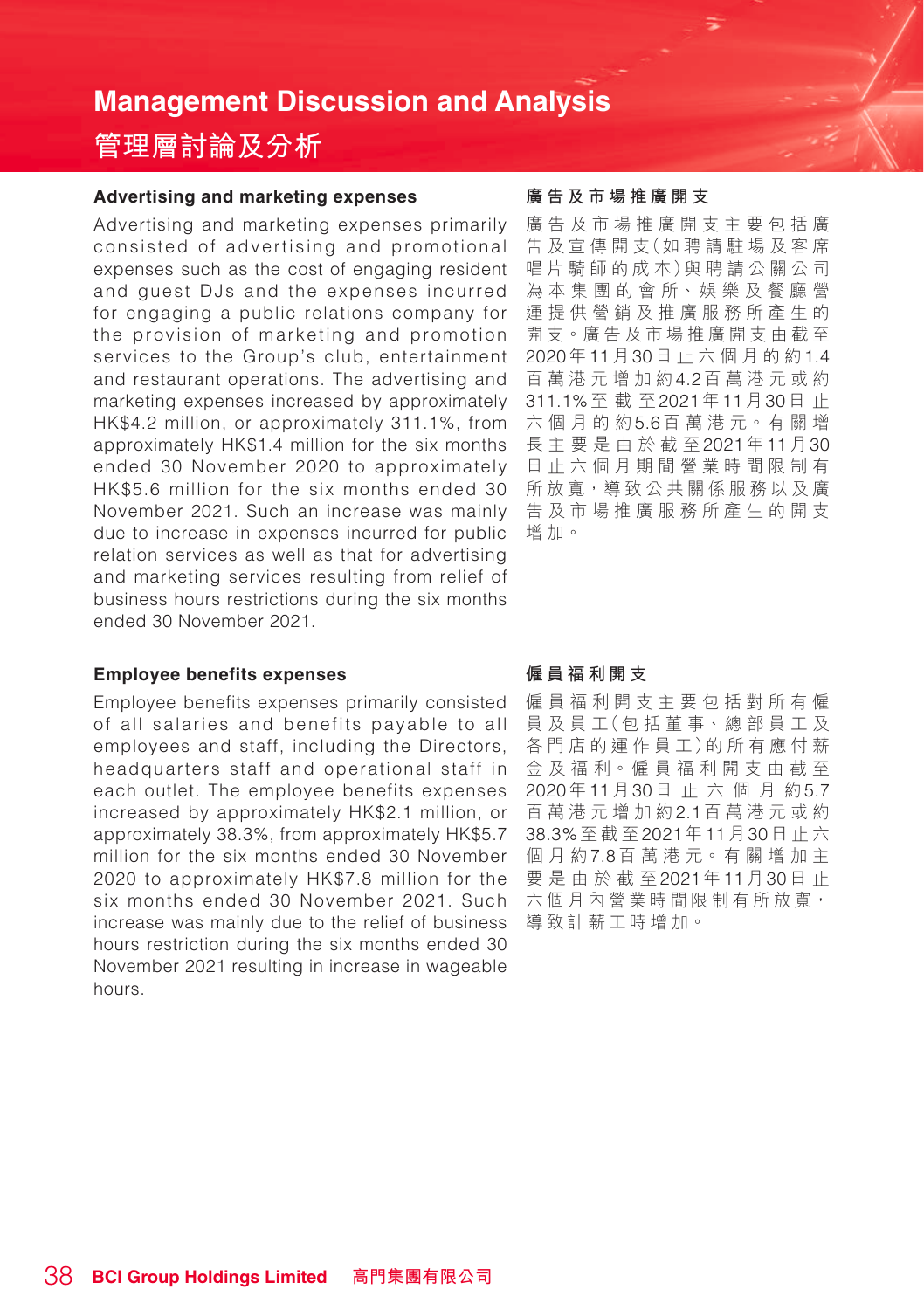#### **Depreciation of property, plant and equipment and right-of-use assets**

Depreciation represented the depreciation charge for property, plant and equipment (including, among others, leasehold improvements, furniture, fixtures and equipment) and right-of-use assets. Property, plant and equipment are depreciated so as to write off their cost net of expected residual value over their estimated useful lives on a straight-line basis. The total depreciation decreased by approximately HK\$6.7 million, or approximately 54.1%, from approximately HK\$12.4 million for the six months ended 30 November 2020 to approximately HK\$5.7 million for the six months ended 30 November 2021. Such decreased was due to previous recognition of full impairment to the property, plant and equipment and right-of-use assets of two outlets, resulting in cessation of such charges during the reporting period under review.

#### **Other expenses**

Other expenses mainly represented security expenses for the clubs, credit card commissions, repairs and maintenance costs, cleaning expenses, professional fee and entertainment expenses. Such expenses increased by approximately HK\$5.2 million, or approximately 101.2%, from approximately HK\$5.2 million for the six months ended 30 November 2020 to approximately HK\$10.4 million for the six months ended 30 November 2021. Such increase was mainly due to extended operating hours of our entertainment outlets resulting from relief of business hours restriction during the six months ended 30 November 2021.

#### **Loss before income tax**

As a result of the cumulative factors discussed above, the loss before income tax expenses increased from approximately HK\$4.2 million for the six months ended 30 November 2020 to approximately HK\$4.6 million for the six months ended 30 November 2021.

#### **物業、廠房及設備以及使用權資產 折 舊**

**管理層討論及分析**

折 舊 指 物 業、廠 房 及 設 備(包 括(其 中 包 括)租 賃 物 業 裝 修、傢 具 以 及 装置及設備)以及使用權資產的折 舊 費 用。物 業、廠 房 及 設 備 的 折 舊 乃於估計可使用年期內按直線法 撇 銷 成 本(已 扣 除 預 期 剩 餘 價 值)計 算。 折 舊 總 額 由 截 至2020年11月 30日止六個月的約12.4百萬港元 減少約6.7百萬港元或約54.1%至 截 至2021年11月30日止六個月的 約5.7百 萬 港 元。有 關 減 少 乃 由 於 兩間門店的物業、廠房及設備以及 使用權資產先前確認全面減值,因 此於回顧報告期並無該項費用。

#### **其他開支**

其他開支主要指會所保安開支、信 用 卡 手 續 費、維 修 及 保 養 成 本、清 潔 費、專 業 費 用 及 娛 樂 費 用。該 等 開支由截至2020年11月30日止六 個月的約5.2百萬港 元 增加約5.2百 萬港元或約101.2%至截至2021年 11月30日止六個月的約10.4百 萬 港元。有關增加主要是由於於截至 2021年11月30日止六個月期間營 業時間限制有所放寬,導致我們娛 樂門店的營業時間增加。

#### **除所得稅前虧損**

受上述因素共同影響,除所得稅開 支前虧損由截至2020年11月30日 止六個月的約4.2百萬港元增加至 截 至2021年11月30日止六個月的 除所得稅前虧損約4.6百萬港元。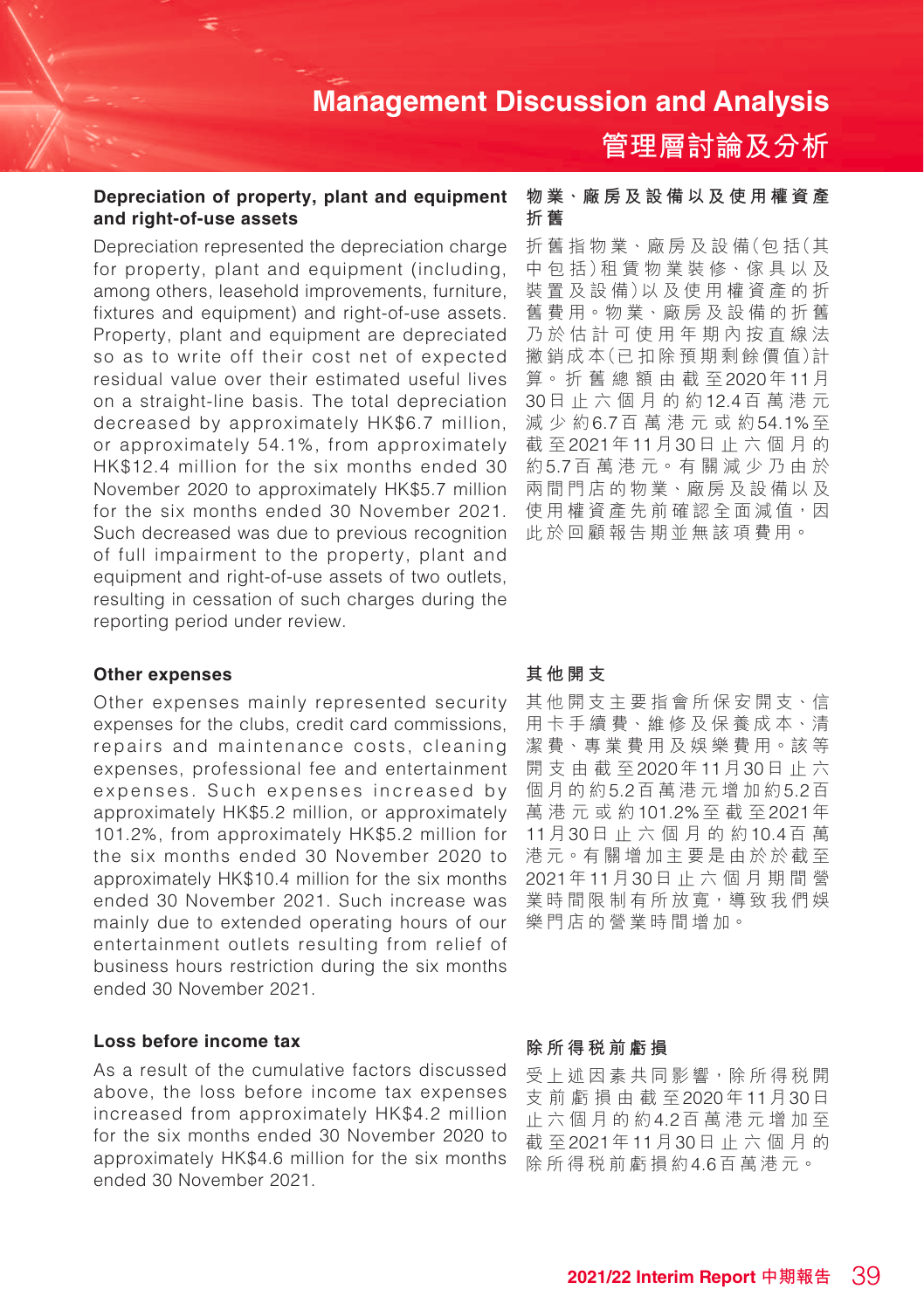## **管理層討論及分析**

#### **Loss and total comprehensive income for the period**

The loss and total comprehensive income increased from approximately HK\$4.2 million for the six months ended 30 November 2020 to approximately HK\$4.6 million for the six months ended 30 November 2021. Such a change was due to cessation of receipt of government subsidies and rent concession by the Group during the reporting period under review, which were enjoyed in the Corresponding period in 2020 despite the effect was partially offset by the strong performance of new outlet during the period under review.

#### **PROSPECTS**

As at the date of this report, the prospects of the Group and the core direction of the Company has not changed materially from the information disclosed in the Company's annual report published on 27 August 2021 ("**2021 Annual Report**").

#### LIQ U I D I T Y A N D FIN A N C I A L 流動資金及財務資源 **RESOURCES**

The Group funded its liquidity and capital requirements primarily through cash inflows from operating activities and bank borrowings. As at 30 November 2021, the Group's total cash and bank balances (including cash and cash equivalents and restricted bank deposits) were approximately HK\$3.4 million (31 May 2021: approximately HK\$20.4 million). The current ratios (calculated by current assets divided by current liabilities) of the Group were at approximately 0.4 times and 0.6 times as at 30 November 2021 and 31 May 2021, respectively. The gearing ratio calculated by total debt divided by total equity of the Group. As at 30 November 2021 and 31 May 2021, the Group are deficiency in assets, hence, no gearing ratio is disclosed.

#### **期內虧損及全面收益總額**

虧損及全面收益總額由截至2020 年11月30日止六個月的約4.2百 萬 港元增加至截至2021年11月30日 止六個月的虧損及全面收益總額 約4.6百 萬 港 元。該 變 動 主 要 是 由 於2020年同期本集團所享有的政 府補助及租金優惠,於回顧報告期 內並無獲取,儘管有關影響部分被 回顧期間新門店的強勁表現所抵銷。

#### **前 景**

於本報告日期,本集團的前景及本 公司的核心方向與2021年8月27日 刊 發 的 本 公 司 年 報(「**2021年 報**」)所 披露的資料相比並無重大變化。

本集團主要透過經營活動的現金 流入及銀行借款撥付其流動資金 及資本需求。於2021年11月30日, 本 集 團 的 總 現 金 及 銀 行 結 餘(包 括 現金及現金等價物及受限制銀行 存 款)為 約3.4百 萬 港 元(2021年5月 31日: 約20.4百 萬 港 元 )。 於2021 年11月30日 及2021年5月31日, 本 集 團 的 流 動 比 率(按 流 動 資 產 除 以 流 動 負 債 計 算)分 別 為 約0.4倍 及0.6 倍。資產負債比率乃按本集團債務 總額除以總權益計算。於2021年11 月30日 及2021年5月31日,本 集 團 出 現 資 產 虧 絀, 因 此, 並 無 披 露 資 產負債比率。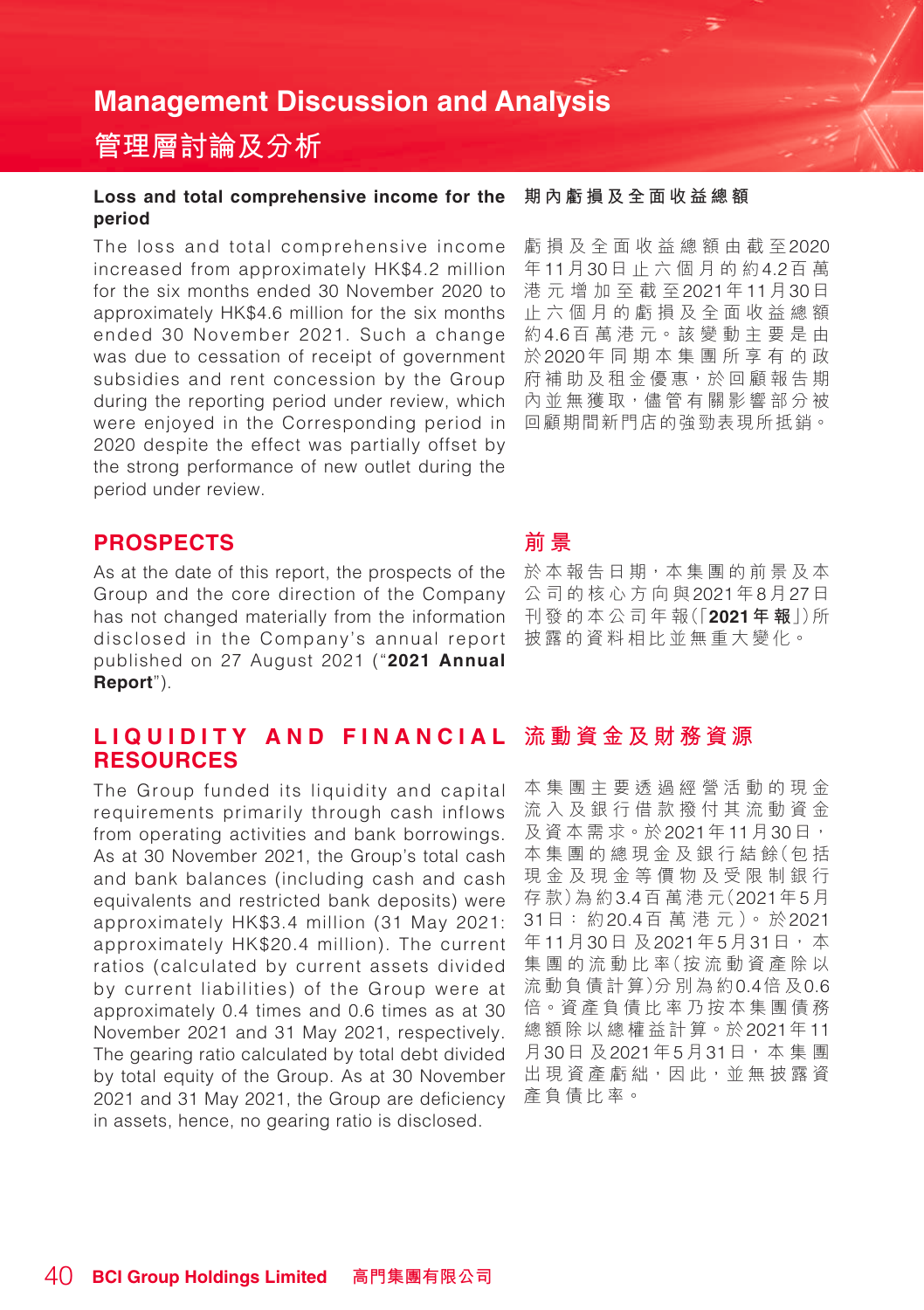As at 31 November 2021, the Group did not have any outstanding bank loan (31 May 2021: approximately HK\$17.9 million).

#### **CONTINGENT LIABILITIES**

As at 30 November 2021, there were no significant contingent liabilities for the Group (31 May 2021: Nil).

#### **EMPLOYEES AND REMUNERATION POLICIES**

As at 30 November 2021, the Group employed 71 employees (31 May 2021: 41 employees). Employee benefit expenses of the Group (including Directors' remuneration, wages, salaries, performance related bonuses, other benefits and contribution to defined contribution pension plans) amounted to approximately HK\$7.8 million for the six months ended 30 November 2021 (for the six months ended 30 November 2020: approximately HK\$7.8 million). The Group endeavors to ensure that the employees' salary levels are in line with the industry practice and the prevailing market conditions and that employees' overall remuneration is determined based on the Group's and their performance. Share options may be granted to respective employees with outstanding performance and contributions to the Group.

#### **SIGNIFICANT INVESTMENTS HELD**

As at 30 November 2021, the Group did not hold any significant investment (31 May 2021: Same).

於2021年11月30日, 本 集 團 並 無 任 何 銀 行 貸 款(2021年5月31日: 約17.9百 萬 港 元)。

**管理層討論及分析**

#### **或然負債**

於2021年11月30日, 本 集 團 並 無 任 何 重 大 或 然 負 債(2021年5月31 日:無)。

#### **僱員及薪酬政策**

於2021年11月30日, 本 集 團 聘 用 71名 僱 員(2021年5月31日:41名 僱 員)。截 至2021年11月30日止六 個月,本集團的員工福利開支(包 括 董 事 薪 酬、工 資、薪 金、與 表 現 掛鈎的花紅、其他福利以及界定供 款 退 休 計 劃 供 款 )為 約 7.8百 萬 港 元 (截至2020年11月30日 止 六 個 月: 約7.8百 萬 港 元)。本 集 團 將 致 力 確 保僱員的薪金水平與行業慣例及 現行市況一致,且僱員整體薪酬根 據本集團及彼等的表現釐定。表現 突出及對本集團作出貢獻的僱員 或會獲授購股權。

#### **所持重大投資**

於2021年11月30日, 本 集 團 並 無 持有任何重大投資(2021年5月31 日:同)。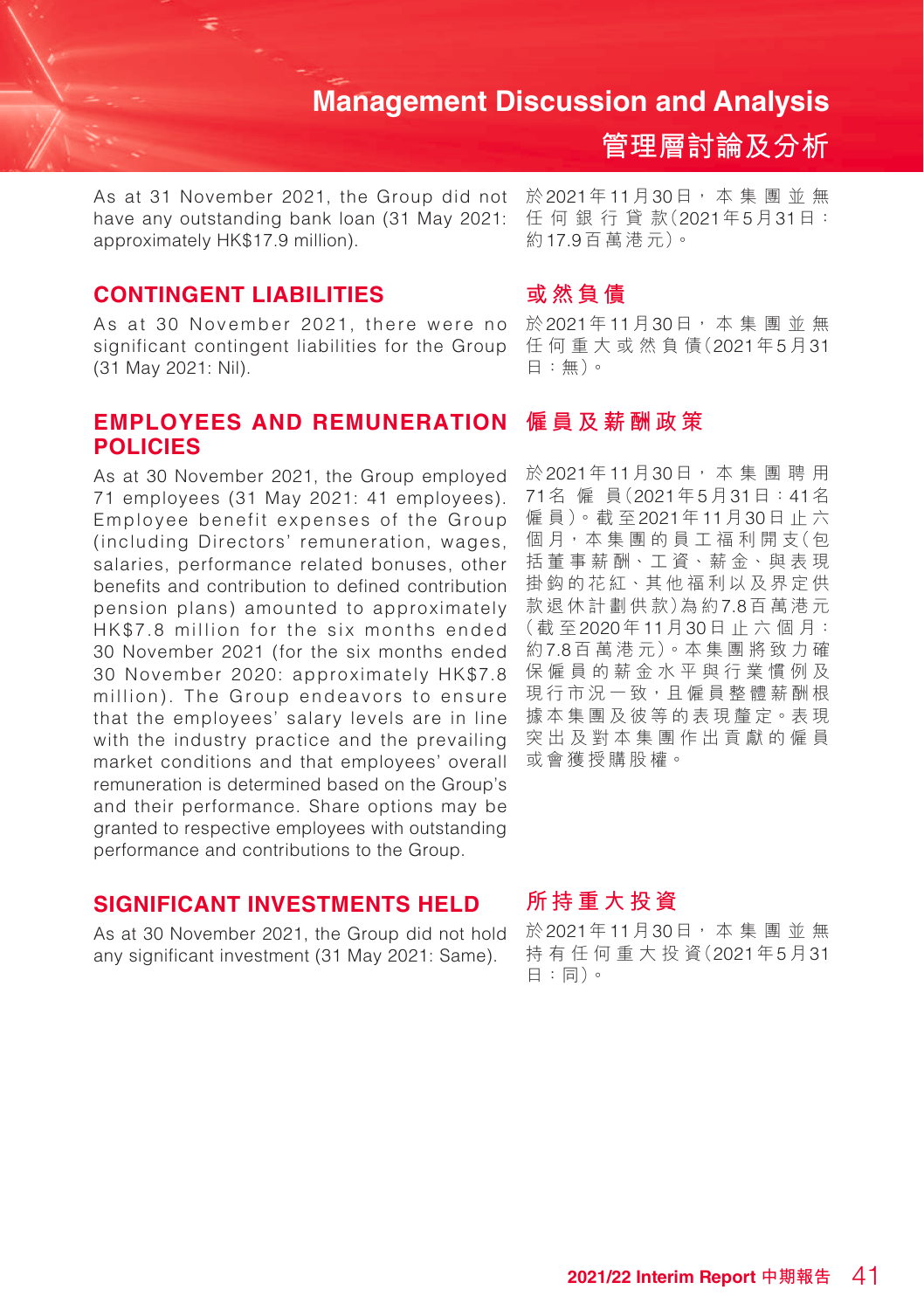**管理層討論及分析**

#### **FUTURE PLANS FOR MATERIAL INVESTMENTS OR CAPITAL ASSETS**

During the six months ended 30 November 2021, save as disclosed in the Prospectus, the May 2018 Announcement and in this report, the Group currently does not have any firm intention or specific plans for material investments or capital assets.

#### **FOREIGN EXCHANGE EXPOSURE**

The Group's main operations are in Hong Kong with most of its transactions are settled in HKD. The Directors are of the opinion that the Group's exposure to foreign exchange risk is insignificant. During the six months ended 30 November 2021, the Group did not hedge any exposure to foreign exchange risk (31 May 2021: Nil).

#### **CAPITAL COMMITMENTS**

As at 30 November 2021, the Group did not have 於2021年11月30日<sup>,</sup> 本 集 團 並 無 any significant capital commitments (31 May 2021: Nil).

#### **PLEDGE OF ASSETS**

No pledge of assets during the period 30 November 2021.

As at 31 May 2021, restricted bank deposits of approximately HK\$17.9 million were pledged to secure bank borrowings.

#### **重大投資或資本資產的未 來計劃**

截 至2021年11月30日 止 六 個 月, 除 招 股 章 程、2018年5月公告及本 報告所披露者外,本集團現時並無 就重大投資或資本資產具有任何 明確意向或特定計劃。

#### **外匯風險**

本集團的主要業務位於香港,大部 分交易以港元結算。董事認為,本 集團所面臨的外匯風險不大。截至 2021年11月30日 止 六 個 月, 本 集 團並無對沖所面臨的任何外匯風 險(2021年5月31日:無)。

#### **資 本 承 擔**

任何重大 資 本 承 擔(2021年5月31 日:無)。

#### **資產抵押**

截 至2021年11月31日止期間並無 資產抵押。

於2021年5月31日, 金 額 約17.9百 萬港元的受限制銀行存款已予抵 押,以獲取銀行借款。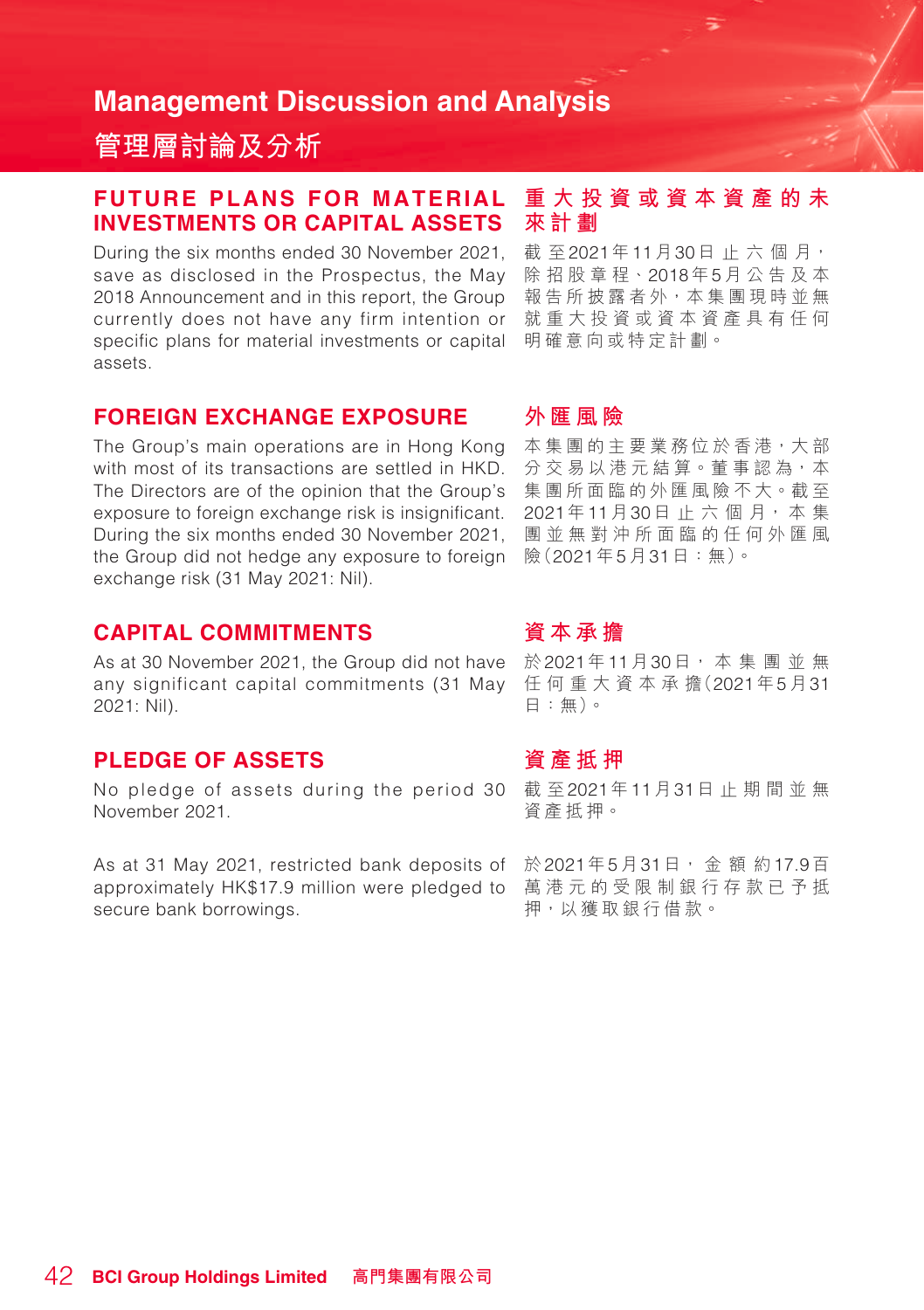## **管理層討論及分析**

## **CAPITAL STRUCTURE**

The Company's shares were successfully listed on GEM of the Stock Exchange on 7 April 2017. The capital structure of the Group comprises of issued share capital and reserves. Details regarding the maturity profiles of debt for the six months ended 30 November 2021 are presented for the Group as disclosed in note 14 of the notes to the unaudited condensed consolidated financial statements.

#### **LISTING OF SHARES**

Based on the offer price of HK\$0.34 per offer share, the net proceeds from the Listing, after deducting the underwriting commission and other estimated expenses, amounted to approximately HK\$43.9 million.

On 11 May 2018, the Board resolved to change the use of the net proceeds as set out in the section headed "Future Plans and Use of Proceeds" in the Prospectus of the Company dated 24 March 2017 ("**Prospectus**"). Details of the original allocation of the net proceeds, the revised allocation of the net proceeds, the utilisation of the net proceeds as at 11 May 2018 and the remaining balance after the revised allocation of the net proceeds were set out in the announcement of the Company dated 11 May 2018 ("**May 2018 Announcement**").

On 18 March 2021, the Board, having regard to the prevailing circumstances, decided to make further adjustments to the allocation of the remaining adjusted net proceeds.

### **資本架構**

本公司股份於2017年4月7日在聯 交 所GEM成功上市。本集團的資本 架構由已發行股本及儲備組成。有 關本集團截至2021年11月30日 止 六個月的債務到期概況詳情呈列 於未經審核簡明綜合財務報表附 註中附註14所披露內容。

#### **股份上市**

按發售價每股發售股份0.34港 元 計算,上市的所得款項淨額(經扣 除 包 銷 佣 金 及 其 他 估 計 開 支)為 約 43.9百萬港元。

於2018年5月11日,董 事 會 議 決 變 更本公司日期為2017年3月24日 的 招 股 章 程(「**招股章程**」)「未 來 計 劃 及 所 得 款 項 用 途」一 節 所 載 的 所 得 款項淨額用途。有關所得款項淨額 的原定分配、所得款項淨額的經修 訂 分 配、於2018年5月11日所得款 項淨額的動用情況及所得款項淨 額經修訂分配後的餘額的詳情載 於本公司日期為2018年5月11日 的 公 告(「**2018年5月公告**」)。

於2021年3月18日,董 事 會 經 考 慮 當前情況後,決定進一步調整餘下 經調整所得款項淨額的分配。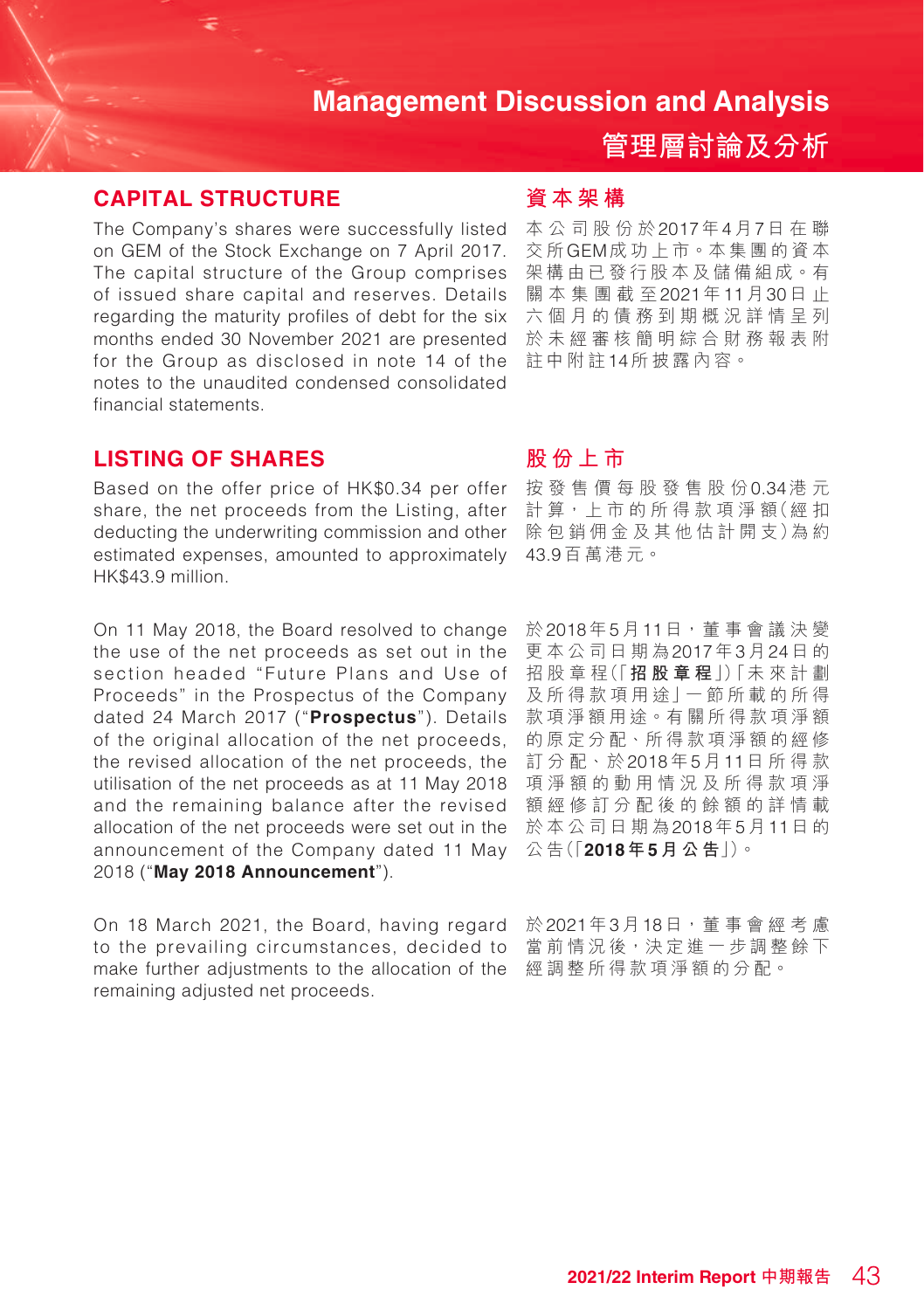# **管理層討論及分析**

net proceeds as described in the May 2018 2021年3月18日經調整所得款項淨 Announcement, the utilisation of the adjusted 額的使用情況 · 以及經修訂後未使 net proceeds as at 18 March 2021 and the 用 的 經 調 整 所 得 款 項 淨 額 的 分 配 revised allocation of the unutilised adjusted net 的詳情: The table below was extracted from the announcement of the Company dated 18 March 2021 ("**March 2021 Announcement**"), which sets out the details of the allocation of the adjusted proceeds:

下表摘錄自本公司 日期為2021年3 月18日的公告(「**2021年3月公告**」), 並列載於2018年5月公告中所示的 經 調 整 所 得 款 項 淨 額 的 分 配、於

| Uses of the adjusted net<br>proceeds                        |                      | Original<br>allocation of<br>adjusted net<br>proceeds | <b>Utilised</b><br>adjusted net<br>proceeds   | Unutilised<br>adjusted net<br>proceeds        | Revised<br>allocation of<br>unutilised<br>adjusted net<br>proceeds<br>經修訂後<br>未使用的 |
|-------------------------------------------------------------|----------------------|-------------------------------------------------------|-----------------------------------------------|-----------------------------------------------|------------------------------------------------------------------------------------|
| 經調整所得款項淨額用途                                                 |                      | 原定的經調<br>整所得款項<br>淨額的分配<br>HK\$ million<br>百萬港元       | 已使用的<br>經調整所得<br>款項淨額<br>HK\$ million<br>百萬港元 | 未使用的<br>經調整所得<br>款項淨額<br>HK\$ million<br>百萬港元 | 經調整所得<br>款項淨額的<br>分配<br>HK\$ million<br>百萬港元                                       |
| Continuing to expand and<br>diversify the outlet network of | 繼續擴大及多元化<br>本集團的門店網絡 |                                                       |                                               |                                               |                                                                                    |
| the Group<br>Upgrading the club facilities of               | 提升本集團的會所設施           | 18.8                                                  | 15.5                                          | 3.3                                           | 3.3                                                                                |
| the Group                                                   |                      | 16.1                                                  | 9.0                                           | 7.1                                           | 3.0                                                                                |
| Increasing marketing effort of<br>the Group                 | 加大本集團的營銷力度           | 3.7                                                   | 3.7                                           |                                               |                                                                                    |
| Enhancing corporate image of<br>the Group                   | 提升本集團的企業形象           | 1.0                                                   | 1.0                                           |                                               |                                                                                    |
| General working capital of<br>the Group                     | 本集團一般營運資金            | 4.3                                                   | 4.3                                           |                                               | 4.1                                                                                |
|                                                             |                      | 43.9                                                  | 33.5                                          | 10.4                                          | 10.4                                                                               |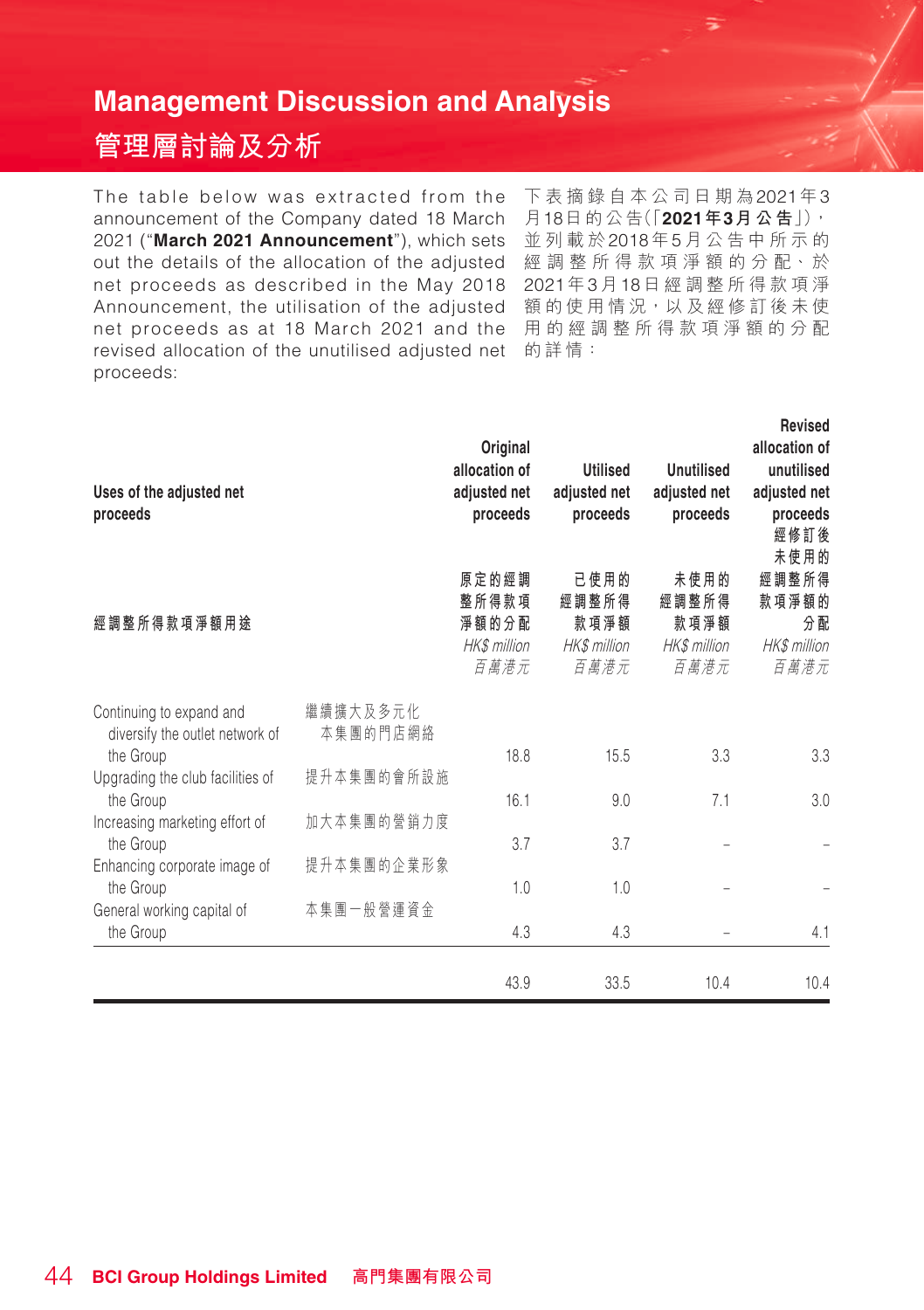**管理層討論及分析**

November 2021, the Group has applied the net 止期間<sup>,</sup>本集團已將所得款項淨額 During the period from the Listing Date to 30 proceeds as follows:

自上市日期起至2021年11月30日 用作以下用途:

| Total                                                    | 總計                     | 43.9                                                             | 40.6                                               | 3.3                                                |
|----------------------------------------------------------|------------------------|------------------------------------------------------------------|----------------------------------------------------|----------------------------------------------------|
| the Group                                                |                        | 8.4                                                              | 8.4                                                |                                                    |
| the Group<br>General working capital of                  | 本集團一般營運資金              | 1.0                                                              | 1.0                                                |                                                    |
| the Group<br>Enhancing corporate image of                | 提升本集團的企業形象             | 3.7                                                              | 3.7                                                |                                                    |
| the Group<br>Increasing marketing effort of              | 加大本集團的營銷力度             | 12.0                                                             | 12.0                                               |                                                    |
| network of the Group<br>Upgrading the club facilities of | 提升本集團的會所設施             | 18.8                                                             | 15.5                                               | 3.3                                                |
| Continuing to expand and<br>diversify the outlet         | 繼續擴大及多元化開拓<br>本集團的門店網絡 |                                                                  |                                                    |                                                    |
|                                                          |                        | 公告及2021年3月<br>公告所披露)<br>的所得款項淨額<br>經調整分配<br>HK\$ million<br>百萬港元 | 於2021年<br>11月30日的<br>已動用金額<br>HK\$ million<br>百萬港元 | 於2021年<br>11月30日的<br>未動用金額<br>HK\$ million<br>百萬港元 |
|                                                          |                        | 截至2021年<br>11月30日根據<br>經調整計劃<br>(誠如2018年5月                       |                                                    |                                                    |
|                                                          |                        | up to 30 November<br>2021                                        | 30 November<br>2021                                | 30 November<br>2021                                |
|                                                          |                        | Announcement<br>and March 2021<br>Announcement)                  | Amount utilised<br>as at                           | <b>Amount unutilised</b><br>as at                  |
|                                                          |                        | plan (as disclosed<br>in the May 2018                            |                                                    |                                                    |
|                                                          |                        | with the adjusted                                                |                                                    |                                                    |
|                                                          |                        | of net proceeds<br>in accordance                                 |                                                    |                                                    |
|                                                          |                        | <b>Adjusted allocation</b>                                       |                                                    |                                                    |

As at 30 November 2021, approximately HK\$3.3 於2021年11月30日,約3.3百 萬 港 million (representing approximately 7.5% of the 元(佔 所 得 款 項 淨 額 的 約7.5%)尚 未 net proceeds) had not yet been utilised.

獲 動 用。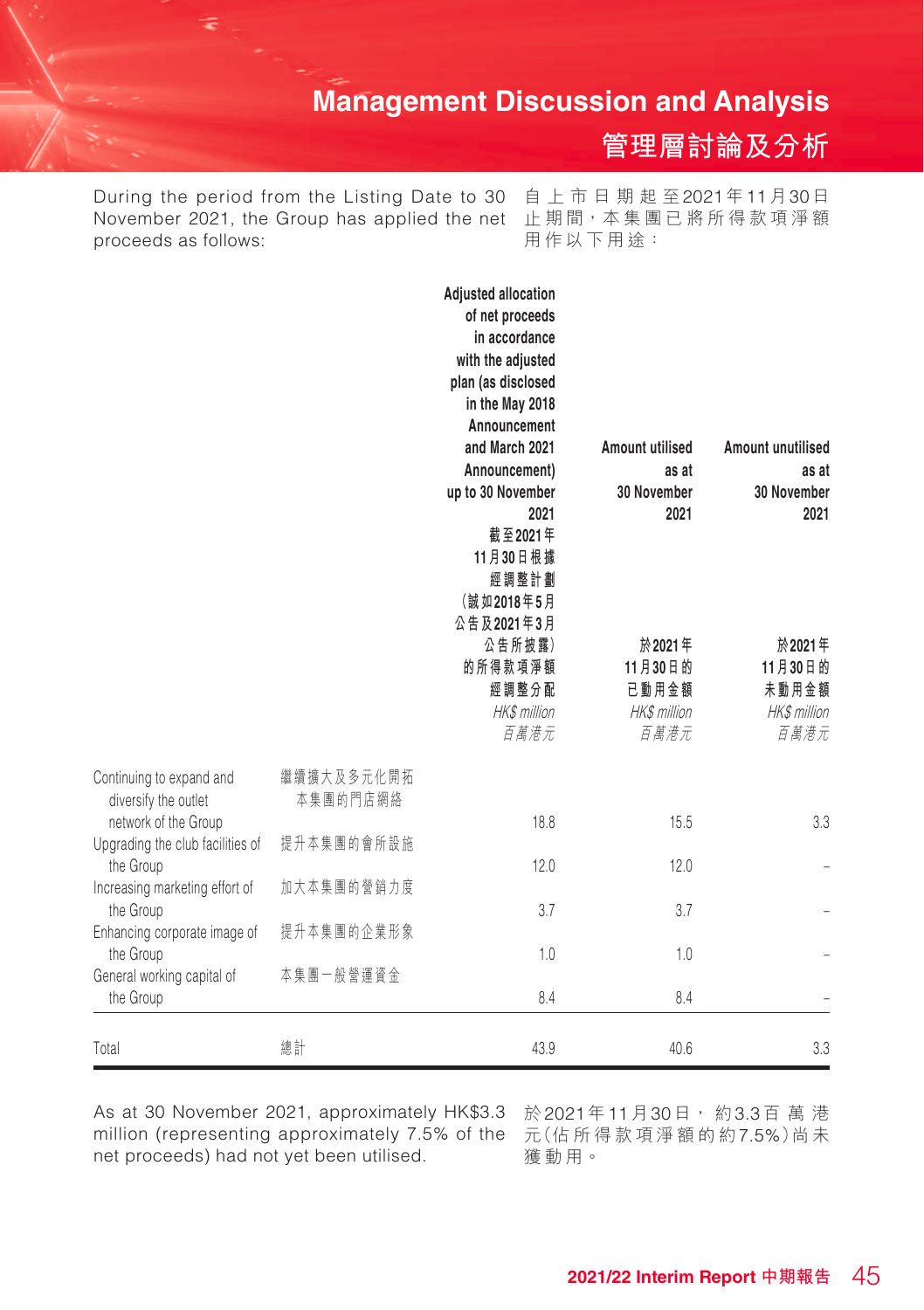# **管理層討論及分析**

The future plan and the planned amount of usage of net proceeds as stated in the adjusted 款項淨額的計劃動用金額乃基於 plan were based on the best estimation and 編 製2018年5月公告及2021年3月 assumption of future market conditions at the time of preparing the May 2018 Announcement 假設作出,而所得款項淨額乃按照 and March 2021 Announcement while the net 本集團業務及行業的實際發展予 proceeds were applied based on the actual 以動用。招股章程所載業務目標與 development of the Group's business and the 本集團截至2021年11月30日實際 industry. An analysis comparing the business 業務進展的比較分析載列如下:objective stated in the Prospectus with the Group's actual business progress as at 30 November 2021 is set out below:

經調整計劃所載未來計劃及所得 公告時對未來市況的最佳估計及

# **Business objective and**

(1) Upgrade club facilities Renovate and refurbish Fly

• Execute planned renovation at Fly (currently known as Mudita)

Renovate and refurbish Volar, Paper Street and Faye

- Set up project team
- Engage contractors for the renovation and refurbishment
- Engage designers for the concept of renovation and refurbishment
- Carry out renovation and refurbishment

#### **strategy Business plan and activity Actual business progress up to 30 November 2021 業務目標及策略 業務計劃及活動 截 至2021年11月30日的實際業務進展**

- Renovation and refurbishment of Fly (currently known as Mudita) was completed in October 2018. A further small scale of renovation was carried out and completed in May 2021.
- We have set up a project team and obtained quotation from various contractors and designers.
- A small part of renovation and refurbishment of Volar were carried out during the period between December 2019 and February 2020.
- Paper Street was carrying out a small renovation work during the period between December 2019 and February 2020 in order to enhance the customers' satisfaction.
- We have reinstated the volar upon expired on tenancy agreement.
- Faye was carrying out small renovation work during the period between June 2021 to October 2021 in order to enhance the customers' satisfaction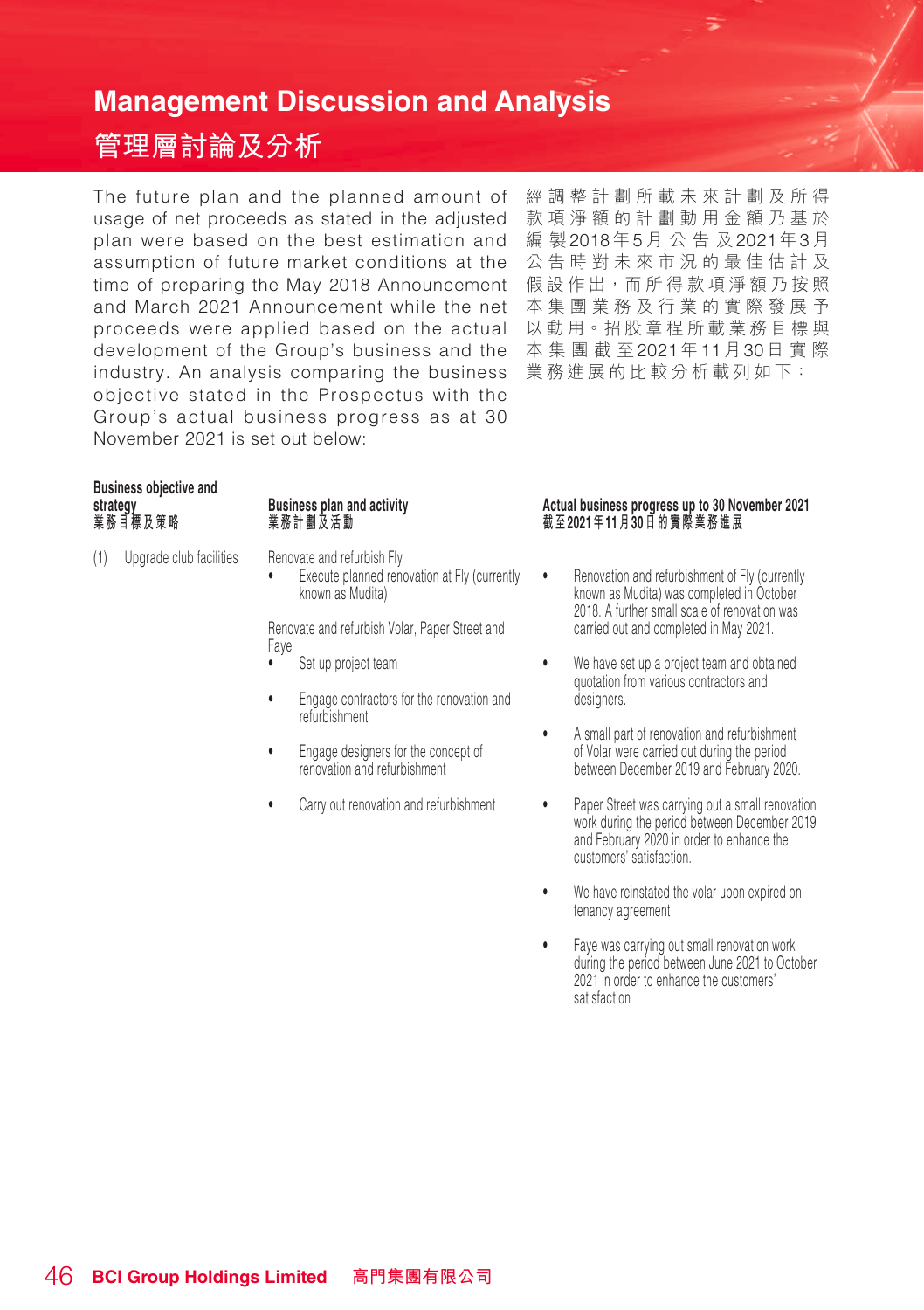## **管理層討論及分析**

**Business objective and** 

(1) 升級會所設施 整修及翻新Fly

- 執 行Fly(現稱Mudita)的 計 劃 整 修
- 整修及翻新Volar、Paper Street及Faye • 成立項目團隊
- 委聘承包商進行整修及翻新工程
- 委聘設計師制定整修及翻新工程的概念
- 開展整修及翻新工程

**strategy Business plan and activity Actual business progress up to 30 November 2021 業務目標及策略 業務計劃及活動 截 至2021年11月30日的實際業務進展**

- Fly(現稱Mudita)的 整 修 及 翻 新 工 程 經 已 於 2018年10月 完 成。另有整修工程於2021年5月 展開並完成。
- 孜们巳成立垻日圏隊 型日多豕承包間及設訂<br>- 師取得報價。
- 於2019年12月 至2020年2月 期 间 囲 展 小 部 ガ Volar整修及翻新工程。
- 於2019年12月 至2020年2月 期 间 囲 展 小 部 ガ Paper Street翻新工程,以提高客戶滿意度。
- Volar已於租賃協議屆滿後 恢 復 物 業原狀。
- 於2021年6月 至2021年10月期間開展小部分 Faye翻新工程,以提高客戶滿意度。

- (2) Continue to expand and diversify the outlet network for the club operation
- Establish sports-themed bars
- Execute planned establishment of the first sports-themed bar
- Explore opportunities with cooperation partners and conduct feasibility studies for the second sports-themed bar
- (2) 繼續擴大及多元化開拓 會所營運的門店網絡
	- 開設運動主題酒吧 • 執行計劃開設首間運動主題酒吧
		- 尋求與合作夥伴的合作機會及對第二間運 動主題酒吧進行可行性研究
- A sports-themed bar, namely Paper Street, has been opened on 20 July 2018.
- We had signed a new lease agreement with landlord for our second sports-themed bar which will be located in Central. During the reporting period under review, we had commenced the decoration of the second sports-themed bar. The second sports-themed bar were commence business in April 2021.
- 我們已於2018年7月20日開設一間名為Paper Street的運動主題酒吧。
	- 我們與業主就將位於中環的第二間運動主題 酒吧 僉 訂 利 伹 頁 肠 議 ° 於 凹 麒 揿 古 册 内 ' 孜 们 已開始裝修第二間運動主題酒吧。第二間運動 主題酒吧已在2021年4月開始營業。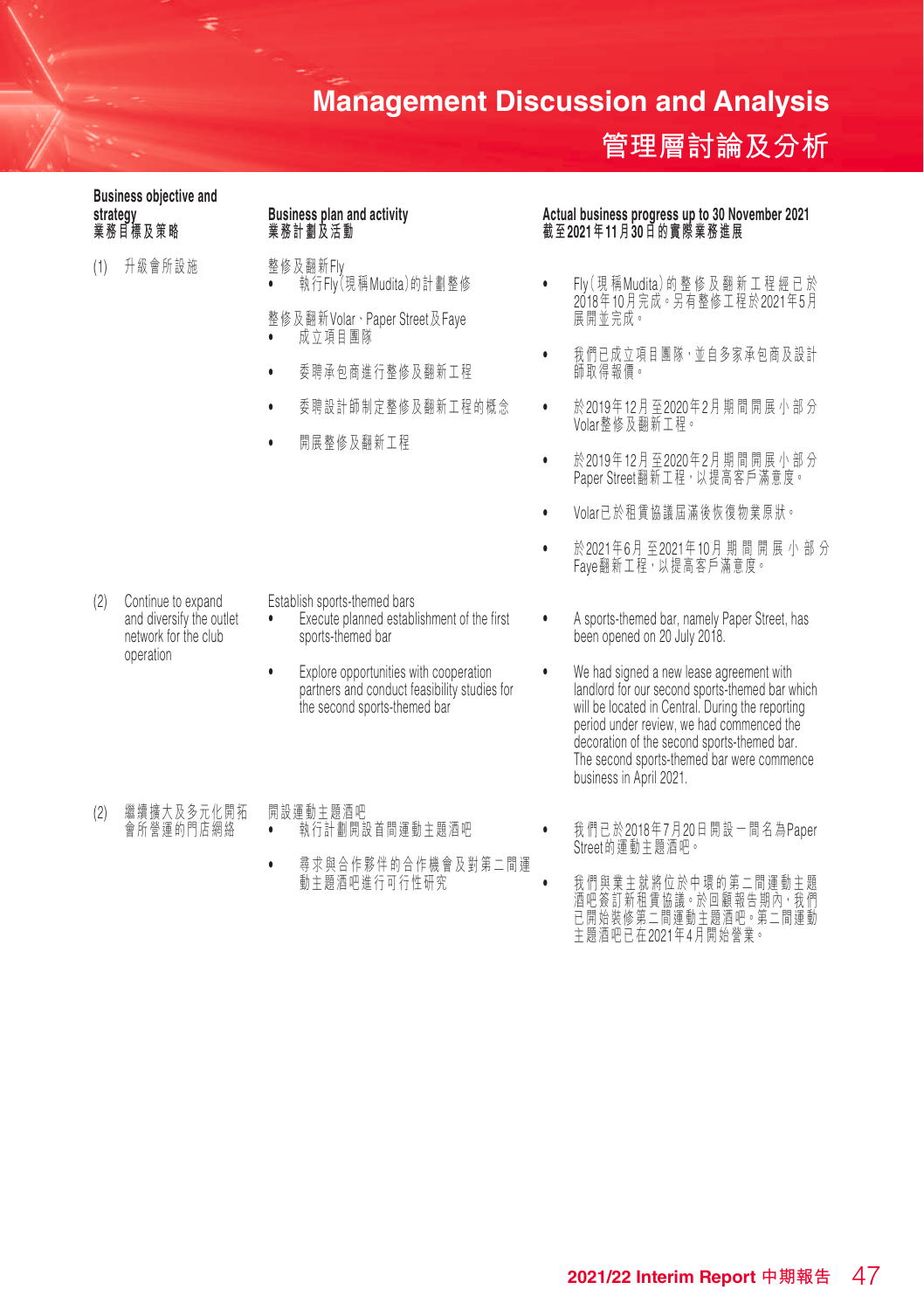# **管理層討論及分析**

# **Business objective and**

(3) Continue to expand and diversify the outlet network for the restaurant operations

Set up a standalone restaurant in Tsing Yi

• Execute planned establishment of a standalone restaurant in Tsing Yi

Set up a standalone restaurant in Sheung Wan<br>
Fxecute planned establishment of a • Execute planned establishment of a standalone restaurant in Sheung Wan

Set up food court restaurants

- Set up a project team and conduct a feasibility study
- (3) 繼續擴大及多元化開拓 餐廳營運的門店網絡 在青衣開設一間獨立餐廳 • 在青衣開設一間獨立餐廳
	- 在上環開設一間獨立餐廳 • 執行計劃在上環開設一間獨立餐廳
	- 開設美食廣場餐廳 成立項目團隊,並進行可行性研究

It is expected that the remaining net proceeds will be fully utilised by 31 May 2023 in accordance with the revised intended use as stated in the March 2021 Announcement.

Details of change of use of proceeds are set out in the May 2018 Announcement and March 2021 Announcement.

The unutilised net proceeds from the Listing are 未 動 用 的上市所得款項淨額均存 placed in the bank accounts of the Group.

#### **strategy Business plan and activity Actual business progress up to 30 November 2021 業務目標及策略 業務計劃及活動 截 至2021年11月30日的實際業務進展**

- A standalone restaurant in Tsing Yi was opened on 16 December 2017, we had closed the restaurant on mid-May 2021 upon expired on tenancy agreement.
- A standalone restaurant in Sheung Wan was opened on 15 June 2018 and its lease contract was early terminated in mid-February 2020.
- We have set up a project team and conducted a study of potential location regarding pedestrian traffic, convenience, demographics, size, structure and competition.
- 我們已於2017年12月16日在青衣開設一間獨 立餐廳。於租賃協議屆滿後,我們已於2021年 5月中旬關閉該餐廳。
- 我們已於2018年6月15日在上環開設一間立餐 廳,其租賃合約已於2020年2月中旬提早終止。
- 我們已成立項目團隊,並就潛在位置的人流 量、便利度、人口特徵、大小、結構及競爭進 行研究。

預計餘下所得款項淨額將於2023 年5月31日之前根據2021年3月 公 告中所述的經修訂擬定用途獲悉 數動用。

有關變更所得款項用途 的詳情載 於2018年5月公告及2021年3月 公 告內。

放於本集團的銀行賬戶。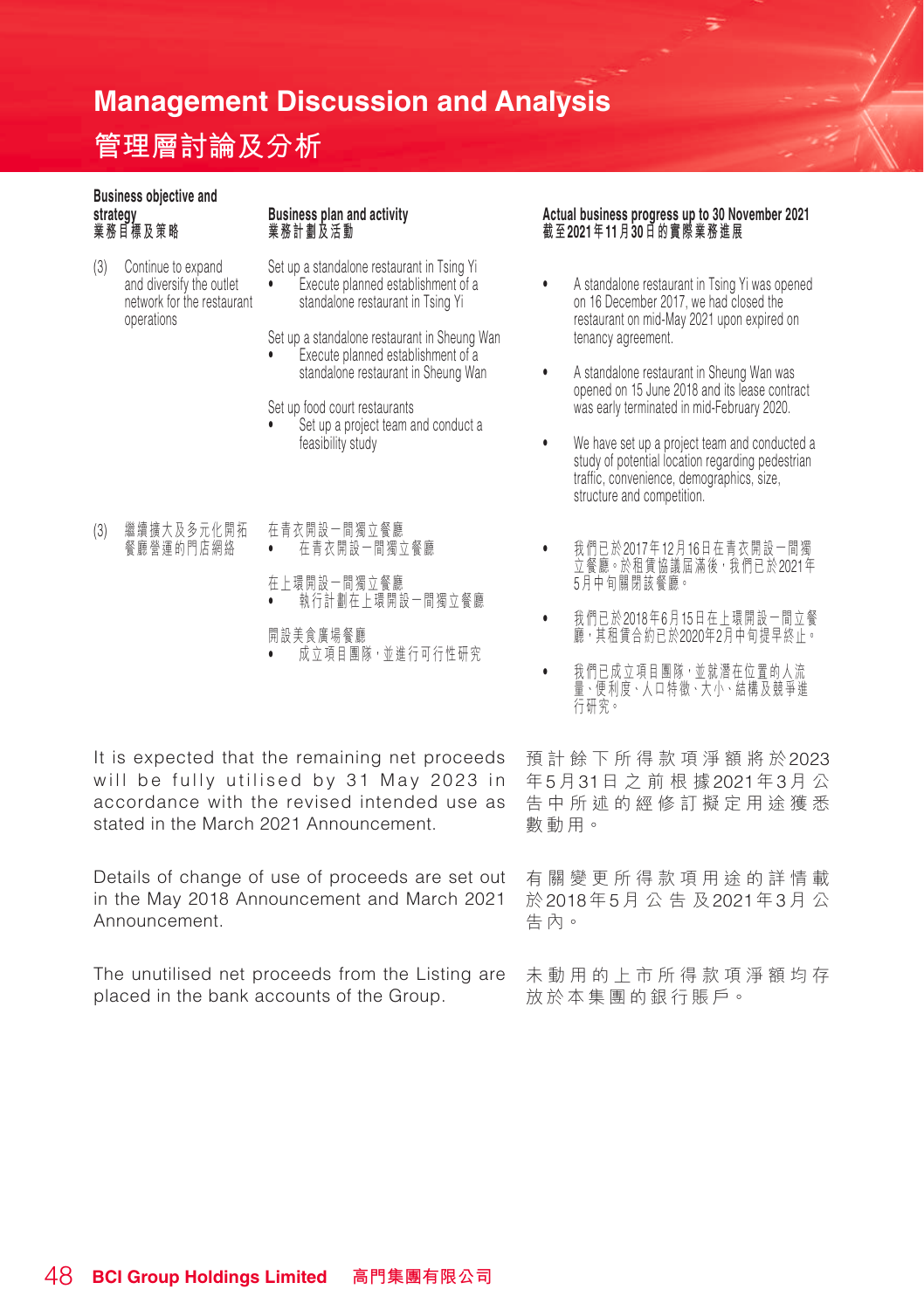**管理層討論及分析**

#### **PRINCIPAL RISKS AND UNCERTAINTIES**

There are certain risks involved in the operations of the Group's business. Set forth below are some of the major risks that could materially and adversely affect the Group.

1) In order to expand and diversify our outlet  $\rightarrow$  1) network, we expect to establish more sports-themed bars and set up more restaurants in Hong Kong. The food and beverage and entertainment industry in Hong Kong is highly competitive. Our ability to successfully open new outlets is subject to a number of risks and uncertainties, including identifying suitable locations and/or securing leases on reasonable terms, timely securing necessary governmental approvals and licences, ability to hire quality personnel, timely delivery in decoration and renovation works, securing sufficient customer demand, securing adequate suppliers and inventory that meet our quality standards on timely basis, reducing potential cannibalisation effects between the locations of our outlets and the general economic conditions. The costs incurred in opening of new outlets and the expansion plans may place substantial strain on our managerial, operational and financial resources. As such, we cannot assure that we can always operate the expanded outlets network on a profitable basis or that any new outlet will reach the planned operating levels. If any new outlet experiences prolonged delays in breaking even or achieving our desired level of profitability or operate at a loss, our operational and financial resources could be strained and our overall profitability could be affected.

#### **主要風險及不確定因素**

本集團的業務營運涉及若干風險。 可能對本集團造成重大不利影響 的若干主要風險載列如下。

我們預期在香港開設更多 運動主題酒吧及餐廳,以擴 大及多元化開拓門店網絡。 香港餐飲及娛樂行業的競 爭相當激烈。我們能否成功 開設新門店受多項風險及 不確定因素所限制,包括物 色合適位置及╱或以合理條 款訂立租約、及時取得必要 的政府批文和牌照、能否招 募高質素人員、及時完成裝 潢和整修工程、尋找充足的 客戶需求、及時覓得足夠的 供應商及符合我們質量標 準的存貨、降低我們鄰近門 店間的同質化 影 響及整體 經濟狀況。開設新門店及擴 張計劃所產生的成本可能 對我們的管理、營運及財務 資源構成沉重壓力。因此, 我們無法保證所經營的已 擴展門店網絡能一直賺取 盈利或任何新門店將達致 計劃營運水平。倘任何新門 店遲遲未能實現收支平衡 或達致我們理想的盈利水 平甚或錄得經營虧損,則可 能會導致我們的營運及財 務資源緊張,並影響我們的 整體盈利能力。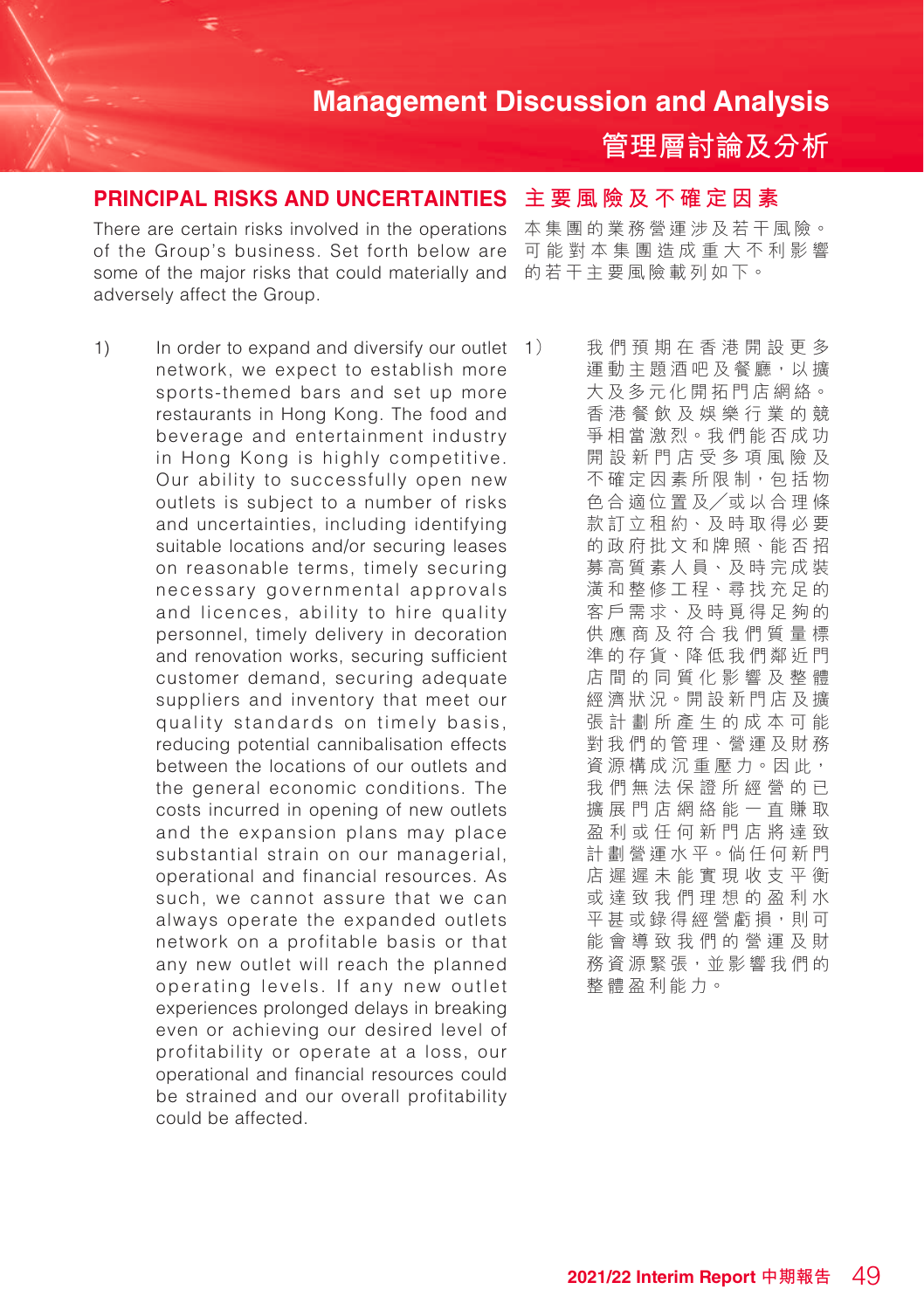## **管理層討論及分析**

 $2)$  As we lease or license all of the  $2)$ properties on which our outlets operate, we are exposed to the fluctuations in the commercial real estate market. There is no objective way for us to accurately predict the rental rates in the commercial real estate market in Hong Kong, and our substantial lease liabilities expose us to potentially significant risks, including increasing our vulnerability to adverse economic conditions such as COVID-19 impact, limiting our ability to obtain additional financing and reducing our cash available for other purposes. Any non-renewal (whether as a result of the landlord's or licensor's or our decision) or termination of any of our leases or licence or substantial increased rentals or licence fees could cause us to close down the relevant outlet or the need to relocate to another site, depending on our business needs or performance from time to time. In such events, we could face a drop in sales, write off leasehold improvements, and could incur relocation costs for renovation, removal and resources allocation, which could in turn result in financial strain in our operations and diversion of management resources.

2) 由於我們門店經營所在的 全部物業均為租賃或特許 物業,故我們面對商業房地 產市場波動的風險。我們並 無準確預測香港商業房地 產市場租金水平的客觀方 法,故我們的大量租賃負債 可能使我們面臨重大風險, 包括使我們更易受不利經 濟 狀 況(如2019冠狀病毒病 影 響)影 響、限 制 我 們 取 得 額外融資的能力及減少我 們可用於其他用途的現金。 任 何 不 續 約 或 不 續 許 可(不 論是業主或許可人抑或我 們 自 行 決 定 ),或 終 止 我 們 的任何租約或許可,或租金 或許可費用大幅上漲均可 能導致我們關閉相關門店 或需將其遷至別處,視乎我 們不時的業務需求或表現 而 定。在 該 等 情 況 下,我 們 可能面臨銷售額下跌、撇銷 租賃物業裝修以及可能因 整修、拆除及資源配置產生 搬遷成本,進而導致我們的 營運資金緊張及管理資源 分散。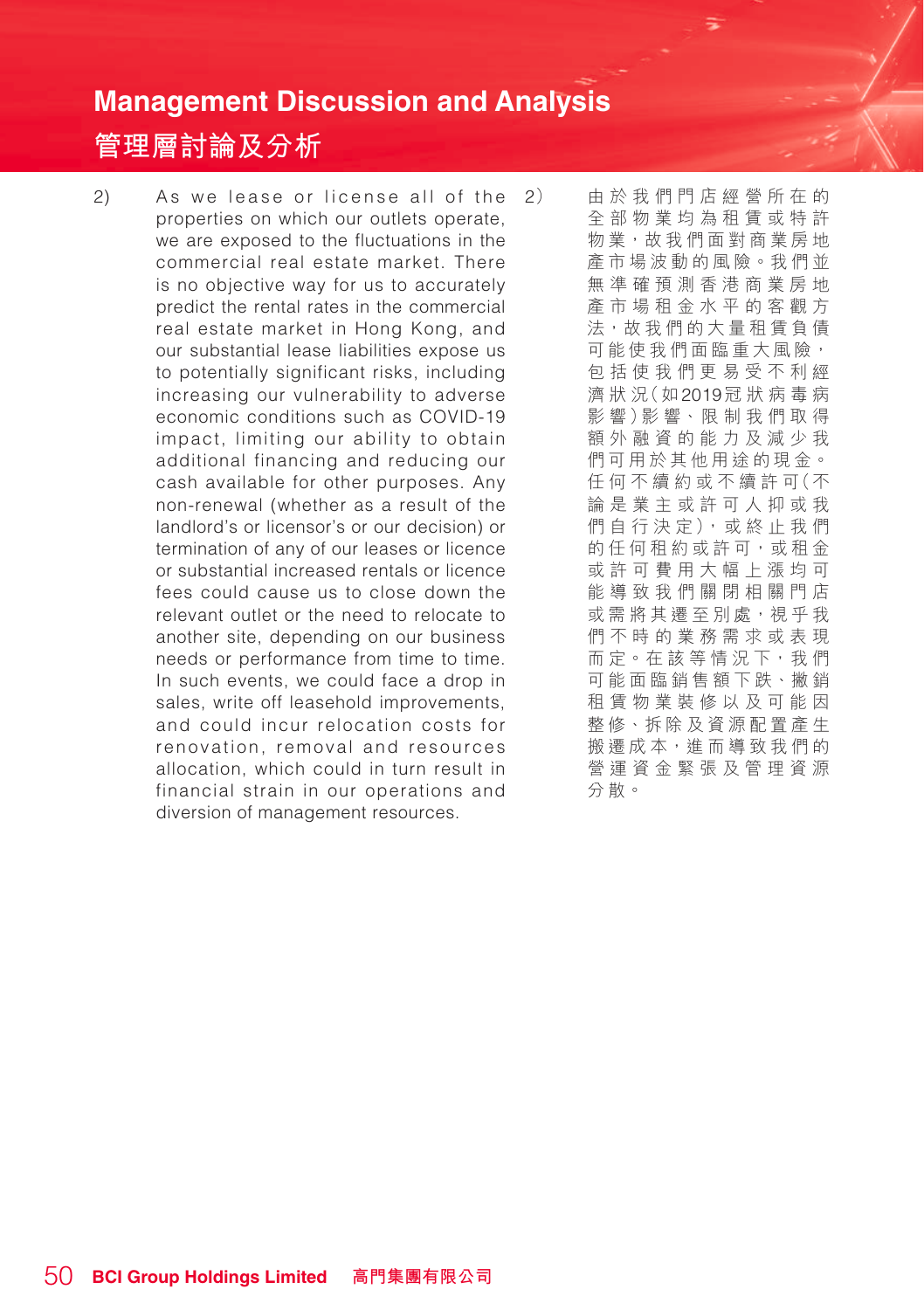3) For each of the six months ended 30 November 2020 and 2021, our purchases from our largest supplier accounted for approximately 26.0% and 38.3% of our total purchases, respectively. We make purchases from our largest supplier under individual purchase order, and have not entered into any long term contract with it. If our largest supplier for any reason reduces the volume supplied to us or cease to supply to us, we will need to find alternative suppliers on similar sale terms and conditions acceptable to us. If we fail to do so in a timely manner, the operations of our clubs will be interrupted, our costs may increase and our business, financial condition, results of operations and growth prospects may therefore be materially and adversely affected.

To address the above risks and uncertainties, the Directors will closely monitor the progress of the expansion plan and to operate the expanded network on a profitable basis. The Directors will continue to review and evaluate the business objective and strategy and make timely execution 不確定因素後及時執行有關目標 by taking into account the business risks and market uncertainties.

**管理層討論及分析**

截至2020年及2021年11月30 日 止 六 個 月, 來 自 最 大 供 應 商的採購量分別佔我們總採 購量約26.0%及38.3%。我們 根據個別採購訂單向最大供 應 商 作 出 採 購,且 並 無 訂 立 任 何 長 期 合 約。倘 最 大 供 應 商因任何理由削減對我們的 供 應 量 或 停 止 向 我 們 供 應, 則我們將需按我們可接受的 相似銷售條款及條件物色替 代 供 應 商。倘 我 們 未 能 及 時 物 色 替 代 供 應 商, 則 我 們 的 會 所 將 會 中 斷 營 運,成 本 或 會 上 升,而 我 們 的 業 務、財 務狀況、經營業績及發展前 景可能因而受到重大不利影 響。

為了應對上述風險及不確定因素, 董事將密切監察擴張計劃的進度 及以按盈利基準經營已擴展網絡。 董事將繼續檢討及評估業務目標 與策略,並於考慮業務風險及市場 與策略。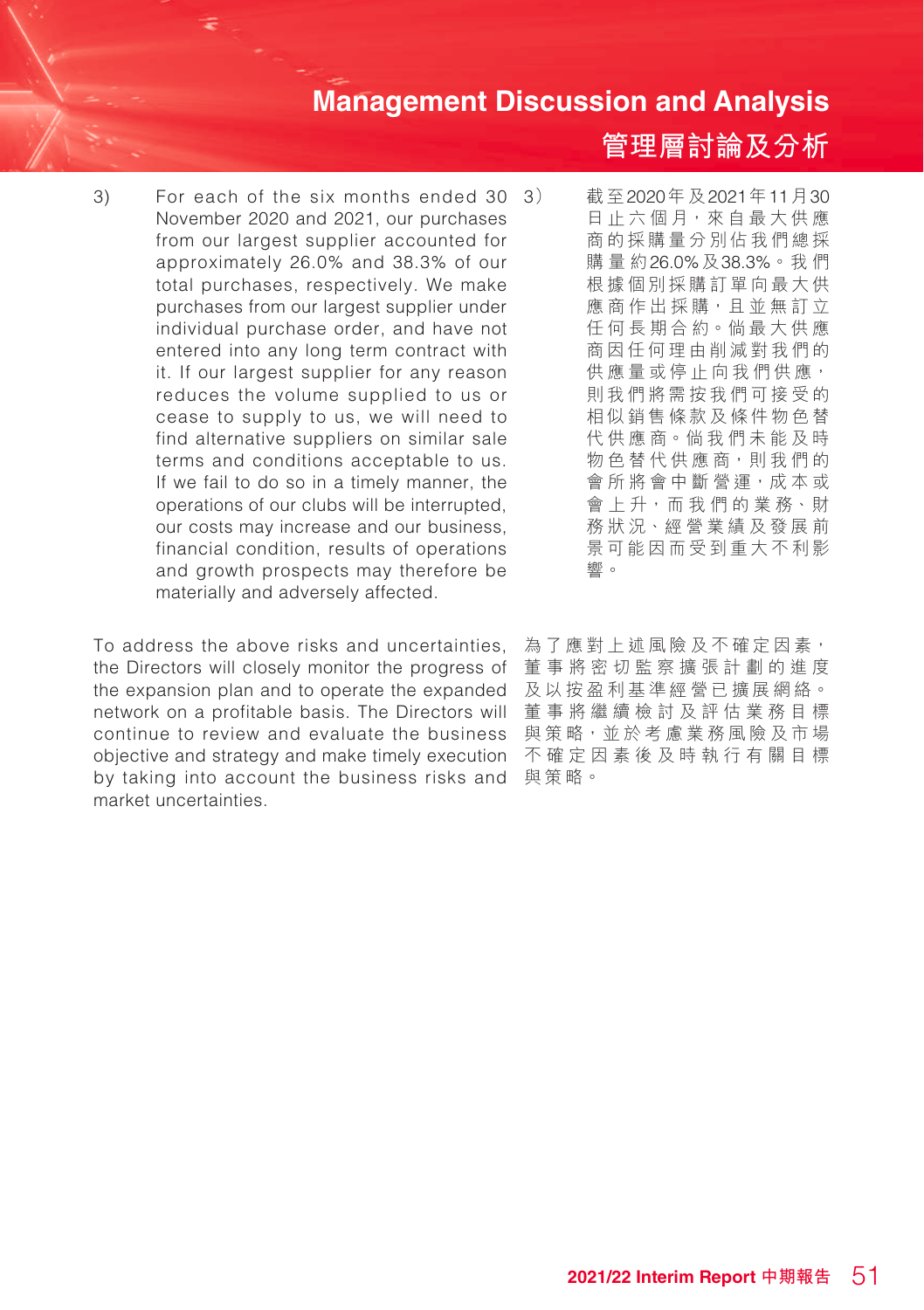# **管理層討論及分析**

#### **The risk from COVID-19**

- 1) The outbreak of COVID-19 suspending or limiting services in Hong Kong, the business activities of the Company generally been suspended or slowed down. The Directors expect the Company to record a significant decrease in sales and may have an adverse Impact on the Group's financial performance for the year of 2021. The Group is closely observing the development of the outbreak of the COVID-19 while carrying out cost control measures to alleviate the overall impact of the outbreak on the business operations and financial position of the Group.
- 2) The continuing spread and prolonged occurrence of COVID-19 could have an adverse effect on the tourism Industry in Hong Kong. All these factors may have adverse impact on our business, operation, financial condition and prospects. The Group is closely observing the development of the outbreak of the COVID-19 and the effect on the tourism industry. The management will closely monitor the development and change its policy and/or menu to match the taste of both the tourists and local customers.

#### **來 自2019冠狀病毒病的風險**

- 1) 2019冠狀病毒病爆發令香 港服務暫停或減少,本公司 的業務活動整體中斷或放 緩。董 事 預 期,本 公 司 的 銷 售額將大幅減少,此可能對 本集團2021年的財務表現 造成不利影響。本集團正密 切觀察2019冠狀病毒病爆 發的事態發展,同時實施成 本控制措施以減輕有關爆 發對本集團業務運營及財 務狀況的整體影響。
	- 2) 2019冠狀病毒病持續擴散 及疫情持續可能對香港的 旅遊業造成不利影響。所有 該等因素均可能會對我們 的 業 務、運 營、財 務 狀 況 及 前景產生不利影響。本集團 正密切觀察2019冠狀病毒 病爆發的事態發展以及對 旅遊業的影響。管理層將密 切監控發展情況,並更改其 政策 及/或菜單,以 迎合游 客及本地顧客的口味。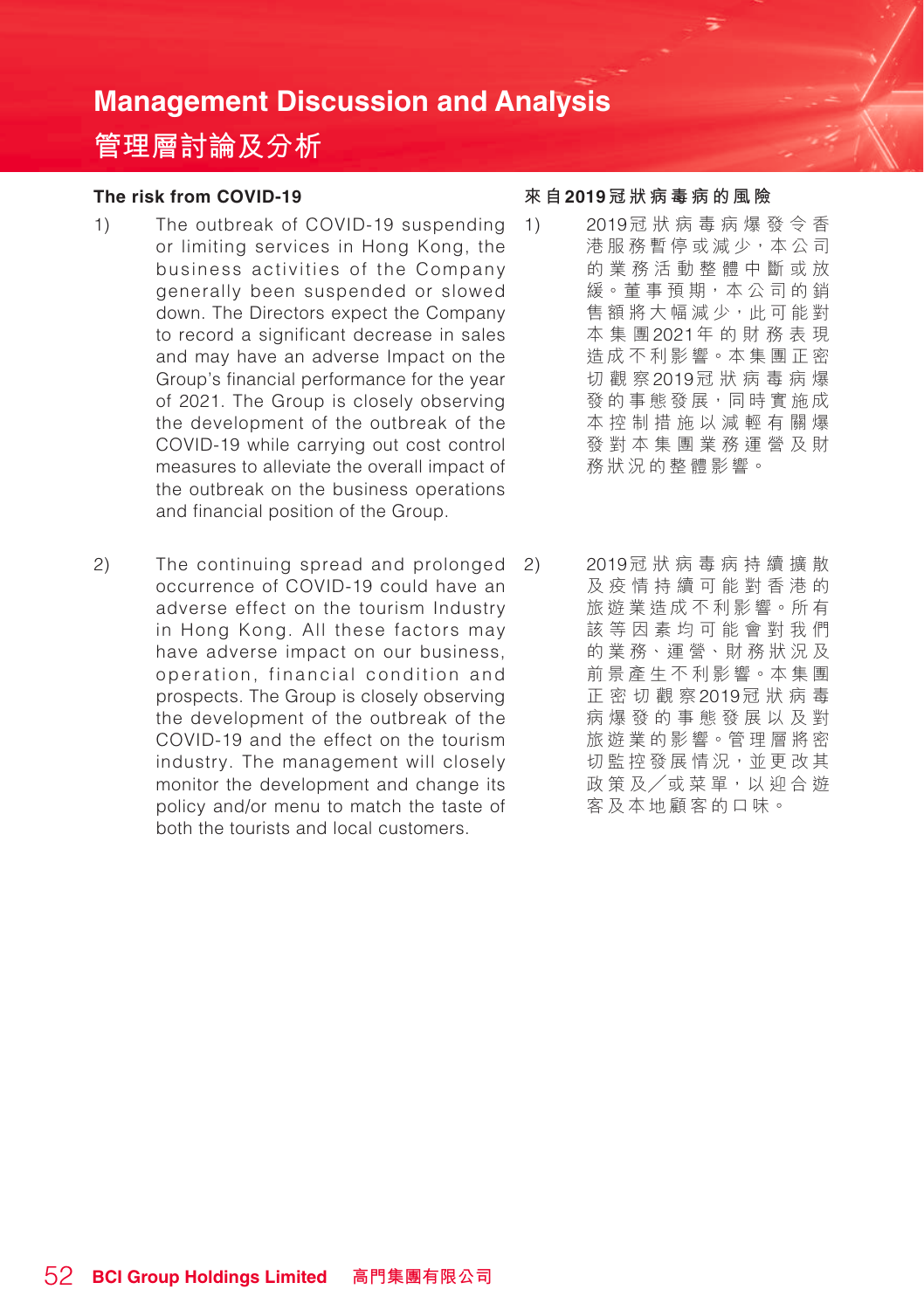**管理層討論及分析**

#### MATERIAL ACQUISITIONS AND 重大收購及出售附屬公司 **DISPOSAL OF SUBSIDIARIES**

Save as disclosed below and in this report, the Group did not carry out any material acquisition nor disposal of any subsidiaries for the six months ended 30 November 2021.

On 13 August 2021, each of Castle Team and the other six new investors entered into a shares subscription agreement with Crown Grand and Lively World, pursuant to which Castle Team and the new investors agreed to subscribe for a total of 30 new shares in Crown Grand for a total subscription price of HK\$6 million in cash. The transaction completed on 20 August 2021, and since then Crown Grand held as to 28% by the new investors, 0.98% by non-controlling interest of Castle Team and 71.02% by the Group (comprising 70% via Lively World and 1.02% via Castle Team).

The proceeds from the transaction can provide Crown Grand with additional funds to enhance its working capital for the operation of Faye. Moreover, the Group could leverage on the experience and network of the said subscribers to tap into the sports-themed bar and club market in Hong Kong. It is expected that the proceeds will be fully utilised on or before 31 May 2022.

#### **DIVIDENDS**

comprising the Group for the six months ended 任何公司概無派付或宣派股息。 No dividend has been paid or declared by the Company, or by any of the companies now 30 November 2020 and 2021.

除於下文及本報告內所披露者外, 截至2021年11月30日止六個月, 本集團並無進行任何重大收購或 出售任何附屬公司。

於 2021年8月13日, Castle Team 及其他6名新投資者各自與Crown Grand及Lively World訂立了股份 認 購 協 議, 根 據 該 等 協 議, Castle Team及新投資者同意以總認購 價6,000,000港元現金認購Crown Grand總 計30股 新 股 份。 此 交 易 已 於2021年8月20日 完 成,自 此, Crown Grand由新投資者持有28% 股 權, 由Castle Team非控股權益 持 有0.98%及由本集團持有71.02% 股 權( 由 透 過Lively World持有的 70%股權及透過Castle Team持 有 的1.02%股 權 組 成)。

交易所得款項可為Crown Grand提 供額外資金以改善其營運資金以 經 營Faye。此 外,本 集 團 可 憑 藉 上 述認購方的經驗及網絡進入香港 的運動主題酒吧及會所市場。預計 所得款項將於2022年5月31日或之 前獲悉數動用。

#### **股 息**

截 至2020年 及2021年11月30日 止 六個月,本公司或本集團現時旗下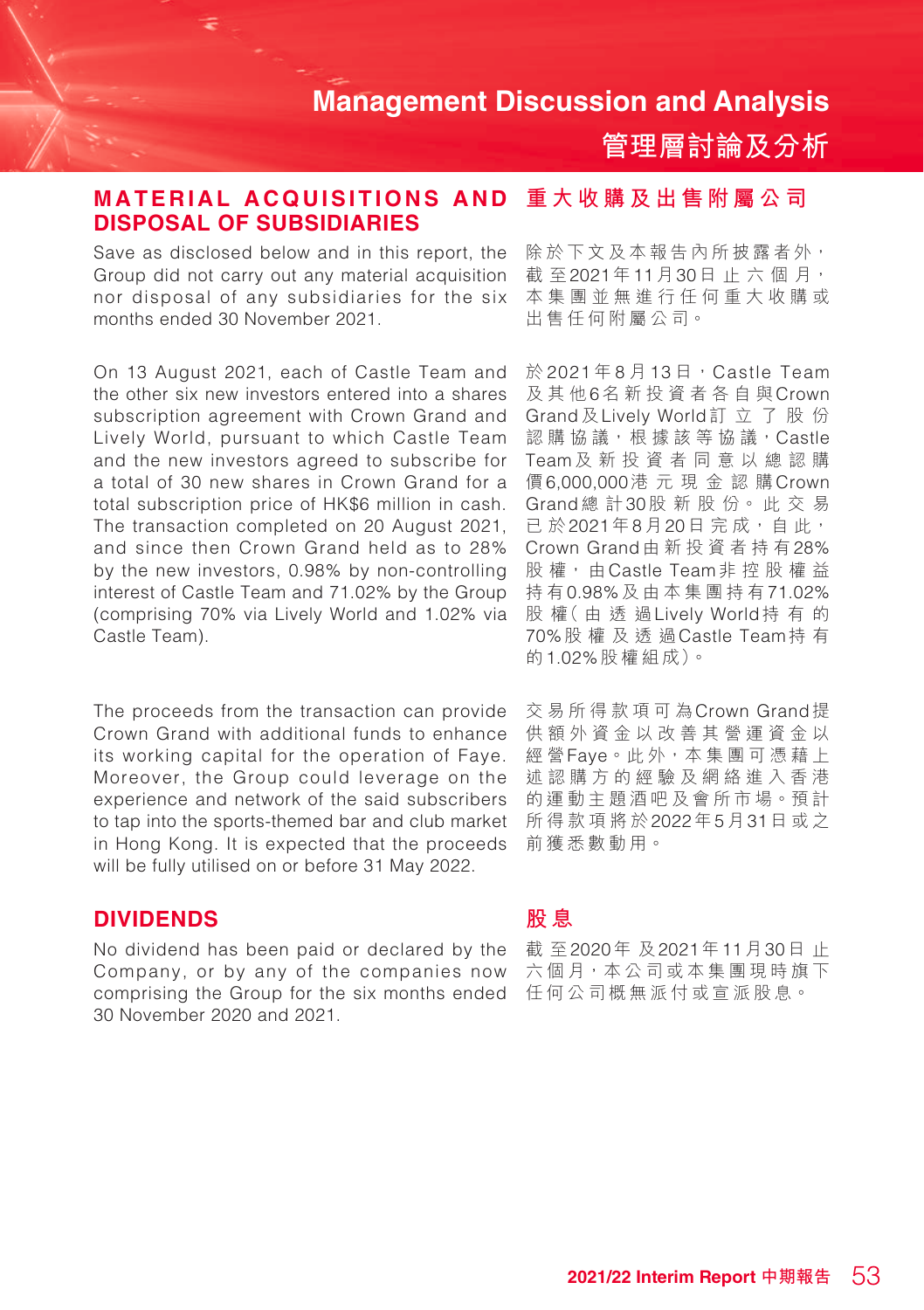## **其他資料披露**

#### **DIRECTORS' AND CHIEF EXECUTIVES' INTERESTS IN SHARES OF THE COMPANY 董事及最高行政人員於本 公司股份中之權益**

Save as disclosed below, as at 30 November 2021, none of the Directors or chief executive of the Company or their associates had any interests and short positions in the shares, underlying shares or debentures of the Company or its associated corporations (within the meaning of Part XV of the SFO) which are required (a) to be notified to the Company and the Stock Exchange pursuant to Divisions 7 and 8 of Part XV of the SFO (including interests or short positions which they are taken or deemed to have under such provisions of the SFO); or (b) pursuant to section 352 of the SFO, to be entered in the register referred to therein; or (c) pursuant to the rule 5.46 of the GEM Listing Rules to be notified to the Company and the Stock Exchange:

除下文所披露者外,於2021年11月 30日,本公司董事或最高行政人員 或彼等的聯繫人概無於本公司或 其 相 聯 法 團(定 義 見 證 券 及 期 貨 條 例 第XV部)的 股 份、相 關 股 份 或 債 權 證 中,擁 有(a)根據證券及期貨 條例第XV部 第7及8分部須知會本 公司及聯交所的任何權益及淡倉(包 括根據證券及期貨條例的有關條 文彼等被當作或視為擁有的權益 或 淡 倉);或(b)根 據 證 券 及 期 貨 條 例 第352條須記錄於該條所指登記 冊 內 的 任 何 權 益 及 淡 倉;或(c)根 據GEM上市規則第5.46條須知會本 公司及聯交所的任何權益及淡倉:

#### **Long positions in shares of the Company**

**於本公司股份中的好倉**

| Name of Directors<br>董事姓名          | Capacity/Nature of Interest<br>身份/權益性質 | Number of shares<br>and underlying shares<br>股份及相關股份數目 | Percentage of<br>shareholding<br>股權百分比 |
|------------------------------------|----------------------------------------|--------------------------------------------------------|----------------------------------------|
| Mr. Jiang Qiaowei<br>蔣喬蔚先生         | Beneficial owner<br>實益擁有人              | 400.000                                                | 0.04%                                  |
| Mr. Hui Wai Hung Note 1<br>許維雄先生#1 | Beneficial owner<br>實益擁有人              | 400.000                                                | 0.04%                                  |
| Mr. Pong Chun Yu Note 1<br>龐振宇先生#1 | Beneficial owner<br>實益擁有人              | 400.000                                                | 0.04%                                  |

計1:

Note 1:

Their respective interests refer to 400,000 underlying shares in respect of the share options granted respectively to them pursuant to the share option scheme. As at 30 November 2021, such options were not exercised.

彼等權益為根據購股權計劃所分別授予 彼等之購股權中所對應的400,000股 相 關 股 份。截 至2021年11月30日,該等購 股權並未行使。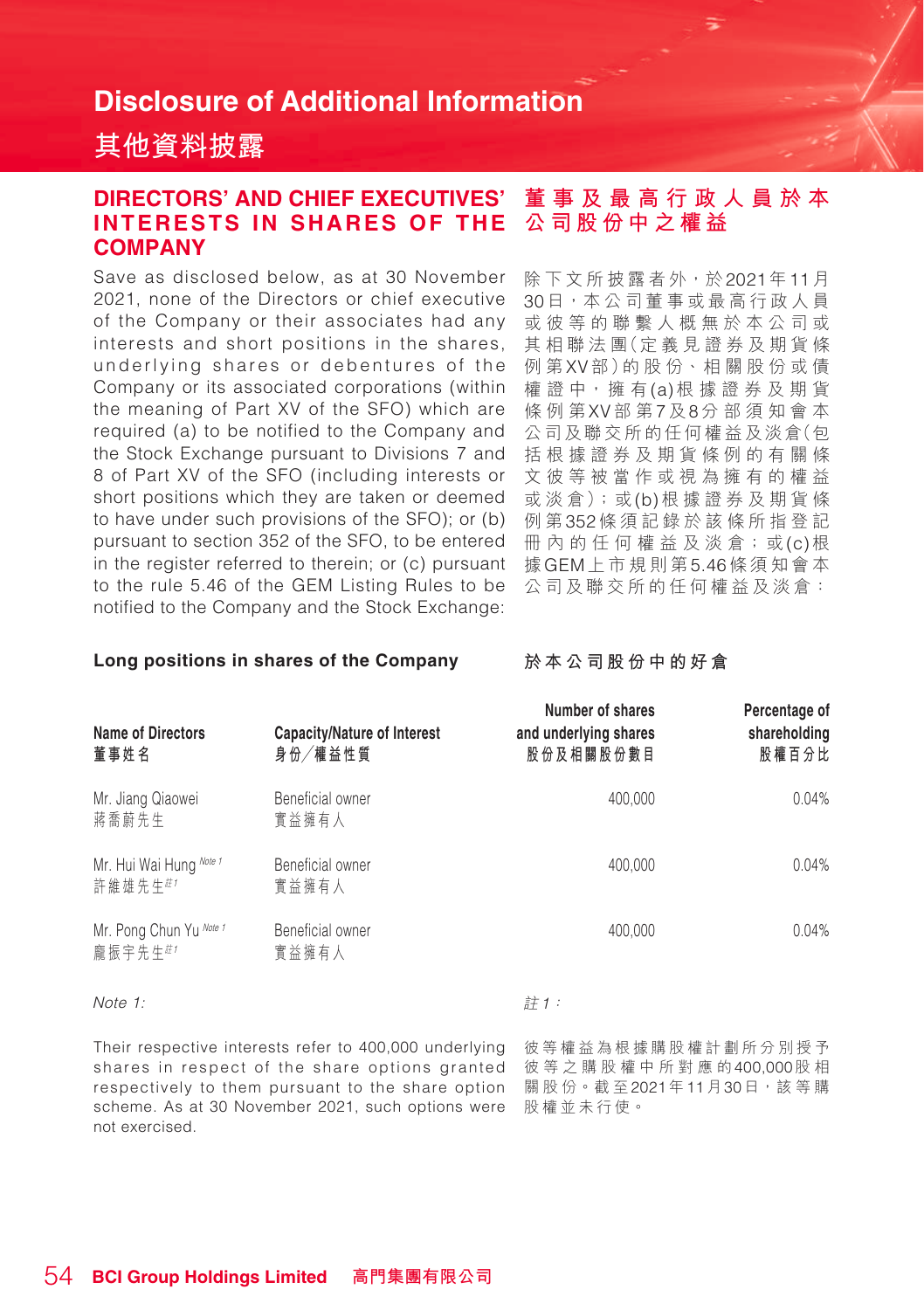**其他資料披露**

#### **主要股東於本公司股份之 權 益 SUBSTANTIAL SHAREHOLDERS' INTERESTS IN SHARES OF THE COMPANY**

Save as disclosed below, as at 30 November 2021, to the best knowledge of the Directors or chief executive of the Company, no person (other than a Director or chief executive of the Company) had interests or short positions in the shares or underlying shares of the Company, as recorded in the register maintained by the Company pursuant to section 336 of the SFO:

除下文所披露者外,於2021年11 月30日,就本公司董事或最高行政 人員所知,概無人士(除本公司董 事 或 最 高 行 政 人 員 外)於 本 公 司 股 份或相關股份中擁有記錄於本公 司根據證券及期貨條例第336條 存 置的登記冊內的權益或淡倉:

#### **Long positions in shares of the Company**

**於本公司股份中的好倉**

| Name<br>姓名/名稱              | Capacity/Nature of Interest<br>身份/權益性質 | Number of shares<br>股份數目 | Percentage of<br>shareholding<br>股權百分比 |
|----------------------------|----------------------------------------|--------------------------|----------------------------------------|
| Mr. Sze Ching Lau<br>施清流先生 | Beneficial owner<br>實益擁有人              | 359.590.000              | 36.0%                                  |

#### **D I R E C T O R S ' S E C U R I T I E S 董事進行證券交易 TRANSACTIONS**

The Group adopted rules 5.48 to 5.67 of the GEM Listing Rules as its own code of conduct regarding Directors' securities transactions. Having made specific enquiries with all the Directors, all Directors have confirmed that they have complied with the required standard of dealings set out in the code of conduct for 進行證券交易的操守守則所載交 Directors' securities transactions during the six months ended 30 November 2021.

本集團已採納GEM上市規則第5.48 至5.67條作為其本身有關董事進行 證券交易的操守守則。經向全體董 事作出具體查詢後,全體董事已確 認, 彼 等 於 截 至2021年11月30日 止六個月期間一直遵守有關董事 易必守標準。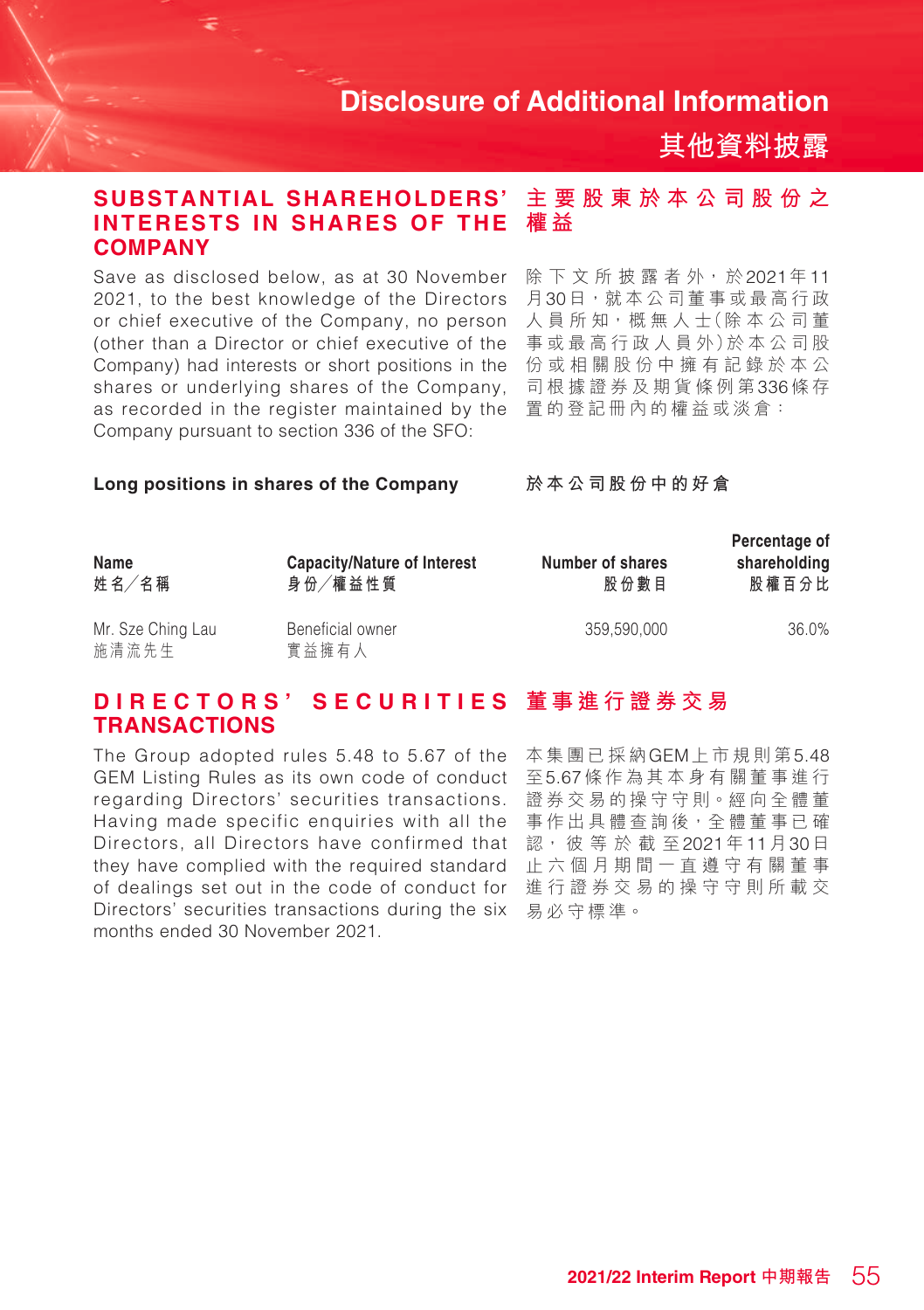# **其他資料披露**

#### **SHARE OPTION SCHEME**

The Company has adopted a share option scheme ("**Share Option Scheme**") on 14 March 2017. Details of the principal terms of the Share Option Scheme, please refer to "15. Share option scheme" on page IV-11 of the Prospectus.

#### **Share Option**

On 8 March 2021, the Company has granted share options ("**Options**") to certain eligible grantees ("**Grantees**") under its Share Option Scheme, enabling the Grantees to subscribe for an aggregate of 68,800,000 ordinary shares of the Company at an exercise price of HK\$0.385 per share with 5 years from the date of grant, of which each of the independent non-executive Directors, Mr. Hui Wai Hung, Mr. Jiang Qiaowei and Mr. Pong Chun Yu have been granted 400,000 Options (for details, please refer to the announcement of the Company dated 8 March 2021).

#### **Share Option Movements**

On 18 March 2021, a total of 68,800,000 share options were granted to directors, employees and consultants of the Company. As at 30 November 2021, there were a total of 30,000,000 outstanding share options. Particulars and movements of the share options granted under the Share Option Scheme during the six months ended 30 November 2021 are summarised as below.

## **購股權計劃**

本公司於2017年3月14日採納一項 購 股 權 計 劃(「**購股權計劃**」)。有 關 購股權計劃主要條款的詳情,請參 閱招股章程第IV-11頁「15.購股權 計 劃」。

#### **購股權**

於2021年3月8日, 本 公 司 根 據 其 購股權計劃向若干合資格承受 人(「 **承授人** 」)授 出 購 股 權(「 **購 股 權**」),促 使 承 受 人 自 授 出 日 期 起 計5年內按行使價每股0.385港 元 認購本公司合共68,800,000股普通 股,其中各獨立非執行董事,即許 維雄先生、蔣喬蔚先生及龐振宇先 生各自獲授出400,000份 購 股 權(有 關 詳情,請參閱本公司日期為2021 年3月8日之公告)。

#### **購股權變動**

於2021年3月18日,合共68,800,000 份購股權乃授予本公司董事、僱員及 顧問。於2021年11月30日,尚未行使 購股權合共30,000,000份。截至2021 年11月30日止六個月,根據購股權 計劃授出的購股權詳情及變動概述如 下。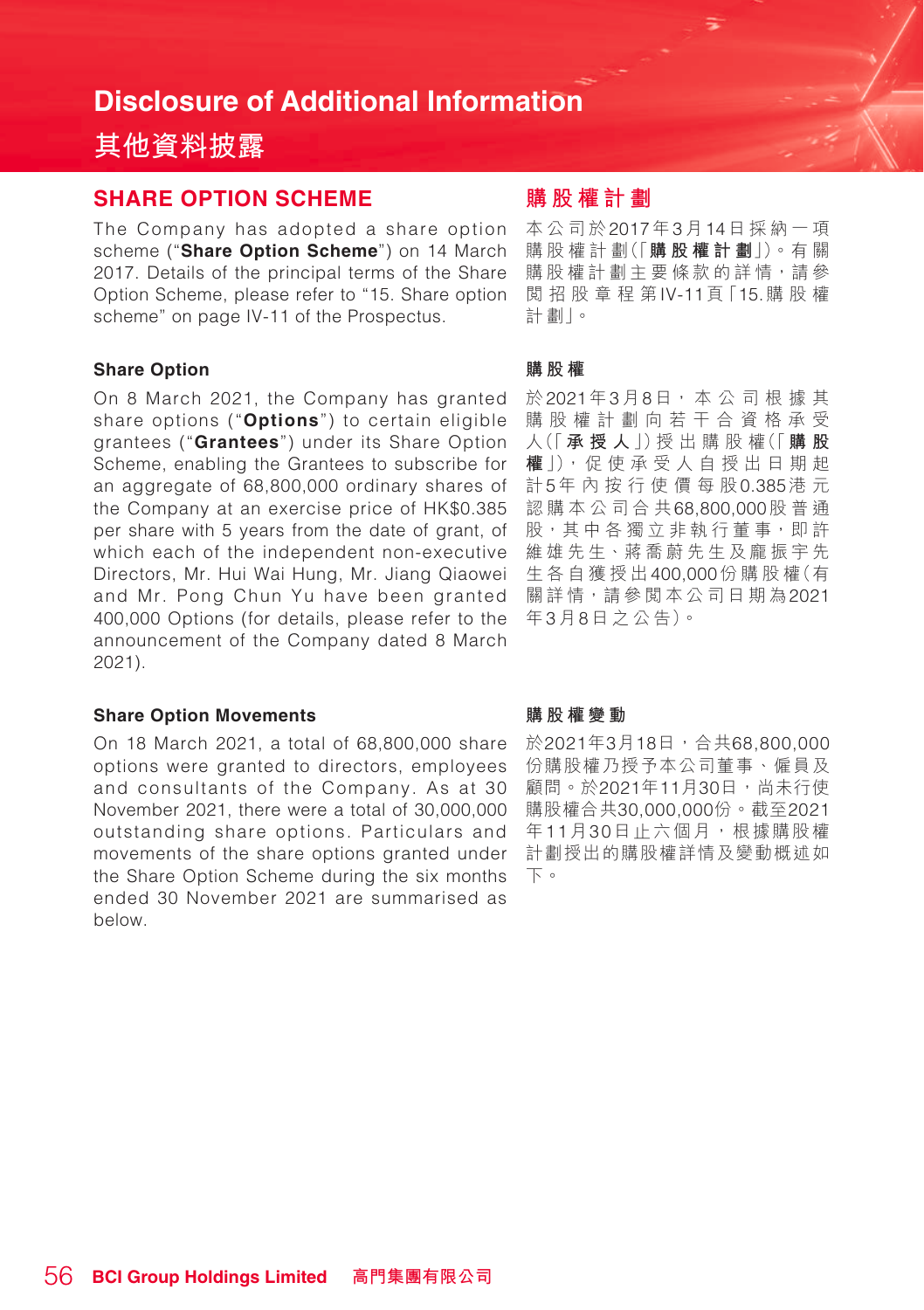

Movement of share options granted to Directors 於 截 至2021年11月30日 止 六 個 月 during the six months ended 30 November 2021: 向董事授出的購股權變動:

| Number of share options<br>購股權數目 |                           |                                   |                                       |                                                |                                        |                          |                                                            |
|----------------------------------|---------------------------|-----------------------------------|---------------------------------------|------------------------------------------------|----------------------------------------|--------------------------|------------------------------------------------------------|
| Name of director                 | Date of grant             | As at<br>1 June<br>2021<br>於2021年 | Granted<br>during the<br>period<br>期內 | <b>Exercised</b><br>during<br>the period<br>期內 | As at<br>30 November<br>2021<br>於2021年 | <b>Exercise</b><br>price | <b>Exercise period</b>                                     |
| 董事姓名                             | 授出日期                      | 6月1日                              | 已授出                                   | 已行使                                            | 11月30日                                 | 行使價                      | 行使期                                                        |
| Mr. Hui Wai Gung<br>許維雄先生        | 8 March 2021<br>2021年3月8日 | 400,000                           |                                       |                                                | 400,000                                | 0.385                    | 8 March 2021 to<br>7 March 2026<br>2021年3月8日至<br>2026年3月7日 |
| Mr. Pong Chun Yu<br>龐振宇先生        | 8 March 2021<br>2021年3月8日 | 400,000                           |                                       |                                                | 400,000                                | 0.385                    | 8 March 2021 to<br>7 March 2026<br>2021年3月8日至<br>2026年3月7日 |
|                                  |                           | 800,000                           |                                       |                                                | 800,000                                |                          |                                                            |

Movements of share options granted to 於截至2021年11月30日止六個月 employees of the Group during the six months 向本集團僱員授出的購股權變動:ended 30 November 2021:

| Number of share options<br>購股權數目 |                                   |                                       |                                                |                                      |                                        |                          |                                                            |  |  |  |
|----------------------------------|-----------------------------------|---------------------------------------|------------------------------------------------|--------------------------------------|----------------------------------------|--------------------------|------------------------------------------------------------|--|--|--|
| Date of grant                    | As at<br>1 June<br>2021<br>於2021年 | Granted<br>during<br>the period<br>期內 | <b>Exercised</b><br>during<br>the period<br>期內 | Lapsed<br>during<br>the period<br>期內 | As at<br>30 November<br>2021<br>於2021年 | <b>Exercise</b><br>price | Exercise period                                            |  |  |  |
| 授出日期                             | 6月1日                              | 已授出                                   | 已行使                                            | 已失效                                  | 11月30日                                 | 行使價                      | 行使期                                                        |  |  |  |
| 8 March 2021<br>2021年3月8日        | 10,000,000                        |                                       |                                                | -                                    | 10.000.000                             | 0.385                    | 8 March 2021 to<br>7 March 2026<br>2021年3月8日至<br>2026年3月7日 |  |  |  |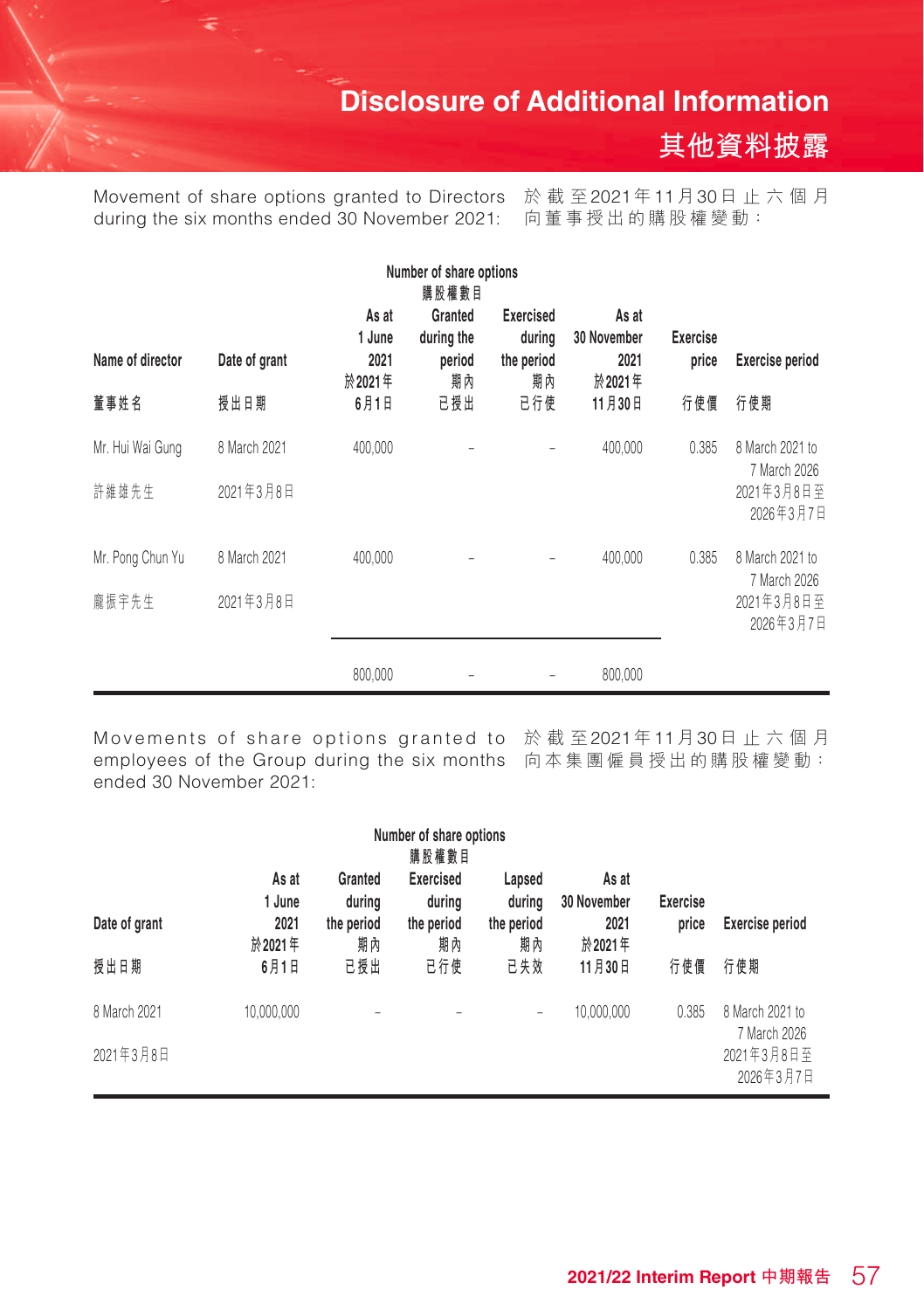# **其他資料披露**

Movements of share options granted to 於截至2021年11月30日止六個月 consultants of the Group during the six months 向本集團顧問授出的購股權變動: ended 30 November 2021:

| Number of share options<br>購股權數目 |                                   |                                       |                                                |                                      |                                        |                          |                                                            |  |  |  |
|----------------------------------|-----------------------------------|---------------------------------------|------------------------------------------------|--------------------------------------|----------------------------------------|--------------------------|------------------------------------------------------------|--|--|--|
| Date of grant                    | As at<br>1 June<br>2021<br>於2021年 | Granted<br>during<br>the period<br>期內 | <b>Exercised</b><br>during<br>the period<br>期內 | Lapsed<br>during<br>the period<br>期內 | As at<br>30 November<br>2021<br>於2021年 | <b>Exercise</b><br>price | <b>Exercise period</b>                                     |  |  |  |
| 授出日期                             | 6月1日                              | 已授出                                   | 已行使                                            | 已失效                                  | 11月30日                                 | 行使價                      | 行使期                                                        |  |  |  |
| 8 March 2021<br>2021年3月8日        | 19,200,000                        |                                       |                                                | -                                    | 19,200,000                             | 0.385                    | 8 March 2021 to<br>7 March 2026<br>2021年3月8日至<br>2026年3月7日 |  |  |  |

#### **PURCHASE, SALE OR REDEMPTION O F T H E C O M P A N Y ' S L I S T E D 市證券 SECURITIES 購買、出售或贖回本公司上**

Neither the Company nor any of its subsidiaries has purchased, sold or redeemed any of the Company's listed securities during the six months ended 30 November 2021.

截至2021年11月30日止六個月, 本公司及其任何附屬公司概無購 買、出售或贖回本公司任何上市證 券。

#### **DIRECTORS' INTERESTS IN CONTRACTS 董事於合約的權益**

For the six months ended 30 November 2021, no Director had a significant beneficial interest, either directly or indirectly, in any contract of 其任何附屬公司所訂立且對本集 significance to the business of the Group to which the Company or any of its subsidiaries was 重大實益權益。a party.

截 至2021年11月30日 止 六 個 月, 概無董事直接或間接於本公司或 團業務屬重大的任何合約中擁有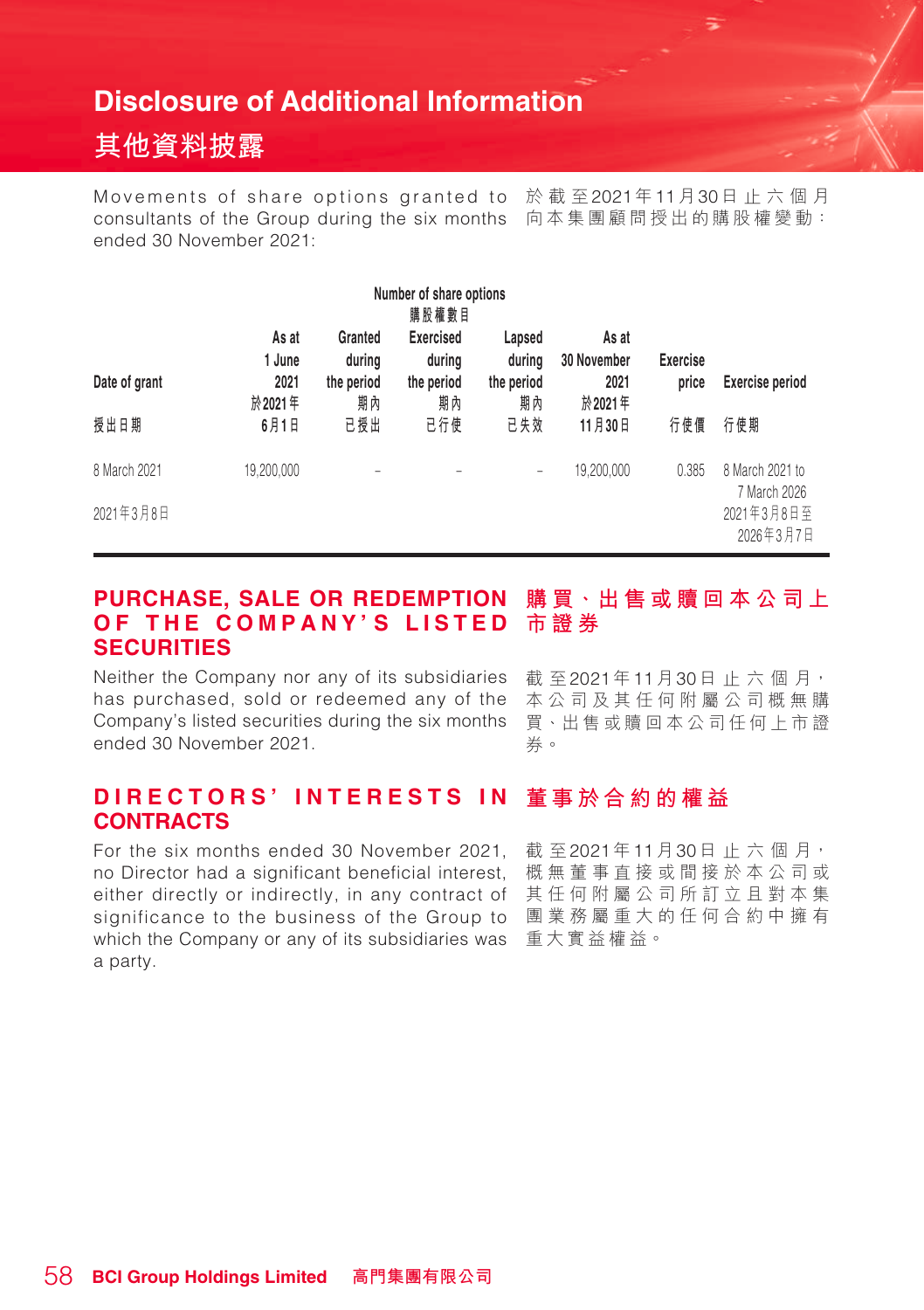本公司努力採用現行最佳企業管

**其他資料披露**

#### **治守則**」)。董 事 會 已 審 閱 本 公 司 企 業管治常規並表示除下述偏離外, 本公司已於截至2021年11月30日 止六個月整個期間及直至本報告 日期遵守企業管治守則。 corporate governance practices and has applied the Corporate Governance Code ("**CG Code**") as contained in Appendix 15 of the GEM Listing Rules. The Board has reviewed the Company's corporate governance practices and has formed the opinion that the Company throughout the six months ended 30 November 2021 and up to the date of this report, has complied with the CG Code except for the following deviation.

**PRACTICES**

 $\texttt{CORPORTE}$  GOVERNANCE 企業管治常規

Wong Chi Yung, there will be a deviation from 《《文第A.2.1條的規定有所偏離。 Pursuant to the code provision A.2.1 of the CG Code, which stipulates that the roles of chairman and chief executive officer should be separate and should not be performed by the same individual. Accordingly, following the resignation of Mr. Wong Kui Shing Danny as chief executive officer of the Company and replaced by Mr. the code provision A.2.1 by the Company as Mr. Wong Chi Yung is also the chairman of the board.

Notwithstanding the aforesaid deviation, the Board considers that the present structure will not impair the balance of power and authority between the Board and the management of the Group as the Board assumes collective responsibility on the decision-making process of the Company's business strategies and operation. Nevertheless, the Company will continue to review its operation and seek to re-comply with the code provision A.2.1 of the CG Code by splitting the roles of chairman and chief executive officer at a time when it is appropriate to increase the independence of corporate governance of the Group.

Information on corporate governance practices 本公司採納的企業管治慣例資料 adopted by the Company is set out in the 載於2021年報第29至51頁的企業 Corporate Governance Report on pages 29 to 51 管治報告內。 of the 2021 Annual Report.

本公司 根據企業管治守則的守則 條文第A.2.1條的規定,主席及行政 總裁的角色應有區分,而且不應由 一 人 同 時 兼 任。因 此,緊 隨 王 鉅 成 先生辭任本公司行政總裁並由王 志勇先生接替後,由於王志勇先生 亦為董事會主席,故本公司於守則

儘管存在上述偏離,董事會認為現 時架構不會影響董事會與本公司 管理層之間的權力及授權平衡,因 董事會對本公司業務策略及營運 的決策過程共同承擔責任。儘管如 此,本 公 司 將 繼 續 審 視 其 營 運,在 合適時候分開主席及行政總裁的 角色以增加本集團企業管治的獨 立性,尋求重新遵守企業管治守則 的守則條文第A.2.1條的規定。